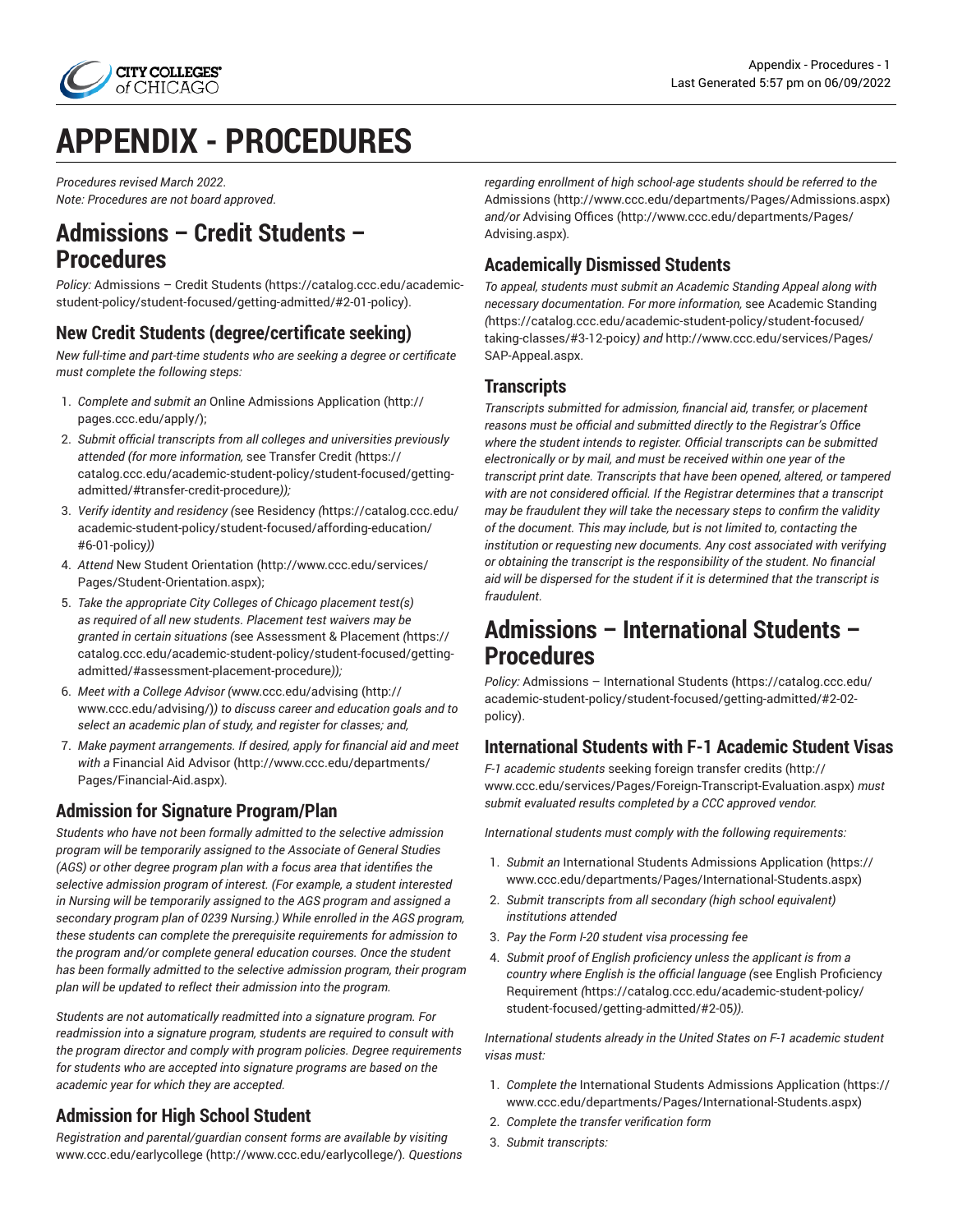

- *If no previous U.S. college or university attendance, submit the secondary (high school equivalent) transcript showing diploma award*
- *If previous U.S. college or university attendance, submit official transcripts from all U.S. colleges or universities attended*
- 4. *Pay the Form I-20 student visa processing fee*
- 5. *Submit proof of English proficiency unless the applicant is from a country where English is the official language (*see English [Proficiency](https://catalog.ccc.edu/academic-student-policy/student-focused/getting-admitted/#2-05) [Requirement](https://catalog.ccc.edu/academic-student-policy/student-focused/getting-admitted/#2-05) *(*[https://catalog.ccc.edu/academic-student-policy/](https://catalog.ccc.edu/academic-student-policy/student-focused/getting-admitted/#2-05) [student-focused/getting-admitted/#2-05](https://catalog.ccc.edu/academic-student-policy/student-focused/getting-admitted/#2-05)*))*

*The I-20 student seeking a change of status will only be granted after providing one of the following documents:*

- *Notice of Action INS Form I-797 with approval*
- *Passport with the INS stamp showing approval for 1-551c*
- *Permanent Alien Card I-551-B 6*

## **International Students in All Other Visa Classes (Not F-1 Academic Student)**

*Students holding non-immigrant visas other than F-1 academic student visas (*[see Admissions](https://catalog.ccc.edu/academic-student-policy/student-focused/getting-admitted/#2-02)  *(*[https://catalog.ccc.edu/academic-student](https://catalog.ccc.edu/academic-student-policy/student-focused/getting-admitted/#2-02)[policy/student-focused/getting-admitted/#2-02](https://catalog.ccc.edu/academic-student-policy/student-focused/getting-admitted/#2-02)*)*– [International](https://catalog.ccc.edu/academic-student-policy/student-focused/getting-admitted/#2-02) [Students](https://catalog.ccc.edu/academic-student-policy/student-focused/getting-admitted/#2-02) *(*[https://catalog.ccc.edu/academic-student-policy/student](https://catalog.ccc.edu/academic-student-policy/student-focused/getting-admitted/#2-02)[focused/getting-admitted/#2-02](https://catalog.ccc.edu/academic-student-policy/student-focused/getting-admitted/#2-02)*)) must complete the same steps as new students (*see New Credit Students [\(degree/certificate](https://catalog.ccc.edu/academic-student-policy/student-focused/getting-admitted/#2-01-policy) seeking) *(*[https://](https://catalog.ccc.edu/academic-student-policy/student-focused/getting-admitted/#2-01-policy) [catalog.ccc.edu/academic-student-policy/student-focused/getting](https://catalog.ccc.edu/academic-student-policy/student-focused/getting-admitted/#2-01-policy)[admitted/#2-01-policy](https://catalog.ccc.edu/academic-student-policy/student-focused/getting-admitted/#2-01-policy)*)). Additionally, the prospective student may be required to submit additional documentation proving his or her eligibility to study.*

*For more information see:* [www.ccc.edu/internationalstudents](http://www.ccc.edu/internationalstudents/) ([http://](http://www.ccc.edu/internationalstudents/) [www.ccc.edu/internationalstudents/\)](http://www.ccc.edu/internationalstudents/).

## **Admissions – Adult Education Students – Procedures**

*Policy:* [Admissions](https://catalog.ccc.edu/academic-student-policy/student-focused/getting-admitted/#2-03) – Adult Education Students ([https://catalog.ccc.edu/](https://catalog.ccc.edu/academic-student-policy/student-focused/getting-admitted/#2-03) [academic-student-policy/student-focused/getting-admitted/#2-03](https://catalog.ccc.edu/academic-student-policy/student-focused/getting-admitted/#2-03)).

*In order to enroll in Adult Education classes, students must:*

- *Complete a Student Information Card and outcome form.*
- *Take placement tests to determine level of instruction (see* [Assessment](https://catalog.ccc.edu/academic-student-policy/student-focused/getting-admitted/#2-06-policy) & [Placement](https://catalog.ccc.edu/academic-student-policy/student-focused/getting-admitted/#2-06-policy) – Adult Education Students *(*[https://catalog.ccc.edu/](https://catalog.ccc.edu/academic-student-policy/student-focused/getting-admitted/#2-06-policy) [academic-student-policy/student-focused/getting-admitted/#2-06](https://catalog.ccc.edu/academic-student-policy/student-focused/getting-admitted/#2-06-policy) [policy](https://catalog.ccc.edu/academic-student-policy/student-focused/getting-admitted/#2-06-policy)*)).*
- *Supply additional documentation, as needed.*
- *Participate in an orientation provided by their college.*

# **Assessment & Placement – Credit Students – Procedures**

*Policy:* [Assessment](https://catalog.ccc.edu/academic-student-policy/student-focused/getting-admitted/#2-04-policy) & Placement – Credit Students ([https://](https://catalog.ccc.edu/academic-student-policy/student-focused/getting-admitted/#2-04-policy) [catalog.ccc.edu/academic-student-policy/student-focused/getting](https://catalog.ccc.edu/academic-student-policy/student-focused/getting-admitted/#2-04-policy)[admitted/#2-04-policy\)](https://catalog.ccc.edu/academic-student-policy/student-focused/getting-admitted/#2-04-policy)

*Note: see* Testing & [Placement](http://www.ccc.edu/departments/Pages/Testing-Resources.aspx) Guidelines [\(http://www.ccc.edu/](http://www.ccc.edu/departments/Pages/Testing-Resources.aspx) [departments/Pages/Testing-Resources.aspx](http://www.ccc.edu/departments/Pages/Testing-Resources.aspx)) *for approved exams and more information.*

## **English Placement**

*If you are a credit student attempting to place into* ENGLISH 101 Composition

*College Level English 101 and English 101/97 Placement Options*

| ACT-                     | English Degree Readin Readin English English Eviden (DevEd English | to<br>Write | AssociaCCC CCC<br>to<br>Write<br><b>AND</b><br>*High<br><b>School</b><br><b>GPA of</b><br>3.00 | <b>GED</b> |                                                                  | <b>Readin</b><br>&<br><b>Writing</b> | <b>HISET SAT- TransfeTransitional</b><br><b>Based English</b>                         |                                                                                        |  |
|--------------------------|--------------------------------------------------------------------|-------------|------------------------------------------------------------------------------------------------|------------|------------------------------------------------------------------|--------------------------------------|---------------------------------------------------------------------------------------|----------------------------------------------------------------------------------------|--|
| English21+<br>101        | Allows 6<br>for<br>English<br>101<br>Eligibility                   |             | 5                                                                                              | $165+$     | Writing 540+<br>$(16+)$<br>Reading<br>$(16+)$<br>Essay<br>$(5+)$ |                                      |                                                                                       | Cumulative<br>$'C'$ or<br>better<br>over 2<br>semesters<br>or<br>grade<br>of<br>"Pass" |  |
| English19 or<br>101/9720 |                                                                    | 5           | 3 or 4                                                                                         |            |                                                                  |                                      | 480-54 Transfe<br>Dev-<br>Ed<br>English<br>will<br>place<br>into<br>English<br>101/97 |                                                                                        |  |

#### **English CCC Reading to Write Placement Grid**

|                | <b>Placement Score</b> | <b>Placement Score AND</b><br>*High School GPA of<br>3.00 |
|----------------|------------------------|-----------------------------------------------------------|
| English 101    | 6                      | 5                                                         |
| English 101/97 | 5                      | 3 or 4                                                    |
| English 96     | 3 or 4                 |                                                           |
| FS Writ 93     | $1$ or $2$             |                                                           |

#### **Additional Notes for English Placement and Eligibility Requirements**

- Students, excluding those students in the Early College Program, who score 480 or above but under 540 on the SAT Evidence Based Reading & Writing or who score 19 or above but under a 21 on the ACT English will be required to take the CCC Reading to Write (RTW) as part of the enrollment process.
- Students who have not enrolled in English courses may elect to retake the RTW if one year has lapsed.
	- Students who participate in approved non-credit workshops or Level Up may be able to retake RTW sooner than one year's time.
- Adult Education students are eligible to retake the Reading to Write English assessment once per term to determine Bridge and Gateway Eligibility after successful completion of an Adult Education course.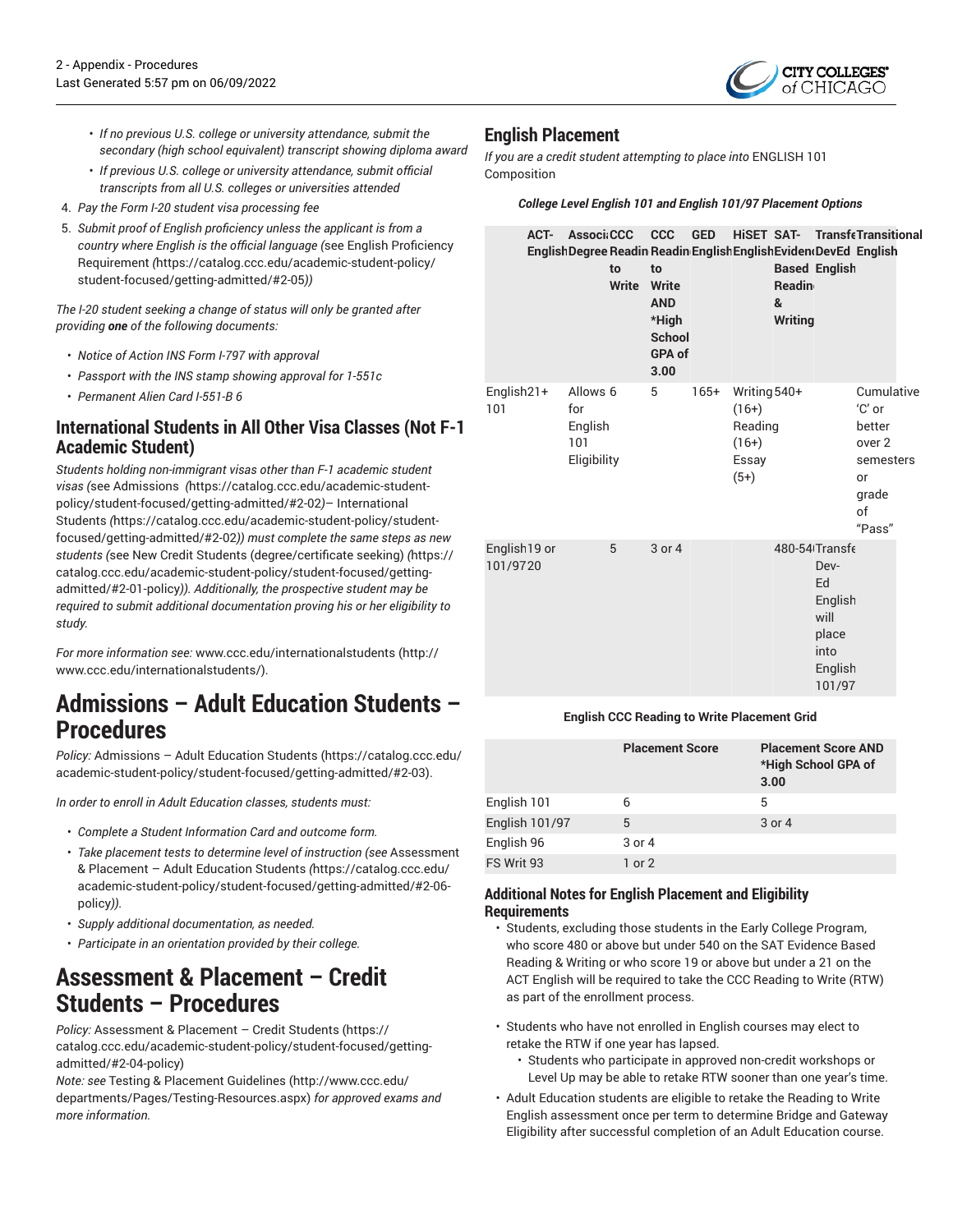

- Students who took legacy remedial and foundational studies courses but are not English 101 Composition eligible should see a college advisor for assistance.
- Students who are required to take English 101 Composition & English 97 Written Communication Skills are eligible to enroll in courses that require 'Eligibility for English 101 Composition' only if they are concurrently enrolled in English 101 Composition, English 97 Written Communication Skills, and the other course.
- If English 97 Written Communications or English 101 Composition is dropped prior to the start of the term, all other courses that require English 101 eligibility must be dropped as well.
- Students who would like to drop or are withdrawn from English 97 Written Communications or English 101 Composition should consult with their college advisor to discuss continued pursuit of other courses that have English 101 Composition eligibility as a requirement, as the enrollment in such courses is dependent on the support of and enrollment in English courses.
- \*Students must have a cumulative high school GPA of 3.00 AND a valid RTW score, if student is using GPA for placement.
- *A grade of C or better in Transitional English.*
- *GED and HiSET exams must be taken in the English language.*

#### *English Placement Expiration*

|                                   | GED&<br>HiSet<br><b>Exams</b> | <b>CCC</b><br><b>Reading to</b><br>Write | *High<br><b>School GPA Exams</b><br>of 3.00,<br><b>Transfer</b><br>DevEd<br>English, &<br><b>Transitional</b><br>English<br>from High<br><b>School</b><br><b>English</b> | <b>ACT &amp; SAT Associate's</b> | <b>Degree</b><br>Earned,<br><b>Transfer</b><br>English,<br><b>Advanced</b><br><b>Placement</b><br>(AP),<br><b>College</b><br><b>Level Exam</b><br>$(CLEP)$ , &<br><b>International</b><br><b>Baccalaureate</b><br>(IB) English |  |
|-----------------------------------|-------------------------------|------------------------------------------|--------------------------------------------------------------------------------------------------------------------------------------------------------------------------|----------------------------------|--------------------------------------------------------------------------------------------------------------------------------------------------------------------------------------------------------------------------------|--|
| Placement 1 year<br>is valid for: |                               | 2 years                                  | 3 years                                                                                                                                                                  | 4 years                          | No<br>expiration                                                                                                                                                                                                               |  |

**Note:** Expiration is from date of exam

### **ESL Placement**

*If you are a credit ESL student attempting to place into credit bearing English courses, your college may offer an ESL option:*

| <b>CCC Reading to Write ESL</b> | <b>Course Placement</b> |
|---------------------------------|-------------------------|
| 33                              | ESL 100, or ESLINTG 100 |
| 22                              | ESL 98, or ESLINTG 99   |
| 11                              | ESLINTG 98              |

### **Math Placement**

*If you are a credit student, attempting to place into credit-bearing math*

*College Level Math Placement Options*

|                                                                                                          | ACT-<br><b>Math</b> | <b>PPL</b> | <b>ALEKS ALEKS GED</b><br><b>PPL</b><br><b>AND</b><br>*High<br><b>School</b><br>GPA of<br>3.00 | <b>Math</b> | HiSet<br><b>Math</b> | SAT-<br><b>Math</b> | <b>Transfe Transitional</b><br><b>DevEd</b><br><b>Math</b><br><b>Math</b>                    |
|----------------------------------------------------------------------------------------------------------|---------------------|------------|------------------------------------------------------------------------------------------------|-------------|----------------------|---------------------|----------------------------------------------------------------------------------------------|
| MATH 204+<br>or<br>below                                                                                 |                     | 76-100     |                                                                                                |             |                      | 580+                |                                                                                              |
| <b>MATH 224+</b><br>MATH <sub>1</sub><br><b>MATH1</b><br><b>MATH1</b><br>or<br>below                     |                     | 61-100     |                                                                                                |             |                      | 580+                |                                                                                              |
| MATH 123+<br><b>MATH 140,</b><br><b>MATH 125,</b><br><b>MATH 121,</b><br><b>MATH 118,</b><br>or<br>below |                     | 46-60      | 30-45                                                                                          | 160         | 13                   | 530+                | Eligible STEM<br>TransferTM<br>Dev Ed<br>Math<br>with a<br>'C' or<br>higher                  |
| MATH 121+<br><b>MATH1</b><br><b>MATH1</b><br>or<br>below                                                 |                     | $46 - 60$  | 30-45                                                                                          | 155         | 11                   | $530+$              | Eligible Quantitative<br>TransfelLiteracy<br>Dev Ed TM<br>Math<br>with a<br>'C' or<br>higher |
| <b>MATH 125</b><br>+<br>MATH <sub>25</sub><br>or<br><b>MATH 118</b><br>$\ddot{}$<br>MATH 18<br>1         |                     | $30 - 45$  | 20-29                                                                                          |             |                      |                     | Eligible<br>Transfer<br>Dev Ed<br>Math<br>with a<br>'C' or<br>higher                         |

Multiple course options are available based on your academic plan; see your College Advisor.

#### **Math Placement Grid**

|                                                                                          | <b>ALEKS</b><br><b>Placement</b><br><b>Score</b> | <b>ALEKS</b><br><b>Placement</b><br><b>Score AND</b><br>*High School<br><b>GPA of 3.00</b> | <b>GED</b> | <b>HiSet</b> |
|------------------------------------------------------------------------------------------|--------------------------------------------------|--------------------------------------------------------------------------------------------|------------|--------------|
| MATH 207, or 76-100<br>below                                                             |                                                  |                                                                                            |            |              |
| <b>MATH 204,</b><br><b>MATH 146,</b><br><b>MATH 144,</b><br><b>MATH 141, or</b><br>below | 61-100                                           |                                                                                            |            |              |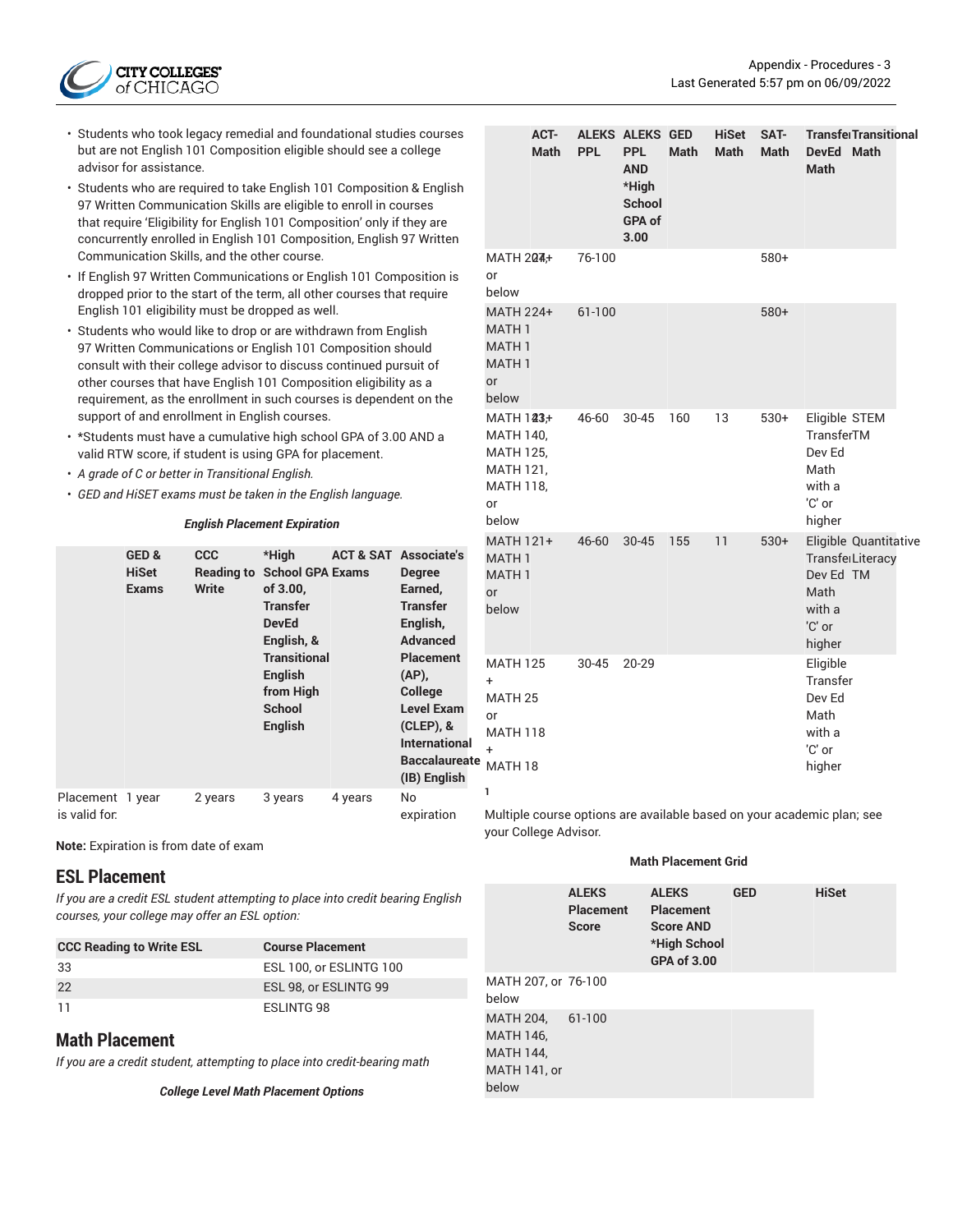

| MATH 143,<br><b>MATH 140,</b><br><b>MATH 125.</b><br><b>MATH 121,</b><br>MATH 118, or<br>below | 46-60     | 30-45     | 160 | 13 |
|------------------------------------------------------------------------------------------------|-----------|-----------|-----|----|
| MATH 125,<br><b>MATH 121,</b><br>MATH 118, or<br>below                                         | $46 - 60$ | $30 - 45$ | 155 | 11 |
| MATH 125 +<br>MATH 25 or<br>MATH 118 +<br>MATH <sub>18</sub>                                   | $30 - 45$ | $20 - 29$ |     |    |
| <b>MATH 100</b>                                                                                | $20 - 45$ |           | 150 | 10 |
| <b>MATH 99</b>                                                                                 | $30 - 45$ | $20 - 29$ | 150 | 10 |
| MATH 90 or<br><b>MATH 98</b>                                                                   | $20 - 29$ |           | 145 | 8  |
| Foundational 20-29<br>Series 3003+<br>3004                                                     |           |           |     |    |
| Foundational 19 or below<br>Series 3001 +<br>3002                                              |           |           |     |    |

### **Additional Notes for Math Placement and Eligibility Requirements**

- *Students are limited to a single ALEKS math assessment per year. An ALEKS math assessment provides for up to five (5) attempts with required time in the learning module between attempts.*
- *Aleks placement scores expire after one year if the student has not enrolled in a math course appropriate to their placement within that time. Once a student enrolls in a pre-requisite course, the student must complete math courses sequentially, unless enrolled in a special program or granted departmental consent to skip a pre-requisite course.*
- *Enrolling in a co-requisite pair including* Math 118 General Education Math*/Math 125* Introductory Statistics *does not make one eligible for courses with the pre-requisite of* Math 118 General Education Math*/*Math 125 Introductory Statistics *eligibility.*
- Transitional Math requires: Semester 1 grade: A, B, C, or D. Semester 2 grade: A, B, or C
- \*Students must have a cumulative high school GPA of 3.00 AND valid ALEKS score if student is using GPA for placement

#### **Math Placement Expiration**

|                                   | ALEKS, GED & *High School ACT & SAT<br><b>HiSet Exams</b> | GPA 3.00,<br><b>Transfer</b><br>DevEd Math,<br>& Transitional<br><b>Math from</b><br><b>High School</b> | <b>Exams</b> | <b>Transfer</b><br>Math,<br><b>Advanced</b><br><b>Placement</b><br>(AP), College<br><b>Level Exam</b><br>$(CLEP)$ , &<br><b>International</b><br><b>Baccalaureate</b><br>(IB) Math |
|-----------------------------------|-----------------------------------------------------------|---------------------------------------------------------------------------------------------------------|--------------|------------------------------------------------------------------------------------------------------------------------------------------------------------------------------------|
| Placement is 1 year<br>valid for: |                                                           | 18 months                                                                                               | 4 years      | No expiration                                                                                                                                                                      |

## **French and Spanish Placement**

*If you wish to take French or Spanish classes for college credit and you already know some of the language, you are encouraged to take the webCAPE Exam (available at Placement Testing for Spanish or French) and follow the placement guidelines below. Once you place, you proceed along the sequence in accordance with the Academic Catalog.*

| <b>French Placement</b> | <b>Spanish Placement</b> | <b>Course Number(s)</b> |
|-------------------------|--------------------------|-------------------------|
| $0 - 259$               | $0 - 269$                | 101                     |
| 260-336                 | 270-345                  | 102                     |
| 337-402                 | 346-426                  | 103                     |
| $403+$                  | 427+                     | 104, 206, 210, 213, 214 |

*In addition to the above, if you are taking webCAPE to place, note that:*

- *Placement test scores expire after one (1) year.*
- *Both French and Spanish placements of 103 or higher are subject to departmental chairperson review*
- SPANISH 104 Fourth Course Spanish *and* FRENCH 104 Fourth Course French *and above all require* ENGLISH 101 Composition *eligibility*
- SPANISH 191 Survival Spanish Nursing, SPANISH 192 Survival Span for Law Enforcement Officers*,* SPANISH 206 Intensive Oral Practice Spanish*,* SPANISH 210 Modern Civilization & Culture Spanish*,* SPANISH 213 Intro To Modern Literature Spanish *and* SPANISH 214 Readings In Literature Spanish *require* ENGLISH 100 Basic Writing Skills *eligibility*
- SPANISH 111 Spanish For Hispanos*,* SPANISH 113 Spanish For Near Native Speakers I *and* SPANISH 114 Spanish for Near-Native Speakers II *are for native or near native speakers*
- *Placement testing is encouraged but not required for* SPANISH 191 Survival Spanish Nursing*,* SPANISH 192 Survival Span for Law Enforcement Officers, SPANISH 198 Study Abroad: Intensive, SPANISH 199 Study Abroad: Immersion.

## **Additional College-Credit Placement Notes**

- *The above tables reflect District testing guidelines; however, a College President or designee may accelerate a student beyond their test-based placement level.*
- *If you choose to take your placement test at one of our testing centers, disturbing the testing environment for other students may result in your removal from the testing environment.*

## **Assessment & Placement – Adult Education Students – Procedures**

*Policy:* [Assessment](https://catalog.ccc.edu/academic-student-policy/student-focused/getting-admitted/#2-06-policy) & Placement – Adult Education Students ([https://](https://catalog.ccc.edu/academic-student-policy/student-focused/getting-admitted/#2-06-policy) [catalog.ccc.edu/academic-student-policy/student-focused/getting](https://catalog.ccc.edu/academic-student-policy/student-focused/getting-admitted/#2-06-policy)[admitted/#2-06-policy](https://catalog.ccc.edu/academic-student-policy/student-focused/getting-admitted/#2-06-policy)).

*If you are an Adult Education student, you will take a BEST Literacy, BEST Plus or CASAS exam if you want to place into ESL courses, and a TABE test for high school equivalency. All are valid through the current fiscal year, at which point you must test again to re-enroll in anything but Spanish high school equivalency or vocational courses. If you are a new student, you must pre-test by the third class meeting. All post-tests must be the same exam as the pretest. We will use only the most recent post-test score to place you.*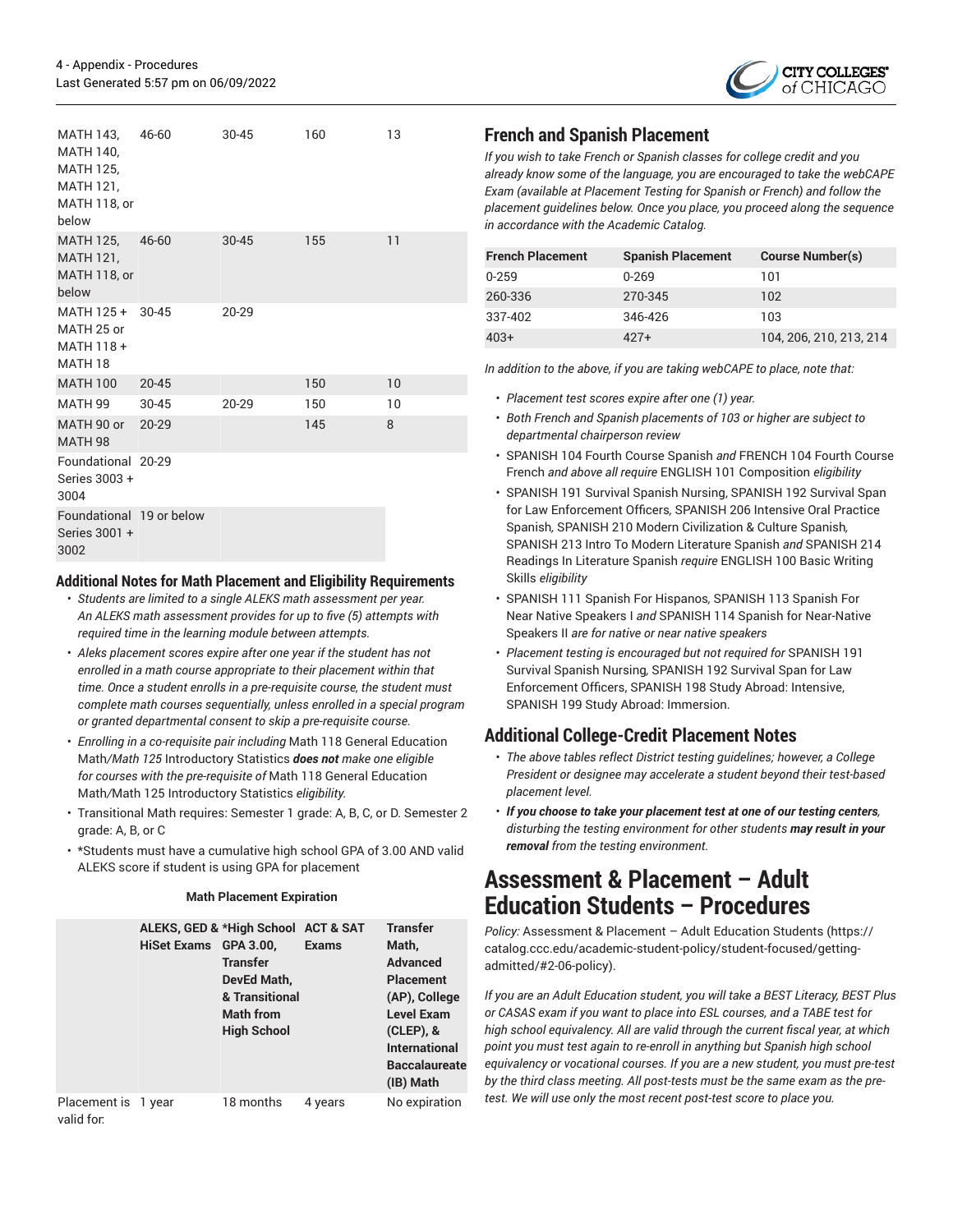

### **ESL Placement Guidelines**

| <b>BEST Literacy</b>                          | <b>CASAS</b> | <b>Level Placed</b>              |
|-----------------------------------------------|--------------|----------------------------------|
| ~120                                          | < 180        | <b>ESL Beginning Literacy</b>    |
| $21 - 52$                                     | $181 - 190$  | <b>ESL Low Beginning</b>         |
| $53 - 63$                                     | $191 - 200$  | <b>ESL High Beginning</b>        |
| $64 - 67$                                     | $201 - 210$  | <b>ESL Low Intermediate</b>      |
| $68 - 75$                                     | $211 - 220$  | <b>ESL High Intermediate</b>     |
| Retest with BEST Plus $221 - 235$<br>or CASAS |              | <b>ESL Advanced</b>              |
|                                               | $235+$       | Ineligible for ESL<br>COUTSAWORK |

### **High School Equivalency Placement Guidelines**

- 1. *Determine which placement exam – Literacy, Easy, Medium, Difficult, or Advanced – you will take by taking the TABE Locator (see Table 2, below).*
- 2. *Then, choose whether to take a Battery or Survey exam.*
- 3. *Take the exam to determine Level Placed (see Table 3, below).*

### **Tables 1 and 2, Level Equivalencies and TABE Locator**

| Level          | <b>Description</b>                  | <b>Grade Level</b> | <b>Content Range</b> |
|----------------|-------------------------------------|--------------------|----------------------|
|                | Beginning<br>Literacy               | < 2nd              | Literacy (L)         |
| $\overline{2}$ | Beginning ABE                       | $2nd - 3rd$        | Easy $(E)$           |
| 3              | Low Intermediate $4th - 5th$<br>ABE |                    | Medium (M)           |
| $\overline{4}$ | High<br>Intermediate ABE            | $6th - 8th$        | Difficult (D)        |
| 5              | Low Advanced<br>ASE                 | $9th - 11th$       | Advanced (A)         |
| 6              | <b>High Advanced</b><br><b>ASE</b>  | $11th - 12th$      | Advanced (A)         |

#### **TABE Locator, to determine level of test**

| <b>Reading</b> | <b>Math</b> | Language  |
|----------------|-------------|-----------|
| Level 2        |             |           |
| < 7            | < 7         | < 7       |
| Level 3        |             |           |
| $7 - 10$       | $7 - 11$    | $7-9$     |
| Level 4        |             |           |
| $11 - 14$      | $12 - 15$   | $10-12$   |
| Level $5 - 6$  |             |           |
| $15-17$        | $16 - 18$   | $13 - 15$ |

### **Table 3, TABE Placement Guidelines Complete Battery 9**

| L         | E.    | M     | D         | A         | Level<br><b>Placed</b> |
|-----------|-------|-------|-----------|-----------|------------------------|
| < 25      | < 19  | < 14  | ~13       | < 14      | 1                      |
| 25-30     | 19-35 | 14-26 | $13 - 21$ | $14 - 20$ | 2                      |
| $31 - 32$ | 36-44 | 27-38 | $22 - 31$ | $21 - 28$ | 3                      |
|           | 45-50 | 39-44 | 32-39     | 29-37     | 4                      |
|           |       | 45-50 | 40-43     | 38-41     | 5                      |
|           |       |       | 44-50     | 42-50     | 6                      |

|                  | <b>Complete Battery 10</b> |           |           |           |                        |
|------------------|----------------------------|-----------|-----------|-----------|------------------------|
| L                | E                          | M         | D         | A         | Level<br><b>Placed</b> |
| < 24             | < 21                       | < 15      | 14        | 14        | $\mathbf{1}$           |
| 24-30            | $21 - 35$                  | 15-26     | 14-23     | 14-19     | $\overline{2}$         |
| $31 - 32$        | 36-44                      | 27-38     | 24-33     | 20-28     | 3                      |
|                  | 45-50                      | 39-45     | $34 - 40$ | 29-36     | $\overline{4}$         |
|                  |                            | 46-50     | $41 - 44$ | $37 - 40$ | 5                      |
|                  |                            |           | 45-50     | $41 - 50$ | 6                      |
| <b>Survey 9</b>  |                            |           |           |           |                        |
| Г                | E                          | M         | D         | A         | Level<br><b>Placed</b> |
|                  | < 10                       | < 7       | < 7       | < 7       | 1                      |
|                  | $10 - 16$                  | $7 - 12$  | $7 - 10$  | $7-9$     | $\overline{2}$         |
|                  | $17-21$                    | $13 - 18$ | $11 - 15$ | $10-13$   | 3                      |
|                  | $22 - 25$                  | 19-22     | $16-18$   | $14-17$   | $\overline{4}$         |
|                  |                            | $23 - 25$ | 19-20     | 18-19     | 5                      |
|                  |                            |           | $21 - 25$ | $20 - 25$ | 6                      |
| <b>Survey 10</b> |                            |           |           |           |                        |
| L                | E                          | M         | D         | A         | Level<br><b>Placed</b> |
|                  | 10                         | < 8       | < 7       | < 8       | $\mathbf{1}$           |
|                  | $11 - 17$                  | $8 - 13$  | $7 - 10$  | $8 - 10$  | $\overline{2}$         |
|                  | 18-21                      | 14-19     | $11 - 15$ | $11 - 13$ | 3                      |
|                  | $22 - 25$                  | $20 - 22$ | 16-19     | $14-17$   | $\overline{4}$         |
|                  |                            | $23 - 25$ | 20-21     | 18-20     | 5                      |

*The only permitted devices for placement tests are non-graphical calculators. If you use any other devices, notes or other materials during a placement test or disturb the testing environment for other students, CCC will remove you from the testing environment immediately and invalidate any scores from the session*.

22-25 21-25 6

# **Transfer Credit – Procedures**

*Policy:* [Transfer](https://catalog.ccc.edu/academic-student-policy/student-focused/getting-admitted/#transfer-credit-procedure) Credit ([https://catalog.ccc.edu/academic-student-policy/](https://catalog.ccc.edu/academic-student-policy/student-focused/getting-admitted/#transfer-credit-procedure) [student-focused/getting-admitted/#transfer-credit-procedure\)](https://catalog.ccc.edu/academic-student-policy/student-focused/getting-admitted/#transfer-credit-procedure).

*Students should request their official transcripts be sent to the* [Office of](http://www.ccc.edu/departments/Pages/Registrar.aspx) [the Registrar \(http://www.ccc.edu/departments/Pages/Registrar.aspx](http://www.ccc.edu/departments/Pages/Registrar.aspx)) *at their college. Approved transfer credits will be posted to degree seeking students' academic records by the* [Office of the Registrar](http://www.ccc.edu/departments/Pages/Registrar.aspx) ([http://](http://www.ccc.edu/departments/Pages/Registrar.aspx) [www.ccc.edu/departments/Pages/Registrar.aspx](http://www.ccc.edu/departments/Pages/Registrar.aspx))*.*

- 1. *The same course (including articulated transfer course) will not be articulated twice towards program completion, except Allowed Repeatable Courses (ARCs)*
- 2. *If transfer courses are packaged differently (for example lecture is one course, lab is another), from a transfer institution, but is equivalent to one course at CCC, CCC will articulate both against our one course.*
- 3. *Pre-College level (remedial) coursework is not accepted as transfer credit.*

*Note: If unofficial transcripts are submitted as part of the admission process, they will not be evaluated for transfer credits and official transcripts will still be required for future enrollment and transfer credit evaluation.*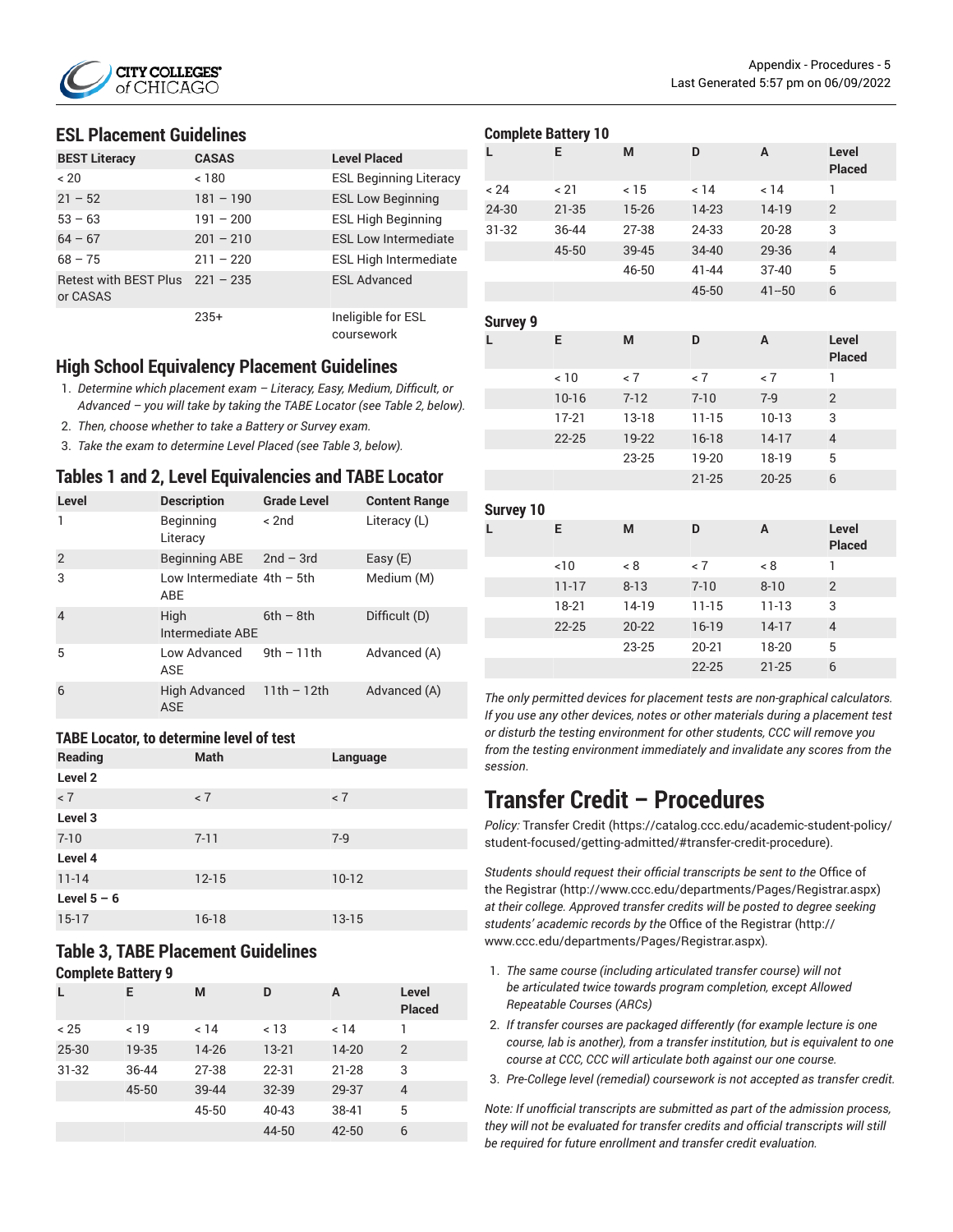

*Posting transfer credit is important and will improve accuracy in* [advising](http://www.ccc.edu/departments/Pages/Advising.aspx) (<http://www.ccc.edu/departments/Pages/Advising.aspx>) *and course selection, and may reduce the time to graduate.*

*Note: eligible transfer credits (including college credits earned at foreign institutions) will be awarded based upon the number of credits earned at the transfer institution. Transfer credit hours earned at a quarter system institution will be converted to a CCC semester hour equivalent, as follows: one (1) credit hour earned on the quarter system is equivalent to 0.67 semester hours (see table below).*

| <b>Quarter System Course Credits</b> | <b>CCC Transfer Equivalency Credit</b><br><b>Hours</b> |
|--------------------------------------|--------------------------------------------------------|
| 3                                    | 2.01                                                   |
|                                      | 2.68                                                   |
| 5                                    | 3.35                                                   |
|                                      | 4.02                                                   |

*College credits earned at foreign institutions must be evaluated by an* approved transcript [evaluation](http://www.ccc.edu/services/Pages/Foreign-Transcript-Evaluation.aspx) service ([http://www.ccc.edu/services/](http://www.ccc.edu/services/Pages/Foreign-Transcript-Evaluation.aspx) [Pages/Foreign-Transcript-Evaluation.aspx\)](http://www.ccc.edu/services/Pages/Foreign-Transcript-Evaluation.aspx).

# **Military Credit – Procedures**

*Policy:* [Military](https://catalog.ccc.edu/academic-student-policy/student-focused/getting-admitted/#2-08-policy) Credit ([https://catalog.ccc.edu/academic-student-policy/](https://catalog.ccc.edu/academic-student-policy/student-focused/getting-admitted/#2-08-policy) [student-focused/getting-admitted/#2-08-policy](https://catalog.ccc.edu/academic-student-policy/student-focused/getting-admitted/#2-08-policy)).

*The process for awarding Military Credit differs from the process used to award other transfer credit. Military Credit is not automatically posted to a student's record following evaluation.*

- 1. *Prior to the end of the student's second term when a Joint Services Transcript (JST) or DD 214 applies to a student, the student will meet with the Veterans Services Specialist to request the documentation needed for a military credit evaluation. The Military Credit award process should occur prior to the end of the term when the evaluation takes place.*
- 2. *All documentation will be reviewed by the Office of the Registrar and a military credit evaluation will be submitted to the Veterans Services Specialist on the Military Transfer Credit Evaluation Form.*
- 3. *Credit will be awarded only after the student completes a mandatory military transfer advising session with the Veterans Services Specialist and the Veterans/Military Academic Advisor. The purpose of the advising session is to determine whether the acceptance of the articulated Military Credit serves the student's educational goals. In the mandatory military transfer advising session, the Veterans Services Specialist, Veterans/ Military Academic Advisor, and the veteran will review the veteran's educational goals, academic program and plan, and other factors to agree upon the Military Credit to award so as to maximize achievement of the veteran's goals.*
	- *If the student is scheduled for a military transfer advising session and he/she is considered a "no-show" for his/her appointment and it is at the end of the student's second term for which a JST or DD 214 applies to the student, the student will only receive the standard military credit award of seven (7) credits from his/her DD 214 and no other credit will be awarded from his/her JST.*
- 4. *The veteran is required to acknowledge in writing the decisions made in the mandatory military transfer advising session, and that acknowledgement will become part of the student's academic record. Once a student accepts the agreed upon military credit, all credits become part of his/her record and any other credit from the JST or DD 214 will not be added or removed from his/her record, regardless of any*

*potential program changes made after the evaluation is finalized. If a student has additional military courses or training added to his/her JST or DD 214 after the date of their initial Military Credit evaluation, the student may repeat the process to have the subsequent courses/training evaluated for potential credit transfer.*

5. *The Veterans Services Specialist will work with the* [Office of the](http://www.ccc.edu/departments/Pages/Registrar.aspx) [Registrar](http://www.ccc.edu/departments/Pages/Registrar.aspx) ([http://www.ccc.edu/departments/Pages/Registrar.aspx\)](http://www.ccc.edu/departments/Pages/Registrar.aspx) *to ensure that the agreed upon Military Credit is posted to the student's academic record.*

*For more information about Military Credit, please visit* [Veterans](http://www.ccc.edu/departments/Pages/Veterans-Services.aspx) Services [\(http://www.ccc.edu/departments/Pages/Veterans-Services.aspx\)](http://www.ccc.edu/departments/Pages/Veterans-Services.aspx)*. Also* see Veterans [Education](https://catalog.ccc.edu/academic-student-policy/student-focused/getting-support/#7-01-policy) Benefits *(*[https://catalog.ccc.edu/academic](https://catalog.ccc.edu/academic-student-policy/student-focused/getting-support/#7-01-policy)[student-policy/student-focused/getting-support/#7-01-policy](https://catalog.ccc.edu/academic-student-policy/student-focused/getting-support/#7-01-policy)*).*

## **Credit by Assessment of Prior Learning – Procedures**

*Policy:* Credit by [Assessment](https://catalog.ccc.edu/academic-student-policy/student-focused/getting-admitted/#2-09-policy) of Prior Learning ([https://catalog.ccc.edu/](https://catalog.ccc.edu/academic-student-policy/student-focused/getting-admitted/#2-09-policy) [academic-student-policy/student-focused/getting-admitted/#2-09](https://catalog.ccc.edu/academic-student-policy/student-focused/getting-admitted/#2-09-policy) [policy\)](https://catalog.ccc.edu/academic-student-policy/student-focused/getting-admitted/#2-09-policy).

A student may be granted college credit through the methods listed below:

A) Methods in Detail

#### Standardized Tests

Course credit may be obtained by standardized examinations. Please see Section 2.10 Credit By Standardized [Examination/Testing \(https://](https://catalog.ccc.edu/academic-student-policy/student-focused/getting-admitted/#text) [catalog.ccc.edu/academic-student-policy/student-focused/getting](https://catalog.ccc.edu/academic-student-policy/student-focused/getting-admitted/#text)[admitted/#text\)](https://catalog.ccc.edu/academic-student-policy/student-focused/getting-admitted/#text)

#### Institutional Challenge Exams

Course Credit may be obtained by approved Institutional Challenge Exams, in lieu of completing courses, only if standardized exams for the subject are not available. A passing grade for institutional challenge exams is 70% (grade of 'C'). Some specific programs may require a higher passing grade due to program accreditation. This information must be shared with the student before taking the exam. Tests will be administered in the testing center (or by specific circumstances administered by department and virtually). Before completing the exam, students may obtain a copy of the course syllabus. Please note, that some exams may require additional documentation. Examples may include transcripts, professional certification and licenses, employer letters, or other appropriate documentation.

#### Portfolio Assessment

Portfolio Assessment requires final approval from the Vice President of Academic and Student Affairs.

#### Credit by Evaluation

Course Credit may be obtained through evaluation via Published Guides or Local Faculty Evaluation. Colleges will only accept approved recommendations provided by Published Guides such as American Council on Education (ACE) – (National Guide, Military Guide), and National College Credit Recommendation Service (NCCRS). The recommendations include military training and industrial/corporate training. Local Faculty Evaluation provides credit recommendations through articulation agreements, bridge programs, local industrial/ corporate trainings, and areas deemed equivalent to college level learning. Documentation of prior learning must be provided to receive PLA credit. Documentation examples may include transcripts,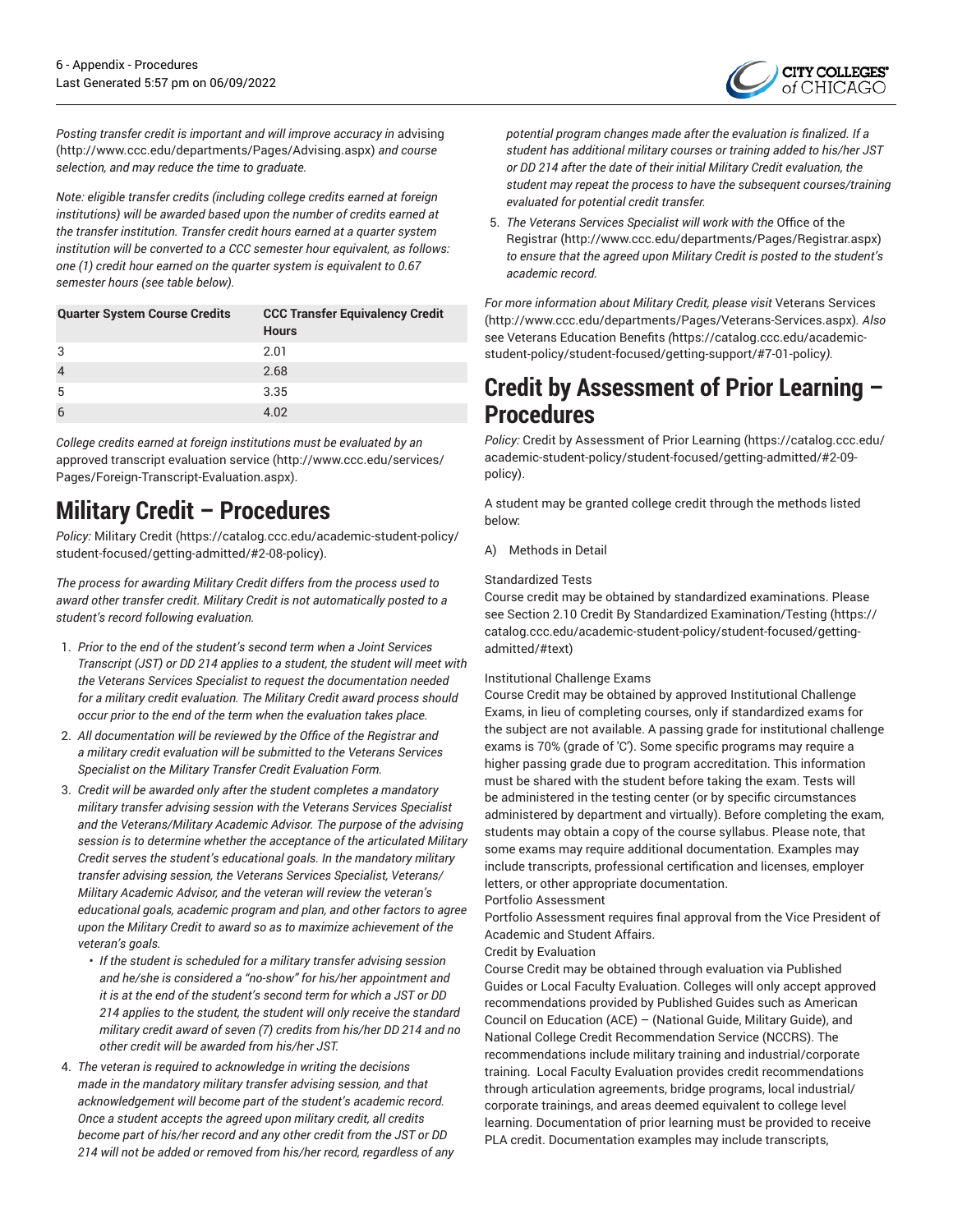

professional certification and licenses, employer letters, or other considerable documentation.

B) Practices and Standards

- Students that earn PLA credit may be able to substitute PLA credit for a prerequisite course required in the program of study. However, credit will not be given to both the prerequisite and direct equivalent course. Please see Section 4.12 Prerequisite Course [Substitution](https://catalog.ccc.edu/academic-student-policy/student-focused/understanding-program-requirements/#text) ([https://catalog.ccc.edu/academic-student-policy/student-focused/](https://catalog.ccc.edu/academic-student-policy/student-focused/understanding-program-requirements/#text) [understanding-program-requirements/#text\)](https://catalog.ccc.edu/academic-student-policy/student-focused/understanding-program-requirements/#text).
- Specific program accreditation may require different guidelines to PLA credit.
- The same course will not be articulated twice towards program completion, except Allowed Repeatable Courses (ARCs).
- Students are advised to request PLA credit prior to enrolling in the same course they have requested credit for. If a PLA request is granted and the student is enrolled in the same course, it is ultimately the student's responsibility to follow the drop/refund guidelines.
- The PLA fee is non-refundable, including in the event of not passing. Students will then be able to enroll in the course for the academic program and pay full tuition price.
- Students are allowed to attempt PLA once per approved course.
- All evaluated work must be equivalent to C level coursework.
- The PLA assessment is only transcribed if coursework is equivalent to a C or higher.
- PLA is considered transfer credit (T) and reflected on the student's academic record when the credit is accepted. PLA carries no grade and credit earned will not be included in Grade Point Average (GPA) calculations.
- Students may earn up 75% of college credits through PLA credit towards their program of study.
- Specific program accreditation may vary and may limit PLA processes.
- Military credit shall not exceed sixty-seven percent (67%) of the total credits required for the academic program, or plan, in which the veteran/student enrolls.
- PLA credit from another institution isn't guaranteed to transfer to CCC. However, if an academic program approves previous credit, the exemption may be allowed. All previous documentation must be submitted for department review.
- PLA credit is not guaranteed to transfer to other institutions.

#### Type of PLA & PLA Fee

Institutional Challenge Exam - \$100

Portfolio - Requires approval from Vice President of Academic & Student Affairs.

Standardized Exam - \$30 CCC processing fee in addition to testing vendor fee. CLEP- \$89 & ACTFL \$70. Fees subject to change.

Credit by Evaluation (Professional Training) - \$50

- *Specialized programs may have a different fee associated.*
- *Neither financial aid nor veterans educational benefits are available for PLA assessment.*
- *Military personnel may be eligible for a CLEP exam waiver. (Speak with Veteran Coordinators for more information).*
- *PLA partnerships will require no charge.*
- *Standardized fees are paid through the third-party vendors.*

## **Credit by Standardized Examination/ Testing – Procedures**

*Policy:* Credit by Standardized [Examination/Testing](https://catalog.ccc.edu/academic-student-policy/student-focused/getting-admitted/#2-10-policy) ([https://](https://catalog.ccc.edu/academic-student-policy/student-focused/getting-admitted/#2-10-policy) [catalog.ccc.edu/academic-student-policy/student-focused/getting](https://catalog.ccc.edu/academic-student-policy/student-focused/getting-admitted/#2-10-policy)[admitted/#2-10-policy](https://catalog.ccc.edu/academic-student-policy/student-focused/getting-admitted/#2-10-policy))*.*

*Effective March 9, 2017, high school students who have successfully completed an International Baccalaureate ® (IB) individual subject examination will be evaluated and college credit awarded based on the most current IB credit award policy, regardless of when the IB subject examination was taken.*

# **Academic Amnesty – Procedures**

*Policy:* [Academic Amnesty \(https://catalog.ccc.edu/academic-student](https://catalog.ccc.edu/academic-student-policy/student-focused/getting-admitted/#2-11)[policy/student-focused/getting-admitted/#2-11\)](https://catalog.ccc.edu/academic-student-policy/student-focused/getting-admitted/#2-11).

a. **Returning Students**

*Students who wish to apply for academic amnesty are highly recommended to work with a college advisor to discuss academic amnesty. Students must submit an application to the Office of the Registrar.*

*The application will be reviewed by the Registrar ("Approving Registrar") to ensure that the student meets the eligibility requirements; if not, the application will be returned to the student with no further action taken. The Approving Registrar will retain the application in the student's academic record, approve the student's application, and apply academic amnesty only after the student fulfills all eligibility requirements, including successfully completing at least one (1) term upon his/her return.* See [Eligibility](https://catalog.ccc.edu/academic-student-policy/student-focused/getting-admitted/#2-11) for more [information](https://catalog.ccc.edu/academic-student-policy/student-focused/getting-admitted/#2-11) *(*[https://catalog.ccc.edu/academic-student-policy/student](https://catalog.ccc.edu/academic-student-policy/student-focused/getting-admitted/#2-11)[focused/getting-admitted/#2-11](https://catalog.ccc.edu/academic-student-policy/student-focused/getting-admitted/#2-11)*).*

#### b. **Current Students**

*Current CCC students who meet all eligibility requirements may apply for academic amnesty.*

- *The student had a previous period of five (5) or more consecutive calendar years (minimum 15 academic terms) where the student did enroll or earn a final grade in credit bearing coursework at CCC.*
- *Upon their return (initial term(s) of enrollment), the student completed at least one (1) term of credit bearing coursework (minimum 9 credit hours, excluding any development education coursework) and earned a term grade point average (GPA) of 2.0 or higher.* See [Cumulative](https://catalog.ccc.edu/academic-student-policy/student-focused/taking-classes/#3-11-policy) Grade Point Average for more [information](https://catalog.ccc.edu/academic-student-policy/student-focused/taking-classes/#3-11-policy) *(*[https://catalog.ccc.edu/academic](https://catalog.ccc.edu/academic-student-policy/student-focused/taking-classes/#3-11-policy)[student-policy/student-focused/taking-classes/#3-11-policy](https://catalog.ccc.edu/academic-student-policy/student-focused/taking-classes/#3-11-policy)*).*

*If academic amnesty is granted, only courses where "F" grades were earned during the Amnesty Period will be granted amnesty.*

#### c. **Student Applies for Academic Amnesty at a Different CCC College**

*If a student applies for academic amnesty from a different CCC college than where previously enrolled during the Amnesty Period, upon approval (prior to updating the student's record), the Approving Registrar will notify the Registrar at any college where an "F" grade was earned (i.e., for courses that will be granted academic amnesty).*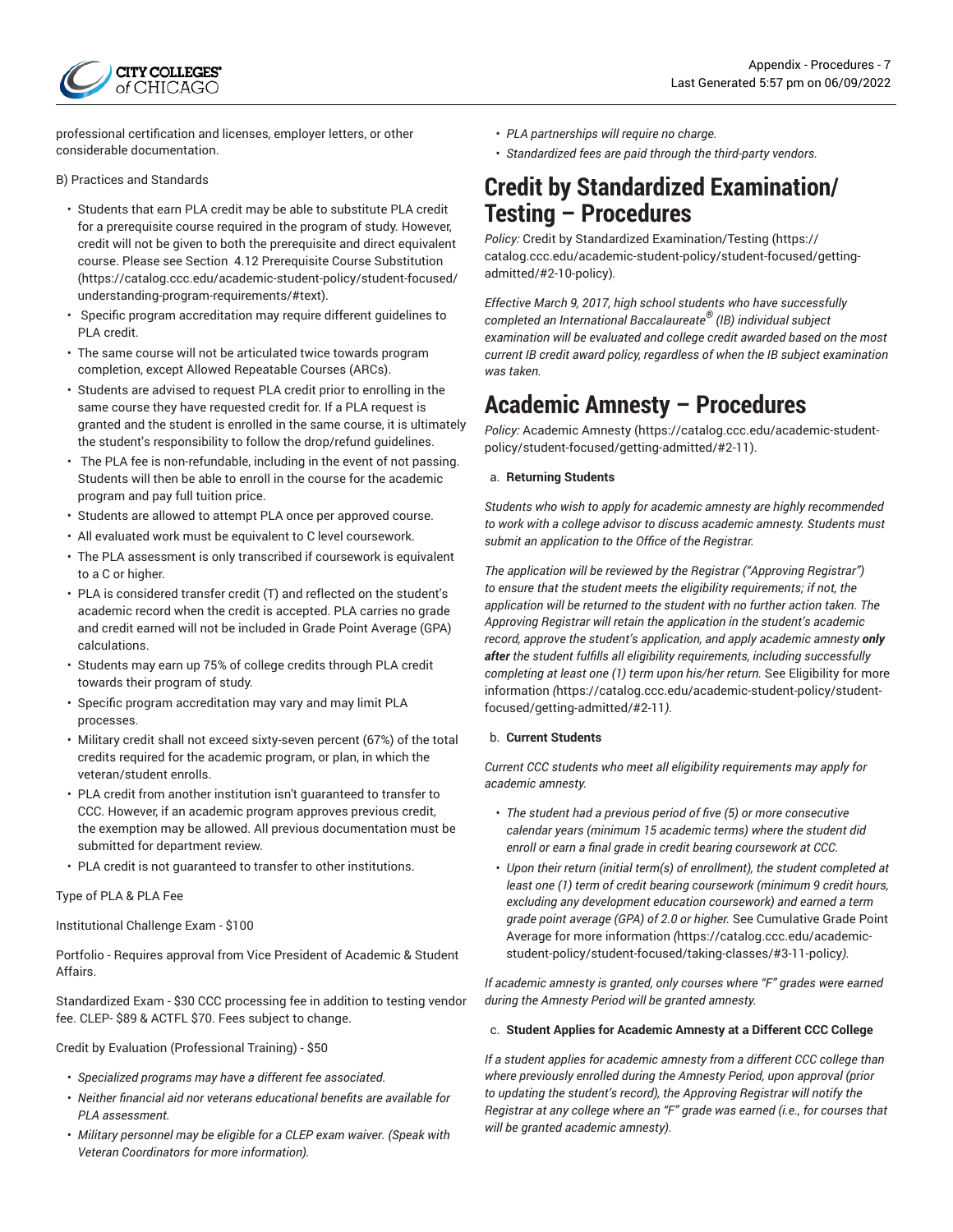

# **Class Attendance – Adult Education – Procedures**

*Policy:* Class [Attendance](https://catalog.ccc.edu/academic-student-policy/student-focused/taking-classes/#3-07-policy) – Adult Education [\(https://catalog.ccc.edu/](https://catalog.ccc.edu/academic-student-policy/student-focused/taking-classes/#3-07-policy) [academic-student-policy/student-focused/taking-classes/#3-07-policy](https://catalog.ccc.edu/academic-student-policy/student-focused/taking-classes/#3-07-policy)).

*Instructors/Adult Educators are required to record student attendance via the Faculty Portal (*[my.ccc.edu](http://my.ccc.edu) [\(http://my.ccc.edu\)](http://my.ccc.edu)*) within three (3) days of each class meeting date.*

# **Eligibility for Course Enrollment – Procedures**

*Policy:* Eligibility for Course [Enrollment](https://catalog.ccc.edu/academic-student-policy/student-focused/taking-classes/#3-09-policy) [\(https://catalog.ccc.edu/](https://catalog.ccc.edu/academic-student-policy/student-focused/taking-classes/#3-09-policy) [academic-student-policy/student-focused/taking-classes/#3-09-policy](https://catalog.ccc.edu/academic-student-policy/student-focused/taking-classes/#3-09-policy)).

*Students are encouraged to register for the "next course level" as early as possible, but will be dropped from the course prior to the start of the term if a grade of "C" or higher is not achieved.*

# **Academic Standing – Procedures**

*Policy:* [Academic Standing \(https://catalog.ccc.edu/academic-student](https://catalog.ccc.edu/academic-student-policy/student-focused/taking-classes/#3-12-policy)[policy/student-focused/taking-classes/#3-12-policy](https://catalog.ccc.edu/academic-student-policy/student-focused/taking-classes/#3-12-policy)).

#### a. **Academic Standing Status and Required Support**

*City Colleges defines our Academic Standing statuses as follows:*

- *Good Standing – Above a 2.0 CUM-GPA.*
- *Academic Warning – Below a 2.0 CUM-GPA when previously in Good Standing in the last enrollment term.*
- *Academic Standing Intervention – Below a 2.0 CUM-GPA when previously on Academic Warning in the last term of enrollment.*
	- *Students who have attempted 30 hours or less and below a 1.75 GPA will be placed on Academic Standing Intervention.*
	- *Students who have attempted 15 credit hours or less and below a 1.5 GPA will be placed on Academic Standing Intervention.*

*If at the end of any given term a student's CUM-GPA falls below 2.0, he/she must:*

- 1. *Meet with his/her college advisor to help determine which classes the student will retake, and/or change program plan. Advisors will make these changes in the student's Planner in CS9.*
- 2. *Work with his/her college advisor, to establish an academic improvement plan. The academic improvement plan will be determined by the college advisor and the student, and it will include course enrollment plans, detailed goals and timelines. Plans for utilizing campus resources like tutoring, Wellness, transfer guidance, and career planning and placement should be incorporated as needed. The college advisor will document the academic improvement plan.*

*If a student no longer meets the threshold for good academic standing and was discontinued for having not earned a final grade in two consecutive terms (excluding Summer), he/she may have to re-apply to City Colleges.*

*Students with legacy academic standing statuses will maintain them until they complete a term for which they will have an updated academic standing calculated.*

*None of the above statuses shall have enrollment impacts.*

#### b. **Pre-Warning Outreach and Support**

*Students who are otherwise in Good Academic Standing but have two consecutive terms of a term-based cumulative GPA below 2.0 will be referred to his/her College Advisor. The College Advisor and student will evaluate the student's current progress and identify if they would benefit from an Academic Improvement Plan as outlined above.*

# <span id="page-7-0"></span>**Non-Grade Designations – Procedures**

*Policy:* [Non-Grade Designations \(https://catalog.ccc.edu/academic](https://catalog.ccc.edu/academic-student-policy/student-focused/taking-classes/#3-13-policy)[student-policy/student-focused/taking-classes/#3-13-policy](https://catalog.ccc.edu/academic-student-policy/student-focused/taking-classes/#3-13-policy)).

#### a. **I – Incomplete**

- *Instructor responsibilities (or Department Chair in the absence of the instructor)*
	- *Document (and record in the student information system) the student's extenuating circumstances that led to the "I" grade and all requirements which must be met by the student to remove the "I" grade and replace it with a final grade.*
	- *Enter an "I" grade and a provisional final grade in the student information system.* See Glossary of Terms for more [information](https://catalog.ccc.edu/academic-student-policy/glossary-terms/) *(*[https://catalog.ccc.edu/academic-student-policy/glossary](https://catalog.ccc.edu/academic-student-policy/glossary-terms/)[terms/](https://catalog.ccc.edu/academic-student-policy/glossary-terms/)*).*
	- *Inform the student in writing of the requirements needed to remove the "I" grade and the date the requirements must be met (no later than the midpoint of the following term, excluding the Summer term).*
	- *Receive the completed coursework.*
		- *If additional coursework is submitted: finalize grading, and submit a grade change form with the final grade to the Office of the Registrar no later than End of Term processing for the following term (excluding the Summer term).*
		- *If no additional coursework is submitted: document the fact that no additional coursework was submitted.*
	- *Provide documentation of the completed work to the Department Chair to be placed in department files.*
- *Student responsibilities*
	- *Request an "I" grade, including extenuating circumstances.*
	- *Complete the remaining coursework and/or final examination no later than the midpoint of the following term (excluding the Summer term).*
	- *Note: if the remaining work is not completed and turned into the instructor by this deadline, the "I" grade will lapse to the provisional final grade entered at the time the "I" grade was entered.*
- *Course enrollment*
	- *Until the "I" grade is removed, a student who receives an "I" grade may not enroll in any new course for which the "I" grade course is a prerequisite.*
	- *A student who has an "I" grade may not re-register in that course. However, if the "I" grade lapses to the provisional final grade, then the student may then re-register for the course.*
- *Department Chair*
	- *Verify that a copy of all assignments and/or tests required for the removal of each "I" grade have been placed in the department files and so certify to the Academic Vice President*
- *Academic Vice President*
	- *Academic Vice Presidents may extend the time to complete the "I" grade. All requests must be approved by the Provost, or their designee, and have a clearly defined end date.*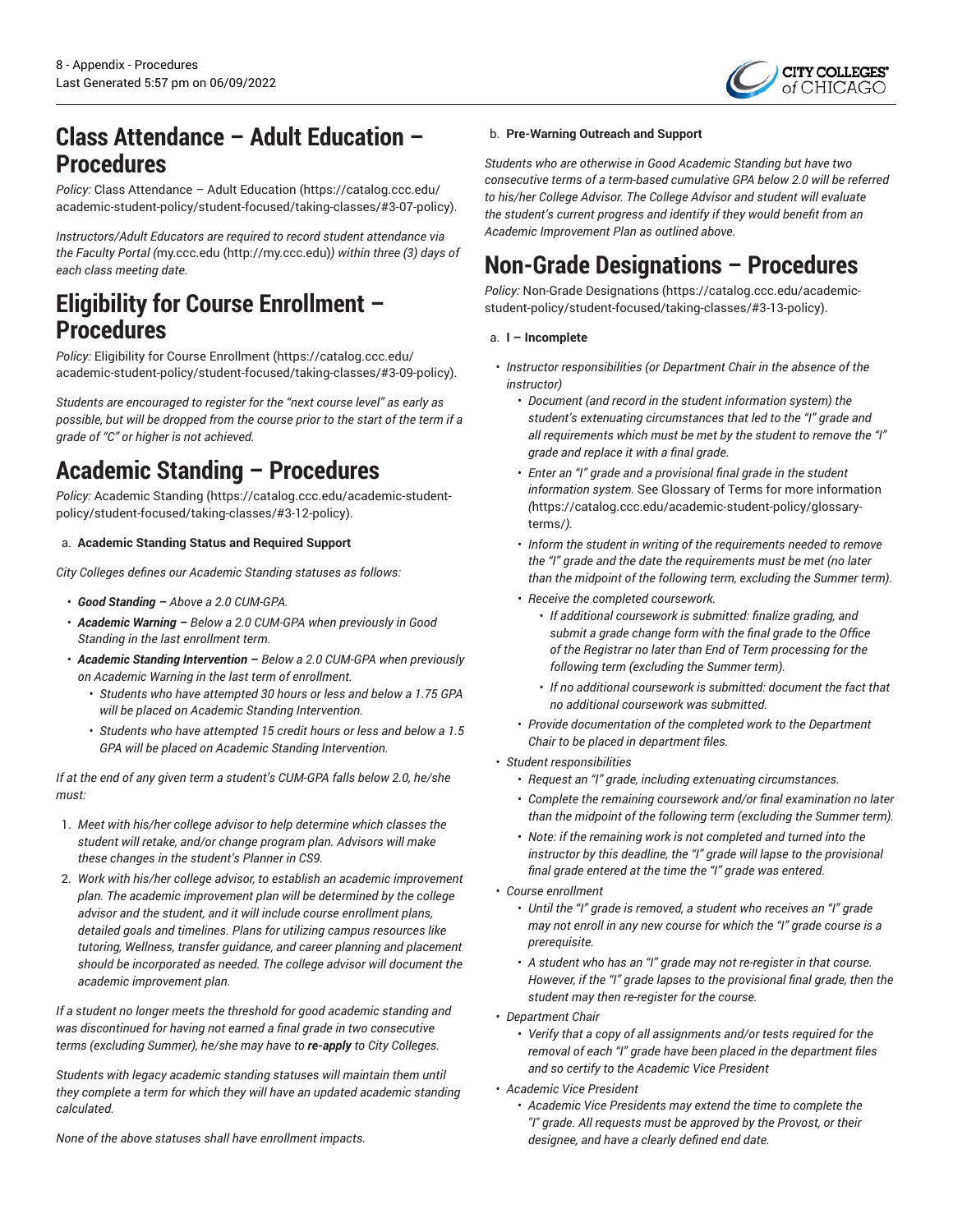

#### b. **COVID - Incomplete (Spring 2020 only)**

- *All applicable procedures for I-Incomplete apply*
- *Instructor responsibilities specific to COVID Incompletes (or Department Chair in the absence of the instructor)*
	- *Document (and record in the student information system) that the student's extenuating circumstance, was due to a pause in instruction due to COVID-19 and all requirements which must be met by the student to remove the "I" grade and replace it with a final grade.*
	- *Enter an "I" grade and a provisional grade in the student information system.*
	- *Inform the student*
	- *Receive the completed coursework and or schedule any appropriate make up times to complete missing requirements*
- *Note: if the remaining work is not completed and turned into the instructor by this deadline, the "I" grade will lapse to the provisional final grade entered at the time the "I" grade was entered*
- Academic Vice Presidents may extend the time to complete the "I" grade. All requests must be approved by the Provost, or their designee, and have a clearly defined end date.

#### c. **VMW – Voluntary Medical Withdrawal**

*Withdrawals from classes for medical reasons must be made for all classes. An approved Voluntary Medical Withdrawal will result in a VMW indicator on the student's permanent academic record and transcript.*

- *Initiate a voluntary medical withdrawal – the student will notify the Dean of Student Services who will determine if a voluntary medical withdrawal is appropriate. The student may be required to consent to the disclosure of relevant medical information to the appropriate CCC personnel. The Dean of Student Services will make a recommendation to the President whether or not to approve a medical withdrawal. Where withdrawal is appropriate, the Dean of Student Services will also recommend an individualized plan which will include conditions necessary to return from the medical withdrawal and may include a recommended length of medical absence. If a withdrawal is granted, the student will meet with the Dean of Student Services to review the individualized plan.*
- *Return from a voluntary medical withdrawal – a student who desires to return to CCC from a voluntary medical withdrawal must notify the Dean of Student Services of the student's intent to return at least 30 days prior to the start of the relevant term. The student will meet with the Dean of Student Services to ensure that all conditions of the individualized plan have been met. The student may be required to consent to the release of relevant medical information to appropriate CCC personnel. Based upon evaluation of the relevant information, the Dean of Student Services will assess whether the student is prepared to be readmitted and make a recommendation to the President.*

#### d. **NC – No Credit COVID-19**

- *Student must consent to a possible change to NC before the end of the term. Consent is completed in the student portal and must be request before the end of the term. Student can elect which courses the NC designation should apply.*
- *If the final grade awarded is a C or higher, the grade will remain as is. If the final grade awarded is a D or F, the grade will be converted to NC and no hours will be earned for the course.*

• *Instructors are not informed that a student has elected this option; final grades of D or F assigned by the instructor are converted to NC when final grades post.*

*Note: Students cannot elect to change to NC after final grades are awarded.*

#### e. **Administrative Removal from College**

*In situations where a student's presence at City Colleges constitutes a substantial and sustained threat to the health, safety and well-being of the college community, the President, in consultation with the College's Supportive Intervention Team (SIT), and with the approval of the District SIT Team, can elect to remove the student from the College or all City Colleges, for a definite or indefinite amount of time.*

*When health concerns arise, additional guidance will be available on the City Colleges website (www.ccc.edu). For more information, see Administrative Removal from College.*

*Prior to any removal being finalized, the student will be notified that a removal is being considered and the basis for the proposed administrative removal. The student will be given an opportunity to provide medical and other relevant information regarding the proposed removal to the Dean of Student Services for review.*

# **Midterm Grades – Credit Students – Procedures**

*Policy:* [Midterm Grades \(https://catalog.ccc.edu/academic-student](https://catalog.ccc.edu/academic-student-policy/student-focused/taking-classes/#3-15-policy)[policy/student-focused/taking-classes/#3-15-policy\)](https://catalog.ccc.edu/academic-student-policy/student-focused/taking-classes/#3-15-policy).

*Midterm grades are not recorded for classes that are fourteen (14) calendar days duration or shorter.*

*Midterm grades are provided as an indicator to let students know how they are progressing through their course work. Credit students receiving midterm grades below "C" should meet with their instructor, college tutor, and* [College Advisor](http://www.ccc.edu/departments/Pages/Advising.aspx) ([http://www.ccc.edu/departments/Pages/Advising.aspx\)](http://www.ccc.edu/departments/Pages/Advising.aspx) *immediately to seek ways to improve their standing in the course.*

## **Appeal Instructional Grading, Academic Dishonesty, or Enrollment Status – Procedures**

*Policy:* Appeal [Instructional](https://catalog.ccc.edu/academic-student-policy/student-focused/taking-classes/#3-16-policy) Grading, Academic Dishonesty, or Enrollment [Status](https://catalog.ccc.edu/academic-student-policy/student-focused/taking-classes/#3-16-policy) ([https://catalog.ccc.edu/academic-student-policy/student](https://catalog.ccc.edu/academic-student-policy/student-focused/taking-classes/#3-16-policy)[focused/taking-classes/#3-16-policy](https://catalog.ccc.edu/academic-student-policy/student-focused/taking-classes/#3-16-policy)).

#### a. **Appeal Final Grade or Academic Dishonesty**

*Students who are appealing a final grade or academic dishonesty are encouraged to contact their instructor informally prior to initiating a formal appeal.*

*Note: the burden of proof is on the student for final grade appeals, whereas the burden of proof is on the instructor for cases of academic dishonesty.*

#### **In Person Classes**

*Step 1: A student who wishes to* [appeal a final grade or finding of academic](http://www.ccc.edu/services/Pages/Grade-Appeal.aspx) [dishonesty](http://www.ccc.edu/services/Pages/Grade-Appeal.aspx) ([http://www.ccc.edu/services/Pages/Grade-Appeal.aspx\)](http://www.ccc.edu/services/Pages/Grade-Appeal.aspx) *must first meet with the instructor to review the criteria applied in assigning the final grade or evidence supporting a finding of academic dishonesty. The student must initiate this appeal within thirty (30) calendar days after*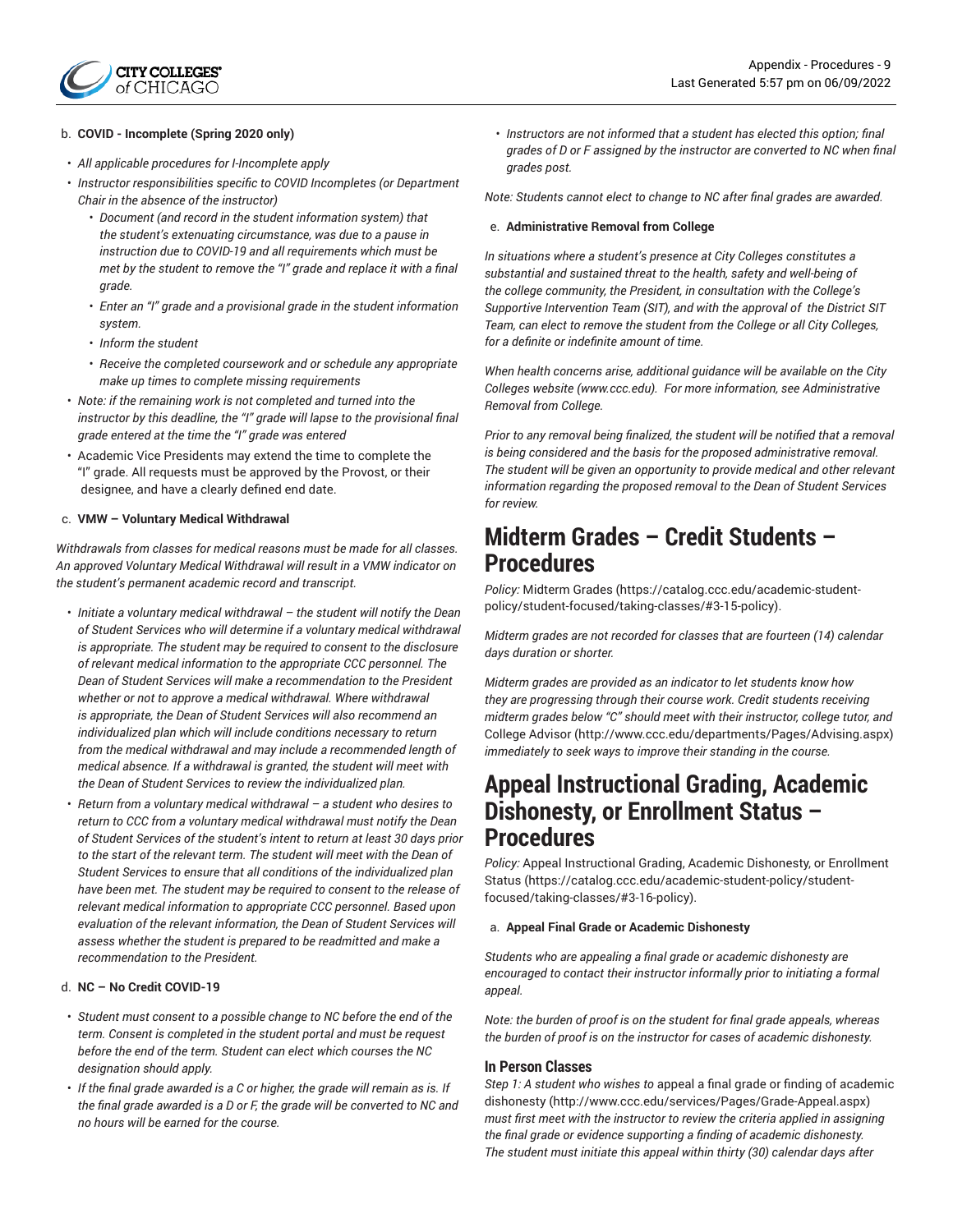

*the student's final grade has been posted in the student information system or a finding of academic dishonesty by submitting a Grade or Academic Dishonesty Appeal Form to the instructor with a copy to the Department Chairperson (or Dean of Instruction or equivalent college officer if the instructor is also the Department Chairperson).*

*Step 2: The instructor shall respond to the appeal by meeting with the student and rendering a written decision within seven (7) calendar days after receipt of the appeal.*

*Step 3: If the student is dissatisfied with the instructor's written decision, the student may appeal in writing to the Department Chairperson (or Dean of Instruction or equivalent College Officer if the instructor is also the Department Chairperson) within fourteen (14) calendar days of the instructor's written decision. The Chairperson (or Dean) shall investigate the matter and communicate the outcome of the investigation and a decision to the student in writing within fourteen (14) calendar days after receipt of the appeal. The investigation shall include a meeting with the:*

- *Instructor to review the criteria applied to the student's performance in assigning the final grade or evidence supporting a finding of academic dishonesty; and*
- *Student to hear the basis of the grievance and review the student's supporting evidence.*

*Step 4: If the student is dissatisfied with the Department Chairperson's (or Dean's) written decision, the student may appeal in writing to the Academic Vice President within seven (7) calendar days of receipt of the Department Chair's (or Dean's) written decision. The Academic Vice President shall review the matter and issue a decision in writing within seven (7) calendar days after receipt of the appeal. The decision of the Academic Vice President is final.*

*Step 5: If at any step in the appeal process the student does not receive a written decision by the deadlines stated above (note: it may not always be possible to meet the written decision deadlines, particularly during periods between terms), the student may proceed to the next level of appeal (the sole exception being a showing of good cause to be determined by the administrator assigned to the next level of appeal).*

#### **Online Learning Classes**

*The process for online classes is the same as above until Step 3. When appealing to the Department Chairperson (or Dean), all CCC online students should first contact the Office of Instruction at Harold Washington College, which will facilitate communication with the respective Department Chairperson at Harold Washington College. This is done because all CCC online classes are offered through Harold Washington College. As of Step 3, the appeal process for online classes will be administered at Harold Washington College.*

#### **Grade Change by Someone Other Than The Instructor**

*A grade may be changed by someone other than the instructor of the course or the Department Chairperson only in the event there is objective evidence to do so and in response to a student appeal. In that event, another instructor who is credentialed to teach the course within the discipline shall be appointed by the Department Chairperson to conduct an evaluation of the student's performance and award the final grade.*

#### b. **Appeal Final Enrollment Status**

*It is the student's responsibility to officially withdraw from classes (*see [WTH](https://catalog.ccc.edu/academic-student-policy/student-focused/taking-classes/#3-13-j) – Class Drop or [Withdrawal](https://catalog.ccc.edu/academic-student-policy/student-focused/taking-classes/#3-13-j) *(*[https://catalog.ccc.edu/academic-student](https://catalog.ccc.edu/academic-student-policy/student-focused/taking-classes/#3-13-j)[policy/student-focused/taking-classes/#3-13-j](https://catalog.ccc.edu/academic-student-policy/student-focused/taking-classes/#3-13-j)*) and the* [Glossary](https://catalog.ccc.edu/academic-student-policy/glossary-terms/) of Terms

*(*<https://catalog.ccc.edu/academic-student-policy/glossary-terms/>*) for more information).*

*Students who wish to appeal a final enrollment status or non-grade designation should contact the* [Office of the Registrar \(http://](http://www.ccc.edu/departments/Pages/Registrar.aspx) [www.ccc.edu/departments/Pages/Registrar.aspx](http://www.ccc.edu/departments/Pages/Registrar.aspx)) *of the college where the class was offered. Students must provide a rationale and supporting documentation as to why the enrollment status should be changed.* [See Non-](#page-7-0)Grade [Designations](#page-7-0) for more information *(*[p. 8](#page-7-0)*).*

# <span id="page-9-0"></span>**Student Responsibilities Regarding Registration and Enrollment- Procedures**

Policy: Student [Responsibilities](#page-9-0) Regarding Registration and Enrollment [\(p. 10\)](#page-9-0)

#### **Schedule Revision Procedures**

Students enrolled in the regular 16-week session have the option to revise their schedule during the first week of semester without penalty. The Summer term will have a shortened schedule revision period.

During the Schedule Revision Period, students who wish to make changes to their class schedule must do so with the assistance of a college advisor. An approval from the instructor is required if adding a course after it has begun. Online classes require instructor consent after the 3<sup>rd</sup> day of the class for the Fall and Spring terms and after the 1<sup>st</sup> day in the Summer term.

- 1. Students will submit a Schedule Revision Form by submitting a request to add or add/drop.
- 2. A College Advisor will review the request and confirm: a. Student eligibility
	- b. Class availability
	- c. The class must be open
- 3. If the student meets all requirements and the class has not started, the advisor will assist to enroll the student
- 4. If the student meets all requirements and the class has started, the advisor will submit the request to enroll to the instructor for approval prior to enrolling. Instructor consent is at the discretion of the instruction and is not guaranteed.

**Note:** Students are eligible to enroll in open classes only. If the class is full at time of registration, the student will need to select another class.

Students must also follow the payment deadlines and may be dropped if payment is not satisfied by the deadline listed in the student portal, including classes enrolled in during the Schedule Revision Period.

It is ultimately the student's responsibility to drop unwanted classes

## **Repeating & Retaking Courses – Procedures**

*Policy:* [Repeating & Retaking Courses \(https://catalog.ccc.edu/academic](https://catalog.ccc.edu/academic-student-policy/student-focused/taking-classes/#3-17-policy)[student-policy/student-focused/taking-classes/#3-17-policy](https://catalog.ccc.edu/academic-student-policy/student-focused/taking-classes/#3-17-policy)).

#### a. **Allowed Repeatable Courses (ARC)**

*Before registering, students should meet with their College Advisor to confirm the maximum allowable credits for the ARC course. Note: students who wish to repeat an ARC course to improve a previous grade must, at the time of registration, submit a CCC grade improvement request form to his/her College*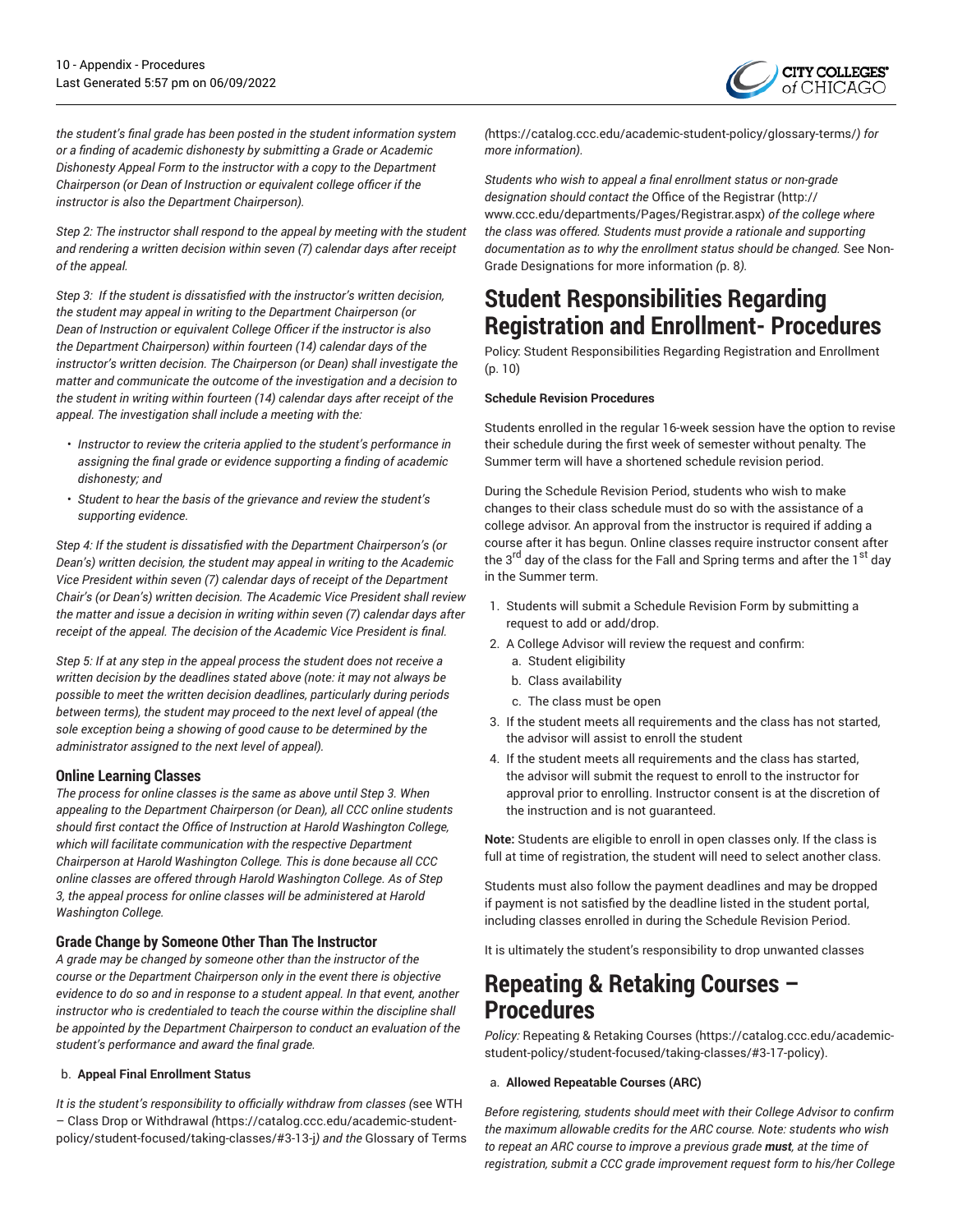

*Advisor. The completed request form must be submitted to the Office of the Registrar.*

#### b. **Retaking Courses**

*Before registering, students should meet with their College Advisor and, if applicable, their* [Financial Aid Advisor](http://www.ccc.edu/departments/Pages/Financial-Aid.aspx) [\(http://www.ccc.edu/departments/](http://www.ccc.edu/departments/Pages/Financial-Aid.aspx) [Pages/Financial-Aid.aspx\)](http://www.ccc.edu/departments/Pages/Financial-Aid.aspx) *to review the benefits and consequences of retaking the course.*

#### c. **Repeating Courses That Are No Longer Offered**

- i. *Students should meet with their college advisor to identify an appropriate replacement course and complete an appeal form for all courses not listed on the grid below. The appeal form must be submitted to the College Registrar who will review and determine if the substitution is appropriate. The decision of the College Registrar is final.*
- ii. *Courses listed on the grid below have been approved to substitute for an equivalent course that is no longer offered at CCC. Once the repeat course is taken, the original grade will be excluded from the student's GPA, the original course will remain on the transcript.*

### **Approved Equivalencies for Courses No Longer Offered**

| <b>Inactive Course</b><br>Code | <b>Inactive Course</b><br><b>Title</b>  | <b>Approved</b><br><b>Substitute</b><br><b>Course Code</b> | <b>Approved</b><br><b>Substitute</b><br><b>Course Title</b> |
|--------------------------------|-----------------------------------------|------------------------------------------------------------|-------------------------------------------------------------|
| <b>ART 300</b>                 | Comp Art and<br>Applications            | <b>ART 275</b>                                             | Comp Art and<br>Applications                                |
| <b>BIOLOGY 105</b>             | Fundamentals of<br><b>Nutrition</b>     | BIOLOGY 107                                                | Nutrition-<br><b>Consumer Educa</b>                         |
| BIOLOGY 106                    | Environmental<br>Biology                | BIOLOGY 119                                                | Environmental<br>Biology                                    |
| BIOLOGY 111                    | <b>General Course</b><br><b>Biology</b> | BIOLOGY 114                                                | General<br>Education<br><b>Biology</b>                      |
| BIOLOGY 112                    | <b>General Course</b><br>Biology        | BIOLOGY 115                                                | <b>Human Biology</b>                                        |
| <b>BIOLOGY 117</b>             | Medical<br>Terminology                  | BIOLOGY 120                                                | Terminology for<br><b>Med Careers</b>                       |
| BIOLOGY 126                    | Human Struc &<br>Func I                 | BIOLOGY 226                                                | Human Struc and<br>Func I                                   |
| BIOLOGY 127                    | Human Struc &<br>Func II                | BIOLOGY 227                                                | Human Struc and<br>Func II                                  |
| <b>BUSINES 101</b>             | Principles of<br>Accounting I           | <b>BUSINES 181</b>                                         | Financial<br>Accounting                                     |
| <b>BUSINES 102</b>             | Principles of<br><b>Accounting II</b>   | <b>BUSINES 182</b>                                         | Managerial<br>Accounting                                    |
| <b>BUSINES 107</b>             | Payroll<br>Accounting                   | <b>BUSINES 183</b>                                         | Payroll<br>Accounting                                       |
| CHLD DV 251                    | Prin Of Pre-<br><b>School Educ</b>      | CHLD DV 258                                                | Prin & Prac of<br>Pre-School Educ                           |
| CHLD DV 257                    | Prin/Prac Family<br>Child Care          | CHLD DV 228                                                | Prin Of Child Care<br>Practice                              |
| COSMET 565                     | Intro to<br>Cosmetology/<br>Cosmetic    | COSMET 101                                                 | Intro to<br>Cosmetology/<br>Cosmetic                        |
| COUNSEL 111                    | Career Planning                         | INTDSP 102                                                 | Career Dev and<br><b>Decision Making</b>                    |

| CRM JUS 201            | Police Org &<br>Management                           | CRM JUS 221        | Police<br>Organization &<br>Mgmt     |
|------------------------|------------------------------------------------------|--------------------|--------------------------------------|
| ENVR TC 242            | Environmental<br>Analysis                            | ENVR TC 243        | Environmental<br>Analysis            |
| FRENCH 122             | <b>Second Course</b><br>French                       | FRENCH 102         | <b>Second Course</b><br>French       |
| FRENCH 123             | <b>Third Course</b><br>French                        | FRENCH 103         | <b>Third Course</b><br>French        |
| FRENCH 124             | Fourth Course<br>French                              | FRENCH 104         | <b>Fourth Course</b><br>French       |
| <b>ITALIAN 123</b>     | <b>Third Course</b><br>Italian                       | <b>ITALIAN 103</b> | <b>Third Course</b><br>Italian       |
| <b>ITALIAN 124</b>     | <b>Fourth Course</b><br>Italian                      | <b>ITALIAN 104</b> | <b>Fourth Course</b><br>Italian      |
| <b>MATH 110</b>        | Elements of<br>Algebra                               | <b>MATH 98</b>     | Begin Algebra<br>with Geometry       |
| <b>MATH 111</b>        | <b>Fundamentals of MATH 90</b><br><b>Mathematics</b> |                    | Mathematical<br>Literacy             |
| <b>MATH 112</b>        | Intermediate<br>Algebra                              | <b>MATH 99</b>     | Intermediate<br>Algebra w/<br>Geomet |
| <b>MATH 135</b>        | Finite<br><b>Mathematics</b>                         | <b>MATH 144</b>    | Finite<br><b>Mathematics</b>         |
| <b>MATH 205</b>        | Calculus I                                           | <b>MATH 207</b>    | Calculus &<br>Analytic Geom I        |
| <b>MATH 206</b>        | Calculus II                                          | <b>MATH 208</b>    | Calculus &<br>Analytic Geom II       |
| <b>MATH 104</b>        | Plane<br>Trigonometry                                | <b>MATH 141</b>    | Plane<br>Trigonometry                |
| MCROBIO 119            | Microbiology                                         | MCROBIO 233        | General<br>Microbiology              |
| PHY SCI 114            | General Course I<br>Phy Sci                          | PHY SCI 101        | <b>General Course</b><br>Phy Sci     |
| PHY SCI 115            | General Course II PHY SCI 102<br>Phy Sci             |                    | <b>General Course</b><br>Phy Sci     |
| <b>PSYCH 218</b>       | Human Growth & CHLD DV 101<br>Develop I              |                    | Human Growth &<br>Development I      |
| SPANISH <sub>122</sub> | <b>Second Course</b><br>Spanish                      | SPANISH 102        | <b>Second Course</b><br>Spanish      |
| SPANISH 123            | <b>Third Course</b><br>Spanish                       | SPANISH 103        | <b>Third Course</b><br>Spanish       |
| SPANISH 124            | <b>Fourth Course</b><br>Spanish                      | SPANISH 104        | <b>Fourth Course</b><br>Spanish      |
| STBPS 204              | Keyboarding I                                        | STBPS 190          | Keyboarding I                        |
| THR ART 231            | Stagecraft                                           | THR ART 130        | Stagecraft                           |

## **Deceased Student – Procedures**

*Policy:* [Deceased Student \(https://catalog.ccc.edu/academic-student](https://catalog.ccc.edu/academic-student-policy/student-focused/taking-classes/#3-19-policy)[policy/student-focused/taking-classes/#3-19-policy\)](https://catalog.ccc.edu/academic-student-policy/student-focused/taking-classes/#3-19-policy).

#### a. **Confirmation of Death**

*Verification of death must be obtained prior to making any updates to a deceased student's academic record or student account. An original or certified copy of the death certificate is required and must be submitted to the Office of the Registrar; a news report, obituary, deceased posting, etc.*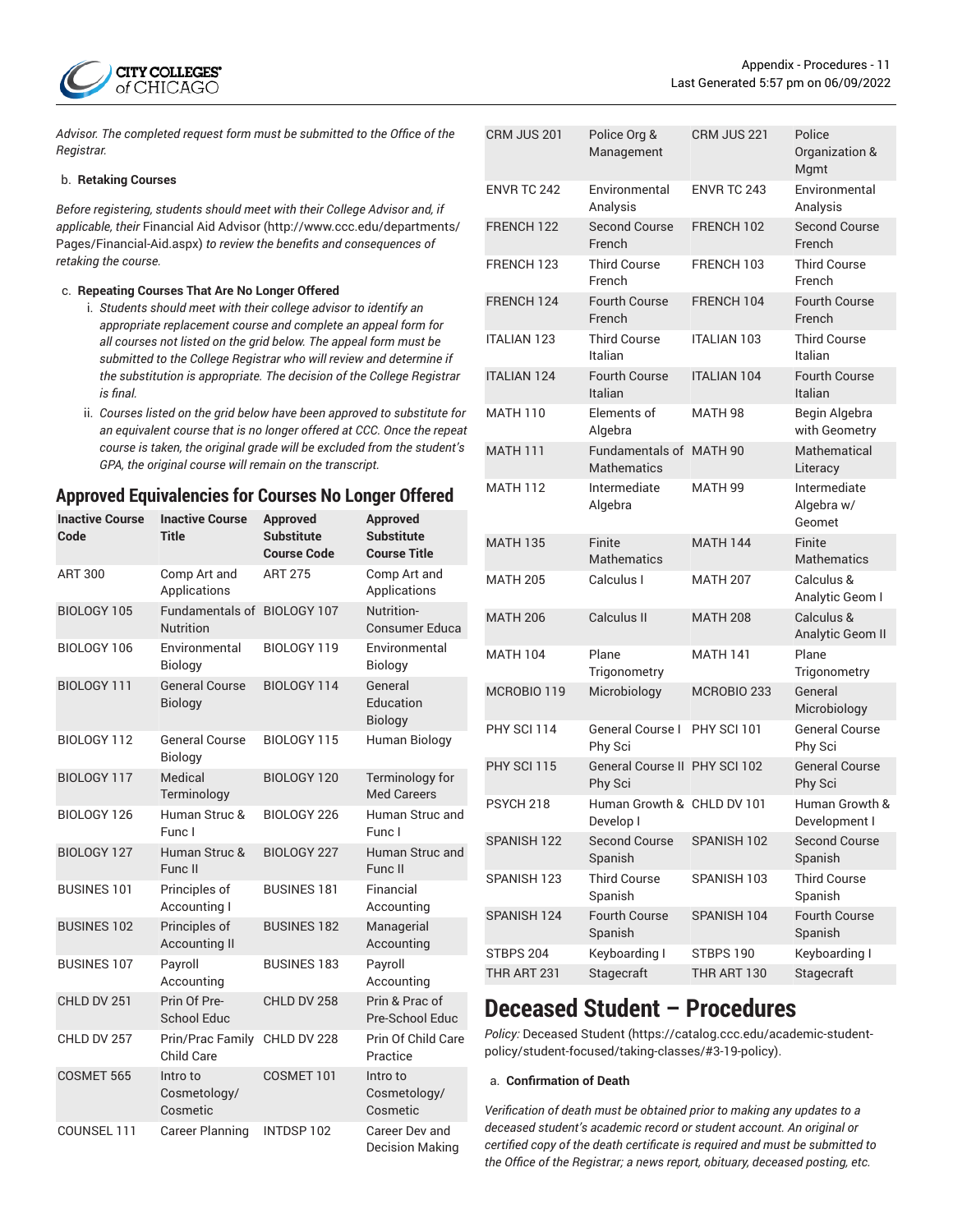

*may not be used to verify death. An official death certificate may be requested from:*

- *A medical professional or mortuary (preferred), or*
- *The student's family*

#### b. **Student Record**

*Upon verification of death, the Registrar will update the student's status to "deceased" and will withdraw the student from all enrolled classes, effective on the date of death.*

#### c. **Student Indebtedness**

*The total remaining balance due on the student's account will be waived. If a refund is due, it will be issued to the student's estate***.**

#### d. **Financial Aid**

*CCC will perform an R2T4 calculation to determine the amount of funding that must be returned to federal financial aid programs.*

- *If the calculation indicates that the school must return funds, CCC will return the funds through the G5 drawdown process.*
- *If the calculation indicates that the student must return funds, CCC will apply an exception. The student's estate is not required to return any Title IV funds that were previously disbursed.*

*If the deceased student received Title IV aid during the payment period or period of enrollment and has a previous grant overpayment, CCC will notify the federal Debt Resolution Services that the student is deceased. If the student has a credit balance that has not been refunded at the time of death, the school may apply any funds owed for unpaid institutional charges or for previous amounts owed due to R2T4 withdrawal determinations. Any amount of the credit balance remaining after institutional charges must be returned to Title IV programs.*

*If a deceased student has earned Federal Work-Study income that has not yet been paid, CCC will deliver such earnings to the student's estate.*

# **Illinois Articulation Initiative – Procedures**

*Policy:* Illinois [Articulation](https://catalog.ccc.edu/academic-student-policy/student-focused/understanding-program-requirements/#4-02-policy) Initiative ([https://catalog.ccc.edu/academic](https://catalog.ccc.edu/academic-student-policy/student-focused/understanding-program-requirements/#4-02-policy)[student-policy/student-focused/understanding-program-requirements/](https://catalog.ccc.edu/academic-student-policy/student-focused/understanding-program-requirements/#4-02-policy) [#4-02-policy](https://catalog.ccc.edu/academic-student-policy/student-focused/understanding-program-requirements/#4-02-policy)).

*Information about the IAI may be found at* [http://www.itransfer.org.](http://www.itransfer.org) *The site includes information on requirements for general education and specific majors plus course descriptions, a student planning worksheet, IAI approved courses for participating institutions, transfer tips, etc.*

*Additional transfer information is available at:* [https://](https://www.transferology.com/) [www.transferology.com/](https://www.transferology.com/).

# **Physical Education Courses – Procedures**

*Policy:* Physical [Education](https://catalog.ccc.edu/academic-student-policy/student-focused/understanding-program-requirements/#4-11) Courses [\(https://catalog.ccc.edu/academic](https://catalog.ccc.edu/academic-student-policy/student-focused/understanding-program-requirements/#4-11)[student-policy/student-focused/understanding-program-requirements/](https://catalog.ccc.edu/academic-student-policy/student-focused/understanding-program-requirements/#4-11) [#4-11\)](https://catalog.ccc.edu/academic-student-policy/student-focused/understanding-program-requirements/#4-11).

*Students should be advised and made aware of the Physical Education (Health and Fitness Science) requirements of the four-year colleges or universities to which they may want to transfer.*

# **Student Program Status & Governing Academic Catalog – Procedures**

*Policy:* Student Program Status & [Governing](https://catalog.ccc.edu/academic-student-policy/student-focused/graduating/#5-01-policy) Academic Catalog ([https://](https://catalog.ccc.edu/academic-student-policy/student-focused/graduating/#5-01-policy) [catalog.ccc.edu/academic-student-policy/student-focused/graduating/](https://catalog.ccc.edu/academic-student-policy/student-focused/graduating/#5-01-policy) [#5-01-policy\)](https://catalog.ccc.edu/academic-student-policy/student-focused/graduating/#5-01-policy).

#### a. **Students with an Active Status**

*The effective date of the program/plan or home college change is the date processed in the student system. No backdating is allowed.*

#### b. **New or Readmitted Students**

- *Students matriculated prior to the first day of the term: The effective date of the program/plan or home college change is the date processed in the student system. No backdating is allowed.*
- *Students matriculated after the first day of the term for late start sessions: the effective date of the program/plan or home college change is the first day of the term. No backdating is allowed after the first day of the late start session (for which they were admitted).*

## **Graduation Requirements for Degrees – Procedures**

*Policy:* Graduation [Requirements](https://catalog.ccc.edu/academic-student-policy/student-focused/graduating/#5-02-policy) for Degrees [\(https://catalog.ccc.edu/](https://catalog.ccc.edu/academic-student-policy/student-focused/graduating/#5-02-policy) [academic-student-policy/student-focused/graduating/#5-02-policy\)](https://catalog.ccc.edu/academic-student-policy/student-focused/graduating/#5-02-policy).

#### a. **Degree Confirmation**

*Degree confirmation must be formally declared and recorded in the student information system.*

#### b. **Number of Semesters/Terms Needed to Earn 60 Credit Hours**

| <b>Credit Hours per Term</b> | <b>Terms Needed to Earn 60 Credit</b><br><b>Hours</b> |
|------------------------------|-------------------------------------------------------|
| 15                           | Δ                                                     |
| 12                           | 5                                                     |
| q                            |                                                       |
|                              | 10                                                    |
| ੨                            |                                                       |

*Students who expect to complete an Associate Degree program (60+ credit hours) in two years will need to take fifteen (15) or more credit hours per term or enroll in one or more Summer terms. The length of associate degree programs can vary from 60 to 78 program credit hours. Additional credit hours may be necessary if remedial and/or prerequisite coursework is required.*

## **Revocation of Degrees or Certificates – Procedures**

*Policy:* Revocation of Degrees or [Certificates](https://catalog.ccc.edu/academic-student-policy/student-focused/graduating/#5-07-policy) [\(https://catalog.ccc.edu/](https://catalog.ccc.edu/academic-student-policy/student-focused/graduating/#5-07-policy) [academic-student-policy/student-focused/graduating/#5-07-policy\).](https://catalog.ccc.edu/academic-student-policy/student-focused/graduating/#5-07-policy) [\(https://catalog.ccc.edu/academic-student-policy/student-focused/](https://catalog.ccc.edu/academic-student-policy/student-focused/graduating/#5-07-policy) [graduating/#5-07-policy\)](https://catalog.ccc.edu/academic-student-policy/student-focused/graduating/#5-07-policy)

*The President of the College that awarded the degree or certificate will convene a special hearing to review the evidence surrounding the alleged violations. Upon recommendation of the College President and with the*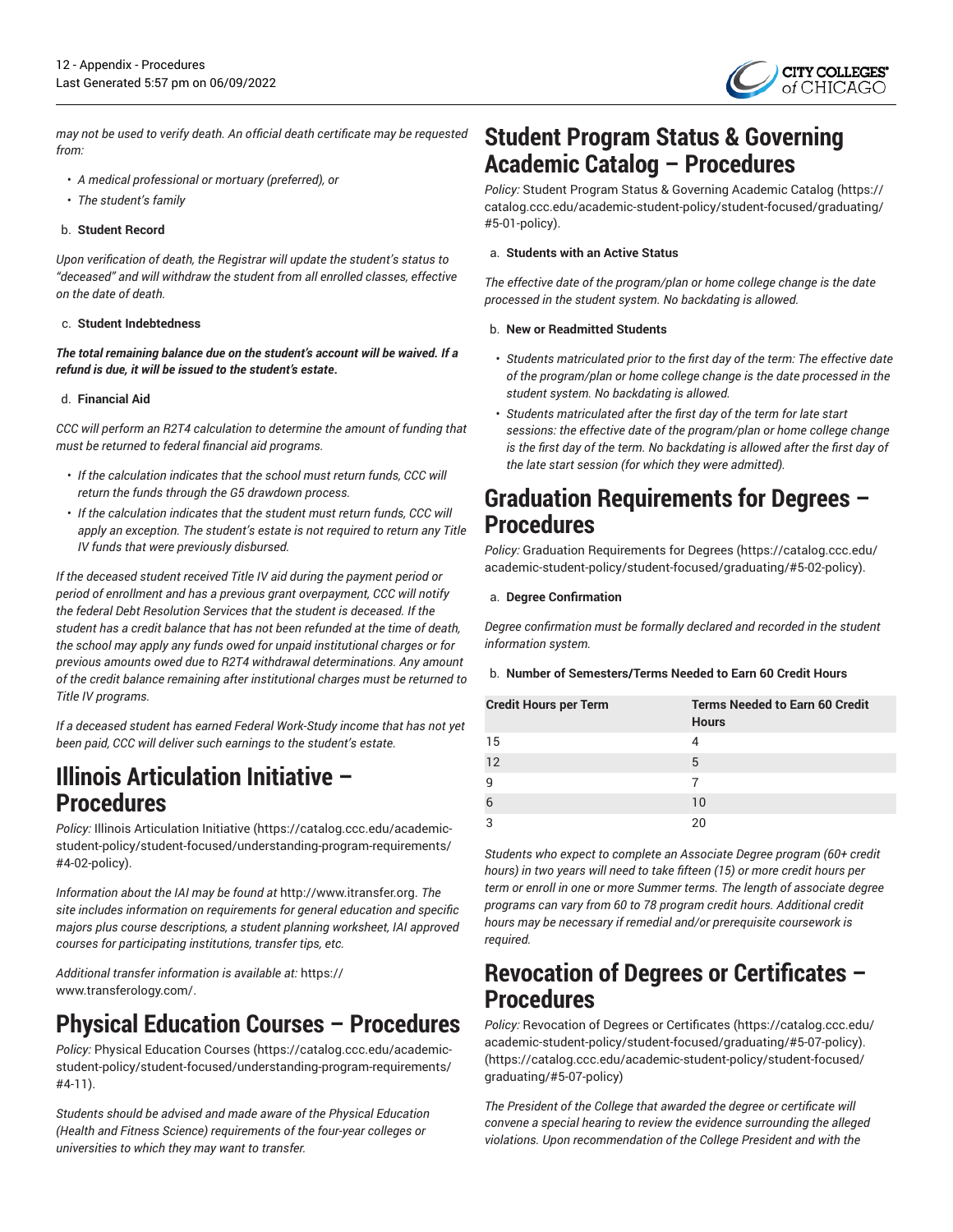

*concurrence of the Provost & Chief Academic Officer, the recommendation to revoke the award will be forwarded to the Chancellor for final approval.*

*Upon revocation, the student's permanent academic record, official transcript, and any other relevant CCC documents will be updated to reflect the revocation of the degree or certificate. Both the conferred award and revocation will be included in the student's permanent academic record and will appear on the student's official transcript.*

# **Posthumous Degree Awards – Procedures**

*Policy:* [Posthumous](https://catalog.ccc.edu/academic-student-policy/student-focused/graduating/#5-08-policy) Degree Awards [\(https://catalog.ccc.edu/academic](https://catalog.ccc.edu/academic-student-policy/student-focused/graduating/#5-08-policy)[student-policy/student-focused/graduating/#5-08-policy](https://catalog.ccc.edu/academic-student-policy/student-focused/graduating/#5-08-policy)).

*The recommendation for a degree should be made at the request of the deceased student's family, family representative, or by a faculty member and submitted to the Dean of Student Services at the same college.*

*The Dean of Student Services will compile student information to include current enrollment, progress toward completion, good academic standing, and support and approval of the family and will consult with other Deans and, in some cases, other faculty.*

*The final recommendation should be submitted to the Vice President and Chief Academic Officer of the faculty member's college who will submit the recommendation to the College President where the recommendation was made. The recommendation will be submitted to the President of the College from which the degree will be conferred (if not the same college).*

*After approval by the College President(s), the actual presentation of the degree should be at the discretion of the family, either presented at graduation to a family member or mailed.*

*Recommendations for posthumous degrees will be processed for spring graduation ceremonies. If recommendations are made other than for spring graduation, the degree will be immediately conferred or postponed until the next spring graduation at the discretion of the family.*

# **Course Directives – Procedures**

*Policy:* Course [Directives](https://catalog.ccc.edu/academic-student-policy/student-focused/graduating/#5-10-policy) [\(https://catalog.ccc.edu/academic-student](https://catalog.ccc.edu/academic-student-policy/student-focused/graduating/#5-10-policy)[policy/student-focused/graduating/#5-10-policy](https://catalog.ccc.edu/academic-student-policy/student-focused/graduating/#5-10-policy)).

#### a. **Course Substitutions**

*Course directive (substitution) appeals, wherein a successfully completed course outside of the curriculum is used to satisfy a requirement of the student's academic program, shall be approved by the college Vice President.*

#### b. **Course Operational Maintenance**

- *Course directives wherein elective credit is used to make-up a credit hour shortfall, particularly in the case of transfer credit from a quarter system institution, shall be approved by the Registrar. For further information,* see Credit Hour [Requirements](https://catalog.ccc.edu/academic-student-policy/student-focused/graduating/#5-02-b) for Academic Program Completion *(*[https://catalog.ccc.edu/academic-student-policy/student-focused/](https://catalog.ccc.edu/academic-student-policy/student-focused/graduating/#5-02-b) [graduating/#5-02-b](https://catalog.ccc.edu/academic-student-policy/student-focused/graduating/#5-02-b)*).*
- *Elective course substitution as indicated in the Academic Catalog may be approved by an advisor, Registrar, or Dean.*

# **Residency – Procedures**

*Policy:* [Residency](https://catalog.ccc.edu/academic-student-policy/student-focused/affording-education/#6-01-policy) *(*[https://catalog.ccc.edu/academic-student-policy/](https://catalog.ccc.edu/academic-student-policy/student-focused/affording-education/#6-01-policy) [student-focused/affording-education/#6-01-policy](https://catalog.ccc.edu/academic-student-policy/student-focused/affording-education/#6-01-policy)*).*

*Dependency status may be confirmed with the* [Financial Aid Office](http://www.ccc.edu/departments/Pages/Financial-Aid.aspx) ([http://](http://www.ccc.edu/departments/Pages/Financial-Aid.aspx) [www.ccc.edu/departments/Pages/Financial-Aid.aspx\)](http://www.ccc.edu/departments/Pages/Financial-Aid.aspx).

*New students should verify their residency at the* [Admissions Office \(http://](http://www.ccc.edu/departments/Pages/Admissions.aspx) [www.ccc.edu/departments/Pages/Admissions.aspx](http://www.ccc.edu/departments/Pages/Admissions.aspx)).

*Continuing and returning students should visit the* [Office of the Registrar](http://www.ccc.edu/departments/Pages/Registrar.aspx) [\(http://www.ccc.edu/departments/Pages/Registrar.aspx](http://www.ccc.edu/departments/Pages/Registrar.aspx)) *for residency verification and updates.*

*All students may view their official address by visiting* [my.ccc.edu](http://my.ccc.edu) [\(http://my.ccc.edu\)](http://my.ccc.edu). *Students may* update their official [address](http://www.ccc.edu/services/Pages/Update-Student-Records.aspx) ([http://](http://www.ccc.edu/services/Pages/Update-Student-Records.aspx) [www.ccc.edu/services/Pages/Update-Student-Records.aspx](http://www.ccc.edu/services/Pages/Update-Student-Records.aspx)) *by visiting the* [Office of the Registrar](http://www.ccc.edu/departments/Pages/Registrar.aspx) ([http://www.ccc.edu/departments/Pages/](http://www.ccc.edu/departments/Pages/Registrar.aspx) [Registrar.aspx\)](http://www.ccc.edu/departments/Pages/Registrar.aspx) *(*see Student 's [Responsibility](https://catalog.ccc.edu/academic-student-policy/student-focused/affording-education/#6-01-policy) to Maintain Current [Address](https://catalog.ccc.edu/academic-student-policy/student-focused/affording-education/#6-01-policy) *(*[https://catalog.ccc.edu/academic-student-policy/student](https://catalog.ccc.edu/academic-student-policy/student-focused/affording-education/#6-01-policy)[focused/affording-education/#6-01-policy](https://catalog.ccc.edu/academic-student-policy/student-focused/affording-education/#6-01-policy)*)). Note: students must change their official address no later than the first day of the term for their new address to apply to the current term (*[see In-District Students](https://catalog.ccc.edu/academic-student-policy/student-focused/affording-education/#6-01-g) *(*[https://](https://catalog.ccc.edu/academic-student-policy/student-focused/affording-education/#6-01-g) [catalog.ccc.edu/academic-student-policy/student-focused/affording](https://catalog.ccc.edu/academic-student-policy/student-focused/affording-education/#6-01-g)[education/#6-01-g](https://catalog.ccc.edu/academic-student-policy/student-focused/affording-education/#6-01-g)*)). After the first day of the term, official address changes will apply for the next term for purposes of residency and tuition calculations.*

*If CCC sends mail to a student which is returned by the U.S. Postal Service, a "bad address" indicator will be placed on the student's account, which will prevent future enrollment until a valid address is confirmed. Students with a bad address indicator must provide two separate verification items from the list above, and have their address updated and bad address indicator removed at the* [Office of the Registrar \(http://www.ccc.edu/departments/Pages/](http://www.ccc.edu/departments/Pages/Registrar.aspx) [Registrar.aspx\)](http://www.ccc.edu/departments/Pages/Registrar.aspx).

*Document(s) submitted as proof of residency may be subject to further verification.*

## **Non-Refundable Other Charges – Procedures**

*Policy:* [Non-Refundable](https://catalog.ccc.edu/academic-student-policy/student-focused/affording-education/#6-03-policy) Other Charges [\(https://catalog.ccc.edu/](https://catalog.ccc.edu/academic-student-policy/student-focused/affording-education/#6-03-policy) [academic-student-policy/student-focused/affording-education/#6-03](https://catalog.ccc.edu/academic-student-policy/student-focused/affording-education/#6-03-policy) [policy\)](https://catalog.ccc.edu/academic-student-policy/student-focused/affording-education/#6-03-policy).

#### a. **Loaner Laptop Computer Fines for Late Return, Loss or Damage**

*Loaner laptop computers may be borrowed for a period of thirty (30) calendar days or until the end of the term, whichever comes sooner. Loan extensions may be granted to students in good standing, depending on device availability.*

*Students who fail to return loaner laptops to the location from which they were borrowed and/or fail to pay for damages will be charged up to the full value of the laptop on their student account. These students will not be able to register for classes until the charges are paid in full and will lose future borrowing privileges.*

#### b. **Scientific Calculator Fines for Late Return, Loss or Damage**

*Scientific calculators may be borrowed for a period is one (1) day; calculators must be returned by end of day they are borrowed. Fines are assessed at \$1.00 per hour. If a calculator is not returned by the end of the term or is returned damaged, the calculator becomes the property of the student and charge of \$140 and a hold will be placed on the student's account. The student will not be able to register for classes and will lose borrowing privileges until charges are paid in full.*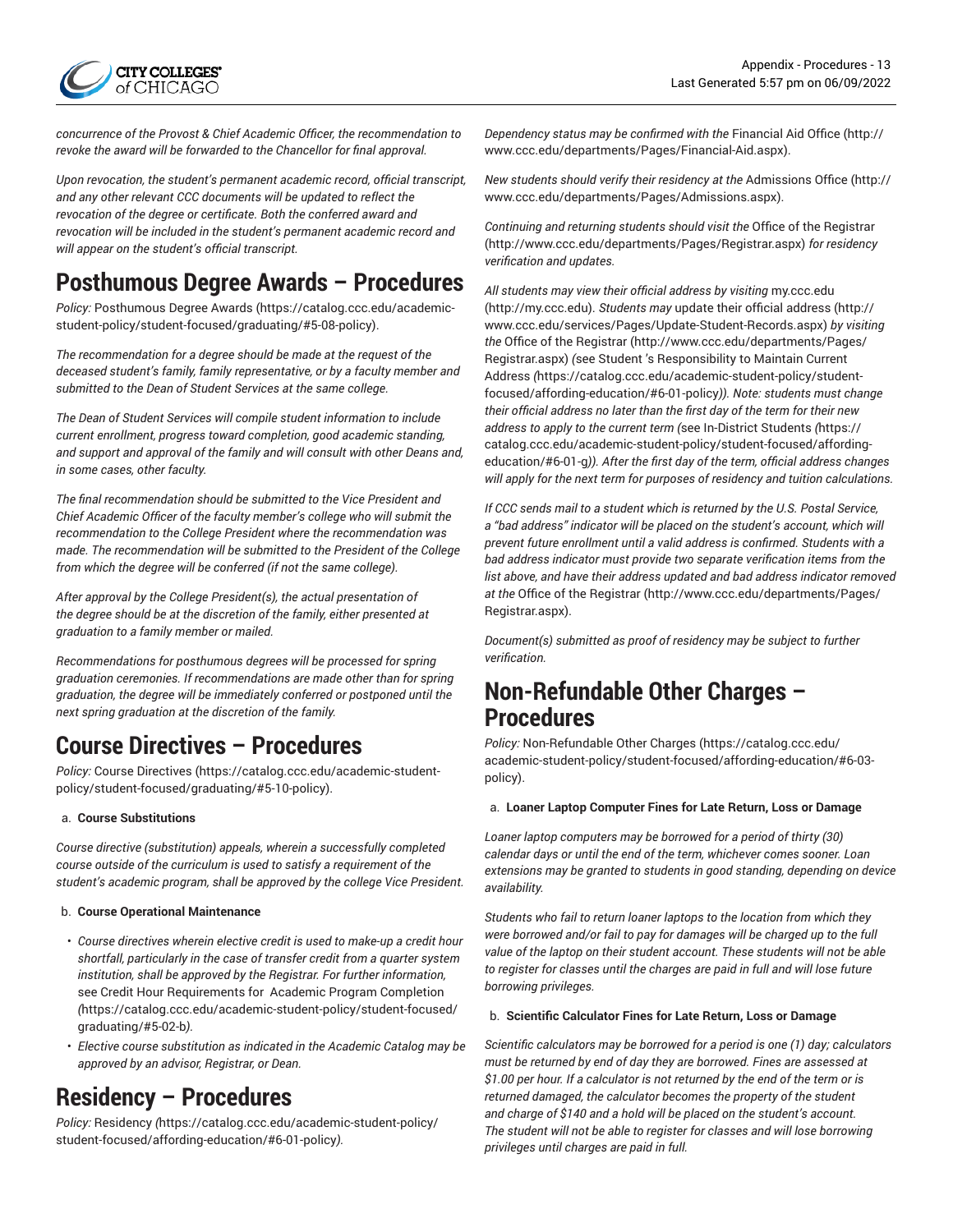

#### c. **Audio-Visual (A/V) Equipment Fines for Late Return, Loss or Damage**

*A/V equipment may be borrowed for a period is one (1) day; equipment must be returned by end of day they are borrowed. Fines are assessed at \$1.00 per hour. If the equipment is not returned by the end of the term or is returned damaged, the equipment becomes the property of the student and a replacement cost and a hold will be placed on the student's account. The student will not be able to register for classes and will lose borrowing privileges until charges are paid in full.*

# **Financial Obligation – Procedures**

*Policy:* [Financial Obligation](https://catalog.ccc.edu/academic-student-policy/student-focused/affording-education/#6-04-policy) ([https://catalog.ccc.edu/academic-student](https://catalog.ccc.edu/academic-student-policy/student-focused/affording-education/#6-04-policy)[policy/student-focused/affording-education/#6-04-policy](https://catalog.ccc.edu/academic-student-policy/student-focused/affording-education/#6-04-policy)).

#### a. **Students Financial Responsibilities**

- Upon registration, students are responsible for all costs as a result of his/her enrollment. If the student plans not to attend a class, it is his/her responsibility to withdraw from the class. [See Class](https://catalog.ccc.edu/academic-student-policy/student-focused/affording-education/#6-11-policy) [Withdrawals & Refunds \(https://catalog.ccc.edu/academic-student](https://catalog.ccc.edu/academic-student-policy/student-focused/affording-education/#6-11-policy)[policy/student-focused/affording-education/#6-11-policy](https://catalog.ccc.edu/academic-student-policy/student-focused/affording-education/#6-11-policy)) for more information about class withdrawals and refunds. Not attending or not completing a class does not relieve the student of charges.
- Administrative, clerical or technical billing errors do not absolve the student of financial responsibility to pay the correct amount of tuition and/or other financial obligations.
- If awarded financial aid, withdrawing from class(es) after the qualified refund date may cause a reduction or ineligibility of the student's financial aid and may result in an unpaid balance which is the student's responsibility.
- If a student's account becomes delinquent, CCC may refer the delinquent account to a third-party collection agency, and the student will be responsible to pay all costs and expenses assessed by the collection agency to resolve the unpaid debt.
- Students are responsible for making payment arrangements by the payment deadline or could be removed from classes.

#### b. **Payment Arrangements**

*Failure to make payment arrangements may result in the student being dropped from his/her classes***.**

*Note: If a student fails to make payment but is not automatically dropped from course enrollment, the student is still responsible for paying any outstanding tuition and charges, because the student is responsible for taking appropriate steps to withdraw from a course (*see WTH – [Class](https://catalog.ccc.edu/academic-student-policy/student-focused/taking-classes/#3-13-j-policy) Drop [or Withdrawal](https://catalog.ccc.edu/academic-student-policy/student-focused/taking-classes/#3-13-j-policy) *(*[https://catalog.ccc.edu/academic-student-policy/student](https://catalog.ccc.edu/academic-student-policy/student-focused/taking-classes/#3-13-j-policy)[focused/taking-classes/#3-13-j-policy](https://catalog.ccc.edu/academic-student-policy/student-focused/taking-classes/#3-13-j-policy)*)).*

#### c. **Delinquent Accounts**

*A student with a delinquent account will have his/her record flagged as delinquent. Students with delinquency flags for any career program/plan will not be allowed to register for classes until their outstanding balances have been resolved and the delinquency flag has been removed. Payment of all outstanding delinquent balance(s) must be made in full before a student will be permitted to register for classes at any CCC college.*

#### d. **Student Defaults**

*If a student defaults on his/her payment plan due to insufficient funds or an invalid account, he/she will be required by the Business Services Office to*

*pay in full at the time of enrollment for subsequent terms. Additionally, CCC will charge a non-sufficient funds charge if a student's method of payment is unable to be processed for any reason.*

#### e. **Appeals of Tuition and/or Other Charges**

*Students may appeal a charge on their student account in writing using the approved Financial Appeal form available at the Business Services Office. Appeals must be submitted within thirty (30) calendar days following the end date of the term in which the disputed charge(s) were posted in the student information system. Financial appeals will be reviewed and a written decision will be communicated via the student's CCC email account.*

*Note: appeals submitted after the thirty (30) day time period will not be considered unless the student can provide valid documentation that shows he/she was medically incapacitated or incarcerated and, therefore, unable to appeal during the thirty (30) day timeframe.*

## **Tuition Assistance – Chargebacks & Cooperative Agreements – Procedures**

*Policy:* Tuition Assistance – [Chargebacks](https://catalog.ccc.edu/academic-student-policy/student-focused/affording-education/#6-05-policy) & Cooperative Agreements [\(https://catalog.ccc.edu/academic-student-policy/student-focused/](https://catalog.ccc.edu/academic-student-policy/student-focused/affording-education/#6-05-policy) [affording-education/#6-05-policy\)](https://catalog.ccc.edu/academic-student-policy/student-focused/affording-education/#6-05-policy).

*As of Summer 2017, CCC is a participant in the statewide Comprehensive Agreement Regarding the Expansion of Educational Resources (CAREER Agreement). Under this agreement, CCC students who wish to enroll in an academic program not available at any of the City Colleges of Chicago may apply to CCC for approval to attend another public Illinois Community College where the desired program is offered and pay that college's in-district tuition rates.*

*Applications for approval under the CAREER Agreement are due no later than thirty (30) days prior to the first day of class at the college the student plans to attend. Application forms and further information, including program rules and requirements which are subject to change without notification, are available by visiting* [www.ccc.edu/chargeback \(http://www.ccc.edu/](http://www.ccc.edu/chargeback/) [chargeback/\)](http://www.ccc.edu/chargeback/).

*CAREER Agreement approval is granted at the program level. If CCC offers a comparable program, approval will not be granted under the cooperative agreement, even if the receiving college offers the program in a different format from CCC. The determination of eligible programs is made at CCC's sole discretion.*

*Students may receive CAREER Agreement approval for up to three (3) terms at a time. Students must reapply under the CAREER Agreement each academic year. CAREER Applications will only be approved for students with no debt owed to CCC.*

*If CCC has authorized a student for the first year of a program in another district under the CAREER Agreement, and subsequently CCC develops a comparable program, the student is not required to transfer back to CCC for the balance of the program. In general, once a program has been approved for a student under the CAREER Agreement, CCC continues that approval, upon reapplication each year, until the program is completed. However if CAREER Agreement approval is granted and the student permanently moves out of the CCC district, authorization is valid only for the remaining unexpired term or semester.*

*In the case that the desired program is offered by an Illinois public community college that is not participating in the CAREER Agreement, CCC may authorize*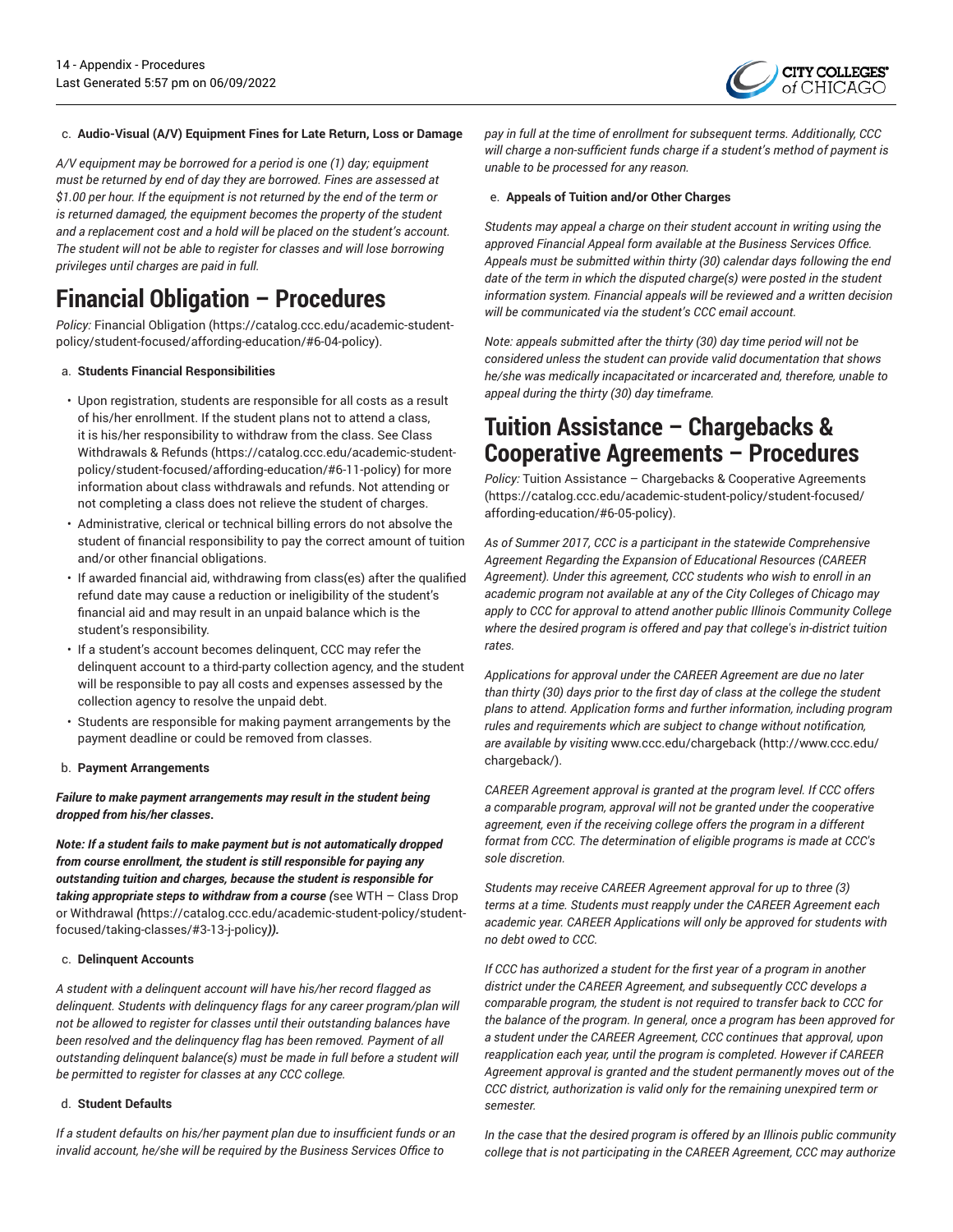

*a tuition assistance via a tuition chargeback. If CCC has a cooperative or joint agreement with another Illinois community college for the desired program, CCC will not offer tuition chargeback assistance for that program at any other college.*

*CCC does not provide chargeback approval for comparable programs or courses as determined by CCC's sole discretion. CCC will not approve chargebacks for general education, developmental education, and/or program prerequisite courses.*

*Students must apply for chargebacks each term requested. Chargeback applications will only be approved for those students with no debt owed to CCC. CCC does not provide tuition chargebacks for courses where a failing graded is earned nor for repeat courses.*

*Students may only receive tuition chargeback assistance for courses that have been approved for that student for a given term. Students may not receive tuition chargeback assistance for any course substitutions that are not approved by CCC.*

*Authorization of a chargeback shall not exceed two (2) consecutive calendar years [maximum six (6) consecutive terms including summer terms] of study for any individual, regardless of program length. Additionally, chargeback authorization is limited to one (1) program per applicant in their lifetime.*

*Non-Chicago residents who wish to enroll in a college level academic program that is not available at a community college in their district should apply for tuition assistance to their local community college board office or to their high school district in those districts having no community college board. A student must present his/her chargeback or cooperative agreement letter to the Business Office of the CCC college with which he/she enrolls at the time of registration.*

*The Tuition Chargeback & Cooperative Agreements application will only be available during the application period and will be posted at* [www.ccc.edu/](http://www.ccc.edu/chargeback/) [chargeback](http://www.ccc.edu/chargeback/) (<http://www.ccc.edu/chargeback/>) *for approximately one month, closing no later than three (3) weeks prior to the start of the application term.*

*Chargeback and cooperative agreement decisions and notifications will be made on a rolling basis and applicants will be notified of the decision via email.*

# **Tuition Waiver Programs – Discretionary – Procedures**

*Policy:* Tuition Waiver Programs – [Discretionary](https://catalog.ccc.edu/academic-student-policy/student-focused/affording-education/#6-06-policy) ([https://catalog.ccc.edu/](https://catalog.ccc.edu/academic-student-policy/student-focused/affording-education/#6-06-policy) [academic-student-policy/student-focused/affording-education/#6-06](https://catalog.ccc.edu/academic-student-policy/student-focused/affording-education/#6-06-policy) [policy](https://catalog.ccc.edu/academic-student-policy/student-focused/affording-education/#6-06-policy)).

#### a. **Chicago STAR Scholarship**

*The Chicago STAR Scholarship program provides last-dollar coverage of tuition costs plus the cost of books and materials required or recommended for enrolled program courses.To be eligible for waivers a student must:*

- *Graduate from a Chicago Public Schools (CPS) or Chicago charter high school*
- *Have a cumulative high school GPA of 3.0 or higher on a 4.0 scale*
- *Be designated, at the sole discretion of City Colleges, "completion-ready" in Math and English*
- *Enroll in one of City Colleges' structured, relevant degree programs*

• *Complete the financial aid application process by completing the FAFSA for the appropriate academic year and receiving verification (for students not eligible to apply for financial aid, this requirement must be met by completing the "Chicago STAR Scholarship Certification of Ineligibility for Financial Aid" form)*

*Chicago STAR Scholars have up to three (3) years of scholarship eligibility from their high school graduation date (Maximum Timeframe), regardless of when they begin their program. STAR scholarships end upon degree completion or reaching Maximum Timeframe, whichever comes first.They must start at City Colleges and gain completion ready status no later than the third term (excluding Summer term) following their high school graduation and must maintain program eligibility requirements.The Chicago STAR Scholarship program is open to undocumented students.*

*Misuse of STAR Scholarship benefits may result in loss of scholarship eligibility plus potential financial responsibility.*

#### b. **CCC Academic Achievement Award**

*The College President may recommend CCC Academic Waivers to students with academic potential shown by:*

- *Academic achievement:*
	- *Cumulative high school GPA of 3.0 or above, or*
	- *GED® score of 680 or above and passing score on each of the four (4) content areas, or*
	- *Cumulative GPA of 3.0 or above, which must be maintained*
- *Chicago residency and eligible for in-district tuition rates*
- *Full-time enrollment in a degree or certificate program for term*
- *Any other attributes recognized, in the College President's judgment, as warranting consideration*
- *Award is decided by committee based on President recommendation*
- c. **CCC Service Award**

*The College President may recommend CCC Service Awards to students who provide services to the colleges. Minimum requirements include:*

- *Cumulative GPA of 2.50 or above from the prior term with an expectation of maintaining the GPA and remaining in good Academic Standing (*[see](https://catalog.ccc.edu/academic-student-policy/student-focused/taking-classes/#3-12-policy) [Academic Standing](https://catalog.ccc.edu/academic-student-policy/student-focused/taking-classes/#3-12-policy) *(*[https://catalog.ccc.edu/academic-student](https://catalog.ccc.edu/academic-student-policy/student-focused/taking-classes/#3-12-policy)[policy/student-focused/taking-classes/#3-12-policy](https://catalog.ccc.edu/academic-student-policy/student-focused/taking-classes/#3-12-policy)*))*
- *Chicago residency and eligible for in-district tuition rates*
- *Full-time enrollment in a degree or certificate program for term*
- *Recognized documented (describe type and level of service provided) service to the college community*
- *Any other attributes recognized, in the College President's judgment, as warranting consideration*
- *Award is decided by committee based on President recommendation*

#### d. **Student Government Association (SGA)**

*For students serving as a member of the SGA Executive Leadership Team, the City Colleges will waive up to a specified amount of tuition per term for students who meet all eligibility criteria and remain in good standing. In addition to the tuition waiver, students are eligible to receive a book voucher. The amount of the voucher for books will be prorated to the student's enrollment level each term. In order to be eligible for this waiver, the applicant must:*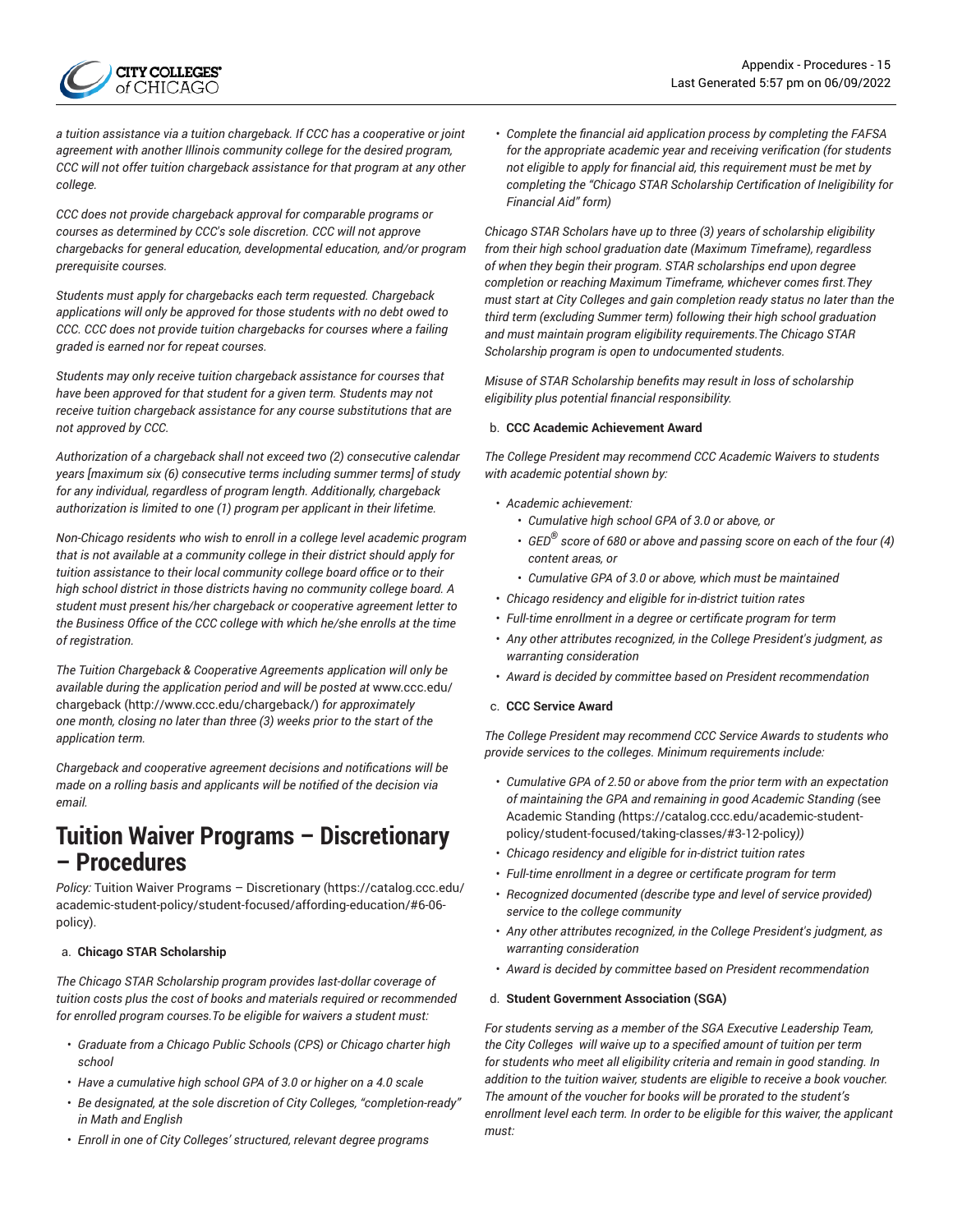

- *Be a member of the SGA Executive Leadership (President, Vice President, Treasurer and Secretary) for the term in which the waiver is granted*
- *Maintain a cumulative and term GPA of 2.75 or higher*
- *Apply for financial aid by completing the FAFSA for the appropriate academic year (this requirement can be waived if the applicant does not qualify for financial aid due to citizenship status)*
- *Fulfill the Executive Leadership duties and responsibilities outlined in City Colleges of Chicago Academic & Student Policy and SGA Guidelines including Code of Conduct and SGA Executive Goals*
- *Apply for the tuition waiver at the end of each term and submit the completed application to the Dean of Student Services before the first day of class of the following term to be considered eligible*
- *The SGA waiver applies only to classes required for the student's academic program*

#### e. **Gateway Scholarship**

Eligible Adult Education students receive reduced tuition and supportive services as they transition into college credit courses. Gateway scholars' tuition for credit courses is reduced by half for four semesters.

To qualify for the Gateway program, students will need to:

- Complete one or more Adult Education classes at City Colleges during the prior or current academic year
- Qualify for in-district tuition by either living in Chicago or working fulltime in Chicago
- Have earned a high school diploma or equivalency OR plan to earn their high school equivalency before the anticipated first college credit term
- Complete the online credit application
- Take the CCC Read-to-Write placement exam and score a 3 or higher (or 33 or higher for the CCC-RTW-ESL)
- Take the ALEKS placement exam and score a 30 or higher or placement into Math 90.
- Enroll in at least six credit hours in their first term, which must include English.\*

\* Students in programs which do not require English are not required to enroll in English.

*Students with F-1 or J-1 visas are ineligible for the Gateway Scholars Program*

#### f. **Athletic Tuition Waiver Policy**

*Student-athletes eligible under National Junior College Athletic Association (NJCAA) standards are considered qualified to receive tuition waivers. A tuition waiver awarded for athletic purposes is defined by the NJCAA as an "Athletic Scholarship" that provides financial assistance to a student from any source because of his or her athletic capabilities.*

*In accordance with NJCAA regulations, waivers are available to sport offerings designated as Division I or Division II. CCC may offer waivers not to exceed the cost of in-district full-time tuition and up to a specified amount per term for required course-related books and course required supplies. The awarded waiver can assist in the cost of tuition at any CCC campus provided the student-athlete is enrolled full-time (minimum of 12 credit hours) at the institution for which he or she participates during a defined NJCAA intercollegiate athletic season. City of Chicago residency is not required to be eligible for the waiver. Waiver details are defined in the annual NJCAA National Letter of Intent issued to each student-athlete. In accordance with*

*NJCAA rules and regulations, student-athletes cannot receive assistance, in cash or in-kind, which is not administered by the institution, or which does not fall within the permissible limits of a grant-in-aid or scholarship as defined by the NJCAA. Consequently, those student-athletes who receive an Athletic Tuition Waiver that includes the cost of books are not allowed to sell or exchange their books. Therefore, student-athletes are required to either sign an affidavit attesting their understanding of this regulation or they are required to return all books purchased to the Athletic Department at the end of each term. Student-athletes that have an enrollment change or drop a class and have already purchased books are required to return the books to college online book store within 30 days of the order confirmation to receive full credit. Failure to sign the affidavit or return books for credit to the book store would be a violation of NJCAA by-laws and force the student-athlete into a period of suspension or ineligible status to compete until all books purchased with an Athletic Tuition Waiver are returned to the Athletic department.*

*The maximum number of annual waivers potentially available per sport will be dictated by the NJACC. These are one-year, renewable awards (subject to available funding and the successful fulfillment of all NJACC eligibility requirements) and may include summer school expenditures, provided participation in summer courses counts toward a CCC degree based on the student-athlete's academic program plan. Renewal of the tuition waiver must be given in writing to the student-athlete and college Business Services Office as soon as eligibility is determined. Actions regarding prohibited practices or cancellation of a waiver will follow the established regulations of the NJCAA and CCC standards of conduct outlined in City Colleges of Chicago Academic & Student Policy.*

*NJCAA athletic scholarship rules and regulations can be found in the* [NJCAA](https://www.njcaa.org/member_colleges/handbook/) [Handbook & Casebook \(https://www.njcaa.org/member\\_colleges/](https://www.njcaa.org/member_colleges/handbook/) [handbook/](https://www.njcaa.org/member_colleges/handbook/)).

#### g. **Non-Resident Working in the City of Chicago**

*Out-of-district students working thirty-five (35) or more hours per week in the City of Chicago may qualify for in-district tuition by showing proof of full-time employment. Proof of employment may be subject to additional verification. Verification must be submitted for each term of enrollment. Acceptable documentation includes:*

- *A recent pay stub, and*
- *A letter from the student's employer on the employer's letterhead signed by an authorized representative of the employer certifying the student's in-district employment of at least thirty-five (35) hours per week*

*Students with Out-of State residency are not eligible for In-District tuition.*

#### h. **Chicago Police and Firefighters Training Academy (CPFTA)**

*The (CPFTA) program provides training for high school students interested in careers in public safety, law enforcement, criminal justice, and fire science. The CPFTA curriculum allows juniors and seniors who are city residents to progress seamlessly from high school directly into CCC to complete their associate degree.*

*The waiver is awarded to high school graduates of the academy. Eligible awardees must maintain enrollment in a degree granting program during the award period. The waiver will cover the cost of tuition associated with college credit course work. The waiver may be used in the Fall and Spring terms only. The waiver is renewable for two consecutive terms, however, students must apply each term and maintain the required grade point to qualify for continued eligibility.*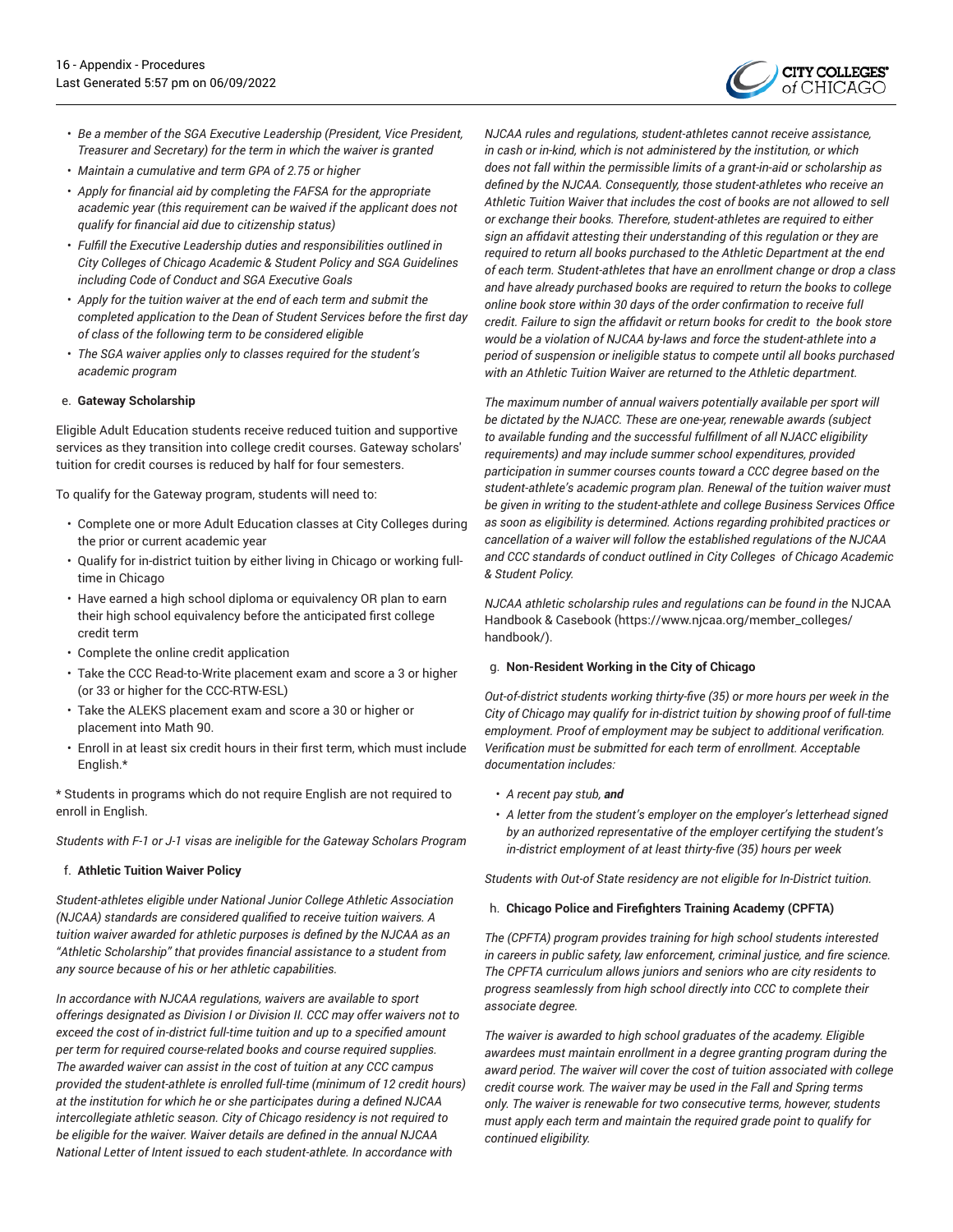

*Students are required to apply for federal and state financial aid programs. Students whose financial aid covers tuition charges are not eligible to receive a waiver. Students with remaining direct need after financial aid funds have been applied will have the difference of the applicable charges waived.*

1. Employee, Spouse/Domestic Partner and Dependents

*All full-time non-bargained for Board approved employees are eligible to receive free tuition at City Colleges for themselves, a spouse/domestic partner, and dependent children up to age 25 during terms in which they are employed. Free tuition is limited to credit classes only. The employee is required to pay all applicable charges. The employee must provide documentation (e.g., tax return; divorce decree; or in the case of spouse filing separately, provide a marriage certificate and tax return for the spouse) to the college that his or her spouse/domestic partner or dependent qualifies for the waiver.*

#### <span id="page-16-0"></span>i. **Debt Forgiveness**

*Circumstances arise where a student may request a tuition waiver (based on a personal situation, emergency circumstances, or potential institutional error). In these cases, the student must complete and submit a written Debt Forgiveness Petition and supporting documentation to the College Business Office for review by the College Petition Waiver Committee.*

*The student will receive a decision by the College Petition Waiver Committee in writing; although a Debt Forgiveness Waiver will only be granted if it is determined by the committee that there is an institutional error or the student is able to demonstrate that documented mitigating circumstances led to the debt and contribute to the student's inability to repay the debt. The decision of the College Petition Waiver Committee is final and is not subject to appeal.*

## **Tuition Waiver Programs – State – Procedures**

*Policy:* Tuition Waiver [Programs](https://catalog.ccc.edu/academic-student-policy/student-focused/affording-education/#6-07-policy) – State [\(https://catalog.ccc.edu/](https://catalog.ccc.edu/academic-student-policy/student-focused/affording-education/#6-07-policy) [academic-student-policy/student-focused/affording-education/#6-07](https://catalog.ccc.edu/academic-student-policy/student-focused/affording-education/#6-07-policy) [policy](https://catalog.ccc.edu/academic-student-policy/student-focused/affording-education/#6-07-policy)).

#### a. **Senior Citizens (age 65 or older)**

*Eligible senior citizens (age 65 or older) may register in credit classes tuitionfree. Seniors are not required to apply for financial aid to receive a Senior Tuition Waiver. Details are as follows:*

- *Qualifications: Senior Citizens (Seniors) must:*
	- *Be residents of the City of Chicago (*[see Residency](https://catalog.ccc.edu/academic-student-policy/student-focused/affording-education/#6-01-policy) *(*[https://](https://catalog.ccc.edu/academic-student-policy/student-focused/affording-education/#6-01-policy) [catalog.ccc.edu/academic-student-policy/student-focused/](https://catalog.ccc.edu/academic-student-policy/student-focused/affording-education/#6-01-policy) [affording-education/#6-01-policy](https://catalog.ccc.edu/academic-student-policy/student-focused/affording-education/#6-01-policy)*)).*
	- *Be age sixty-five (65) or older on the date of registration; acceptable documents to verify age include a valid state issued driver's license, state issued ID card, or U.S. Passport.*
	- *Have an annual household income less than the threshold amount provided in Section 4 of the "Senior Citizens and Disabled Persons Property Tax Relief Act", approved July 17, 1972, as amended. (Source: P.A. 97-689, eff. 6-14-12.)*
- *When to register: Tuition-free registration is available each term beginning on Monday of the week prior to the week during which classes start, subject to space availability. Seniors may register at any other time during the registration cycle, but will not qualify for the Senior Tuition Waiver.*
- *Charges: Seniors are responsible for paying all applicable charges.*

• *Credit: As for all enrolled students in academic courses, Seniors will earn a course grade and credit unless the Senior is auditing the course. Note: audited courses do not qualify for Senior Tuition Waivers.*

#### b. **DCFS Scholarship (20 ILCS 505/8)**

*Each year the Department of Child and Family Services (DCFS) selects a maximum of 53 scholarship recipients (at least four of whom shall be children of veterans) from among the youth under care, youth who aged out of care at age 18 or older, or youth formerly under care who have been adopted or are in a guardianship placement. Selected youth must earned a high school diploma from a public school district or a recognized nonpublic school or a high school equivalency certificate or who have met the State criteria for high school graduation. Scholarship recipients shall be eligible for scholarships and fee waivers which will entitle them to four (4) consecutive years of community college, university, or college education. Selection shall be made on the basis of scholastic record, aptitude, and general interest in higher education. In accordance with this Act, tuition scholarships and fee waivers shall be available to such students at any university or college maintained by the State of Illinois. The Scholarship applies to full-time students (12+ credits) and includes a tuition wavier, book voucher (only waived if Financial Aid does not cover books and supplies), monthly stipend (State paid), and State provided medical card until age 23. Students are required to attend summer school (6+ credits) to maintain their monthly stipend during the summer months.*

#### c. **Illinois Veteran Grant (IVG) (110 ILCS 947/40)**

*The IVG Program pays tuition and mandatory charges for undergraduates for honorably discharged veterans with at least one year of full-time active duty, or who served in a foreign country during a time of hostilities in that country regardless of length of service or was medically discharged for service related reasons or discharged prior to August 11, 1967. Veterans residing out-of-district will qualify for in-district tuition. The Veteran Certifying Official (located in the* [Financial Aid Office \(http://www.ccc.edu/departments/](http://www.ccc.edu/departments/Pages/Financial-Aid.aspx) [Pages/Financial-Aid.aspx](http://www.ccc.edu/departments/Pages/Financial-Aid.aspx))*) can assist the student in determining his/ her eligibility for the IVG Grant. For more information about veterans benefits and repeating courses,* see Veterans [Education](https://catalog.ccc.edu/academic-student-policy/student-focused/getting-support/#7-01-policy) Benefits *(*[https://](https://catalog.ccc.edu/academic-student-policy/student-focused/getting-support/#7-01-policy) [catalog.ccc.edu/academic-student-policy/student-focused/getting](https://catalog.ccc.edu/academic-student-policy/student-focused/getting-support/#7-01-policy)[support/#7-01-policy](https://catalog.ccc.edu/academic-student-policy/student-focused/getting-support/#7-01-policy)*) and* [Repeating & Retaking Courses](https://catalog.ccc.edu/academic-student-policy/student-focused/taking-classes/#3-17-policy) *(*[https://](https://catalog.ccc.edu/academic-student-policy/student-focused/taking-classes/#3-17-policy) [catalog.ccc.edu/academic-student-policy/student-focused/taking](https://catalog.ccc.edu/academic-student-policy/student-focused/taking-classes/#3-17-policy)[classes/#3-17-policy](https://catalog.ccc.edu/academic-student-policy/student-focused/taking-classes/#3-17-policy)*).*

#### d. **Illinois National Guard (ING) Grant (110 ILCS 947/45)**

*The Illinois National Guard Grant pays tuition and eligible charges for eligible members of the Illinois National Guard. The Veteran Certifying Official (located in the* [Financial Aid Office \(http://www.ccc.edu/departments/](http://www.ccc.edu/departments/Pages/Financial-Aid.aspx) [Pages/Financial-Aid.aspx](http://www.ccc.edu/departments/Pages/Financial-Aid.aspx))*) can assist the student in determining his/her eligibility for the ING Grant. Veterans residing out-of-district will qualify for indistrict tuition. For more information about veterans benefits and repeating courses,* see Veterans [Education](https://catalog.ccc.edu/academic-student-policy/student-focused/getting-support/#7-01-policy) Benefits *(*[https://catalog.ccc.edu/](https://catalog.ccc.edu/academic-student-policy/student-focused/getting-support/#7-01-policy) [academic-student-policy/student-focused/getting-support/#7-01-policy](https://catalog.ccc.edu/academic-student-policy/student-focused/getting-support/#7-01-policy)*) and* [Repeating & Retaking Courses](https://catalog.ccc.edu/academic-student-policy/student-focused/taking-classes/#3-17-policy) *(*[https://catalog.ccc.edu/academic](https://catalog.ccc.edu/academic-student-policy/student-focused/taking-classes/#3-17-policy)[student-policy/student-focused/taking-classes/#3-17-policy](https://catalog.ccc.edu/academic-student-policy/student-focused/taking-classes/#3-17-policy)*).*

#### e. **MIA/POW Scholarship (105 ILCS 5/30-14.2)**

*Dependent(s) of a veteran or eligible serviceperson who was an Illinois resident at the time they entered active duty and has been declared to be a prisoner of war, missing in action, died as a result of a service-connected disability, or disabled with a 100 percent disability as the result of a serviceconnected cause may be eligible to receive the MIA/POW Scholarship.*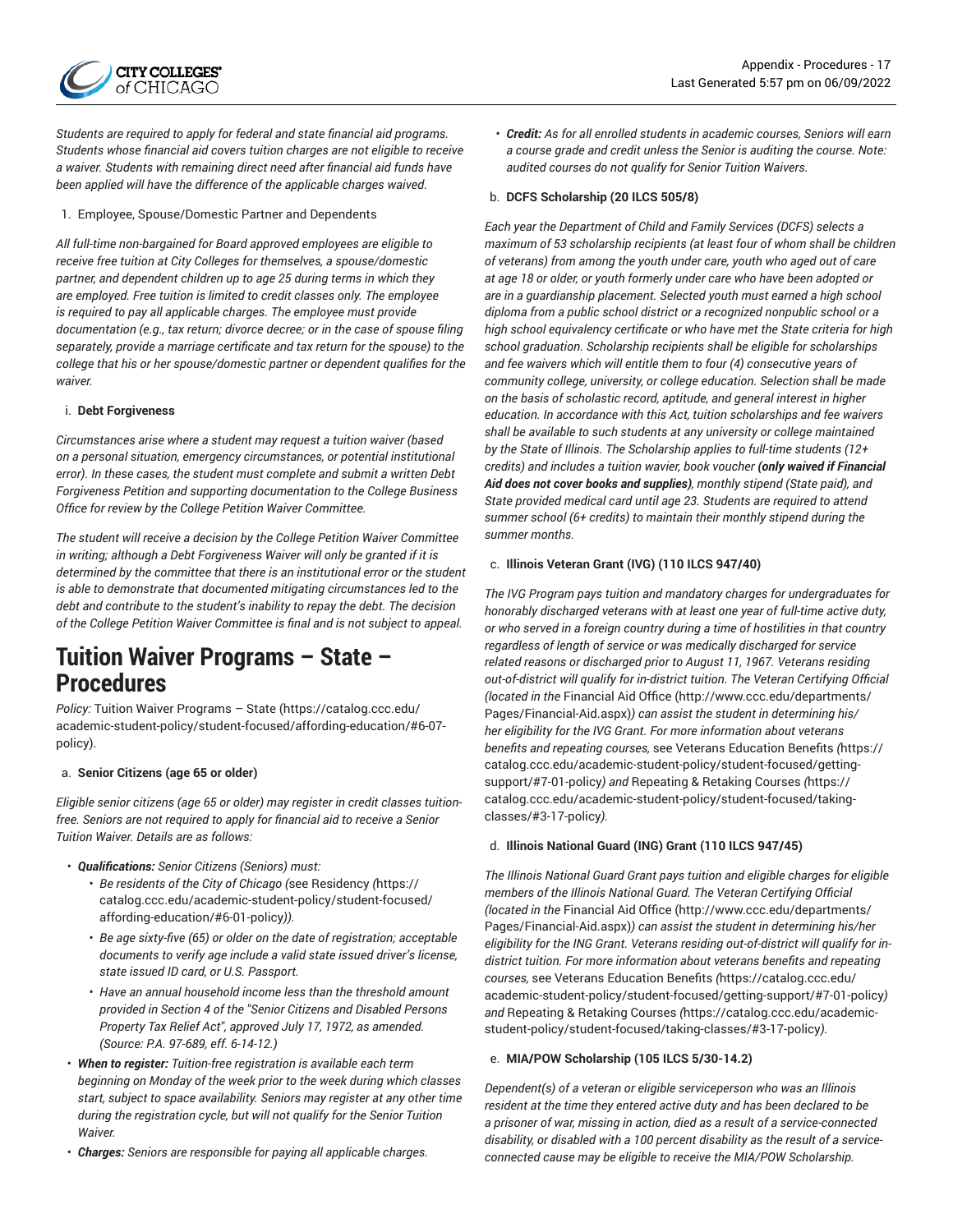

*The Veteran Certifying Official (located in the* [Financial Aid Office \(http://](http://www.ccc.edu/departments/Pages/Financial-Aid.aspx) [www.ccc.edu/departments/Pages/Financial-Aid.aspx](http://www.ccc.edu/departments/Pages/Financial-Aid.aspx))*) can assist the student in determining his/her eligibility for the MIA/POW Scholarship. For more information about veterans benefits and repeating courses, see* Veterans [Education](https://catalog.ccc.edu/academic-student-policy/student-focused/getting-support/#7-01-policy) Benefits *(*[https://catalog.ccc.edu/academic-student](https://catalog.ccc.edu/academic-student-policy/student-focused/getting-support/#7-01-policy)[policy/student-focused/getting-support/#7-01-policy](https://catalog.ccc.edu/academic-student-policy/student-focused/getting-support/#7-01-policy)*) and* [Repeating &](https://catalog.ccc.edu/academic-student-policy/student-focused/taking-classes/#3-17-policy) [Retaking Courses](https://catalog.ccc.edu/academic-student-policy/student-focused/taking-classes/#3-17-policy) *(*[https://catalog.ccc.edu/academic-student-policy/](https://catalog.ccc.edu/academic-student-policy/student-focused/taking-classes/#3-17-policy) [student-focused/taking-classes/#3-17-policy](https://catalog.ccc.edu/academic-student-policy/student-focused/taking-classes/#3-17-policy)*).*

# **Tuition Waiver Programs – Federal – Procedures**

*Policy:* Tuition Waiver [Programs](https://catalog.ccc.edu/academic-student-policy/student-focused/affording-education/#6-08-policy) – Federal ([https://catalog.ccc.edu/](https://catalog.ccc.edu/academic-student-policy/student-focused/affording-education/#6-08-policy) [academic-student-policy/student-focused/affording-education/#6-08](https://catalog.ccc.edu/academic-student-policy/student-focused/affording-education/#6-08-policy) [policy](https://catalog.ccc.edu/academic-student-policy/student-focused/affording-education/#6-08-policy)).

a. **Post 9/11 GI Bill ®1 (Chapter 33) and Montgomery GI Bill (Chapter 30)**

*Veterans, service members, and their family members who quality for either the Post 9/11 GI Bill (Chapter 33) or the Montgomery GI Bill (Chapter 30) and reside out-of-district qualify for the in district tuition rate. The School Certifying Official (located in the* [Financial Aid Office](http://www.ccc.edu/departments/Pages/Financial-Aid.aspx) ([http://www.ccc.edu/](http://www.ccc.edu/departments/Pages/Financial-Aid.aspx) [departments/Pages/Financial-Aid.aspx\)](http://www.ccc.edu/departments/Pages/Financial-Aid.aspx)*) can assist the student with obtaining the correct tuition rate. For more information about veterans educational benefits and repeating courses, see* Veterans [Education](https://catalog.ccc.edu/academic-student-policy/student-focused/getting-support/#7-01-policy) [Benefits](https://catalog.ccc.edu/academic-student-policy/student-focused/getting-support/#7-01-policy) *(*[https://catalog.ccc.edu/academic-student-policy/student](https://catalog.ccc.edu/academic-student-policy/student-focused/getting-support/#7-01-policy)[focused/getting-support/#7-01-policy](https://catalog.ccc.edu/academic-student-policy/student-focused/getting-support/#7-01-policy)*) and* [Repeating & Retaking Courses](https://catalog.ccc.edu/academic-student-policy/student-focused/taking-classes/#3-17-policy) *(*[https://catalog.ccc.edu/academic-student-policy/student-focused/](https://catalog.ccc.edu/academic-student-policy/student-focused/taking-classes/#3-17-policy) [taking-classes/#3-17-policy](https://catalog.ccc.edu/academic-student-policy/student-focused/taking-classes/#3-17-policy)*).*

#### b. **Bankruptcy**

*Students and employees may be eligible to receive a waiver for a debt owed to CCC if they provide official court documents confirming they have filed a petition in bankruptcy that covers the dates the debt was incurred and their debts have been discharged by the court.*

#### **1**

GI Bill® is a registered trademark of the U.S. Department of Veterans Affairs (VA). More information about education benefits offered by VA is available at the official U.S. government Web site at [http://](http://www.benefits.va.gov/gibill/) [www.benefits.va.gov/gibill \(http://www.benefits.va.gov/gibill/\)](http://www.benefits.va.gov/gibill/).

# **Tuition Waiver Programs – Contractual – Procedures**

*Policy:* Tuition Waiver Programs – [Contractual](https://catalog.ccc.edu/academic-student-policy/student-focused/affording-education/#6-09-policy) [\(https://catalog.ccc.edu/](https://catalog.ccc.edu/academic-student-policy/student-focused/affording-education/#6-09-policy) [academic-student-policy/student-focused/affording-education/#6-09](https://catalog.ccc.edu/academic-student-policy/student-focused/affording-education/#6-09-policy) [policy](https://catalog.ccc.edu/academic-student-policy/student-focused/affording-education/#6-09-policy)).

#### a. **Dual Enrollment**

*The Dual Enrollment Program allows academically qualified high school students, who are college eligible based on defined enrollment criteria (*[see](https://catalog.ccc.edu/academic-student-policy/student-focused/getting-support/#7-05) Early College [Program](https://catalog.ccc.edu/academic-student-policy/student-focused/getting-support/#7-05) *(*[https://catalog.ccc.edu/academic-student-policy/](https://catalog.ccc.edu/academic-student-policy/student-focused/getting-support/#7-05) [student-focused/getting-support/#7-05](https://catalog.ccc.edu/academic-student-policy/student-focused/getting-support/#7-05)*)), to enroll in college courses at one of the seven (7) City Colleges (CCC) campuses and receive college credit for their work. Courses must be selected from a list of transferable courses that have been articulated with senior institutions in Illinois or from the first-year courses in an ICCB approved associate in applied science degree program. Career Technical Education (CTE) courses are also eligible for Dual Enrollment. Course instruction occurs on the CCC campuses. Students in dual enrollment frequently enroll in English, Mathematics, Foreign Languages,*

*Science, and Literature. A student may take more than one course. However, only one course per term will be covered by CCC and only if the student is a resident of Chicago or attends a Chicago high school. The waiver will cover tuition for the class.*

#### b. **Employee, Spouse/Domestic Partner and Dependents**

*Subject to the terms of the specific collective bargaining agreement provisions in place at time of registration, union employees may register at CCC for themselves, a spouse/domestic partner, and dependent children up to age 25 tuition-free. Free tuition is limited to credit classes only. The employee is required to pay all applicable charges. The employee must provide documentation (e.g., tax return; divorce decree; or in the case of spouse filing separately, provide a marriage certificate and tax return for the spouse) to the college that his or her spouse/domestic partner or dependent qualifies for the waiver.*

## **Federal Financial Aid Eligibility – Procedures**

*Policy:* Federal [Financial](https://catalog.ccc.edu/academic-student-policy/student-focused/affording-education/#6-14-policy) Aid Eligibility [\(https://catalog.ccc.edu/academic](https://catalog.ccc.edu/academic-student-policy/student-focused/affording-education/#6-14-policy)[student-policy/student-focused/affording-education/#6-14-policy](https://catalog.ccc.edu/academic-student-policy/student-focused/affording-education/#6-14-policy)).

*The first step in the financial aid process is to complete the FAFSA (*[www.fafsa.gov](http://www.fafsa.gov) [\(http://www.fafsa.gov\)](http://www.fafsa.gov)*) and to list the college code for CCC at which the student plans to complete his/her degree or certificate. If the student is unsure as to which City College of Chicago he/she plans to attend, then the student should list multiple school codes on the FAFSA. Once the college receives the FAFSA, the Financial Aid Office will follow-up with the student by sending a detailed email to his/her CCC student email account. The email will either list additional requirements that are part of the financial aid process, or it will be a notification of the student's financial aid awards. The financial aid process should be completed prior to registration. A financial aid tuition deferment will not be granted unless a student has completed all outstanding financial aid requirements.*

*A student's estimated financial aid award is determined based on a number of factors, including but not limited to, his/her enrollment status in eligible courses at the financial aid census date for the term, Expected Family Contribution as derived from the FAFSA, academic program duration, and federal and state eligibility limits by program. The Financial Aid Office can provide detailed information on each of these requirements.*

*Book Vouchers are typically available one week before classes begin for the term. A financial aid book voucher is available when a student has a Pell Grant and/or a Federal Direct Loan that exceeds his/her tuition charges for the term. The dates and times for book vouchers will be posted in the Financial Aid Office. To receive a book voucher, a student must have provided all requested financial aid documents, and then logs into* [my.ccc.edu \(http://](http://my.ccc.edu) [my.ccc.edu](http://my.ccc.edu))*, navigate to their current year financial aid information, and selects "yes" in the book voucher authorization section of the portal. The book voucher authorization will remain for the duration of the student's enrollment at CCC unless he/she logs into* [my.ccc.edu](http://my.ccc.edu) ([http://my.ccc.edu\)](http://my.ccc.edu) *and updates the book voucher authorization to "no". Please visit the* [Financial Aid Office](http://www.ccc.edu/departments/Pages/Financial-Aid.aspx) ([http://www.ccc.edu/departments/Pages/Financial-](http://www.ccc.edu/departments/Pages/Financial-Aid.aspx)[Aid.aspx](http://www.ccc.edu/departments/Pages/Financial-Aid.aspx)) *for additional information on book vouchers.*

*Financial aid is disbursed at different times throughout the academic year. Unless Federal regulations require otherwise, a single disbursement of financial aid dollars will occur 4 - 6 weeks after the term begins. For the Summer term, 100% of the disbursement will be scheduled 2 weeks after mid-term. A student can expect his/her financial aid refund approximately*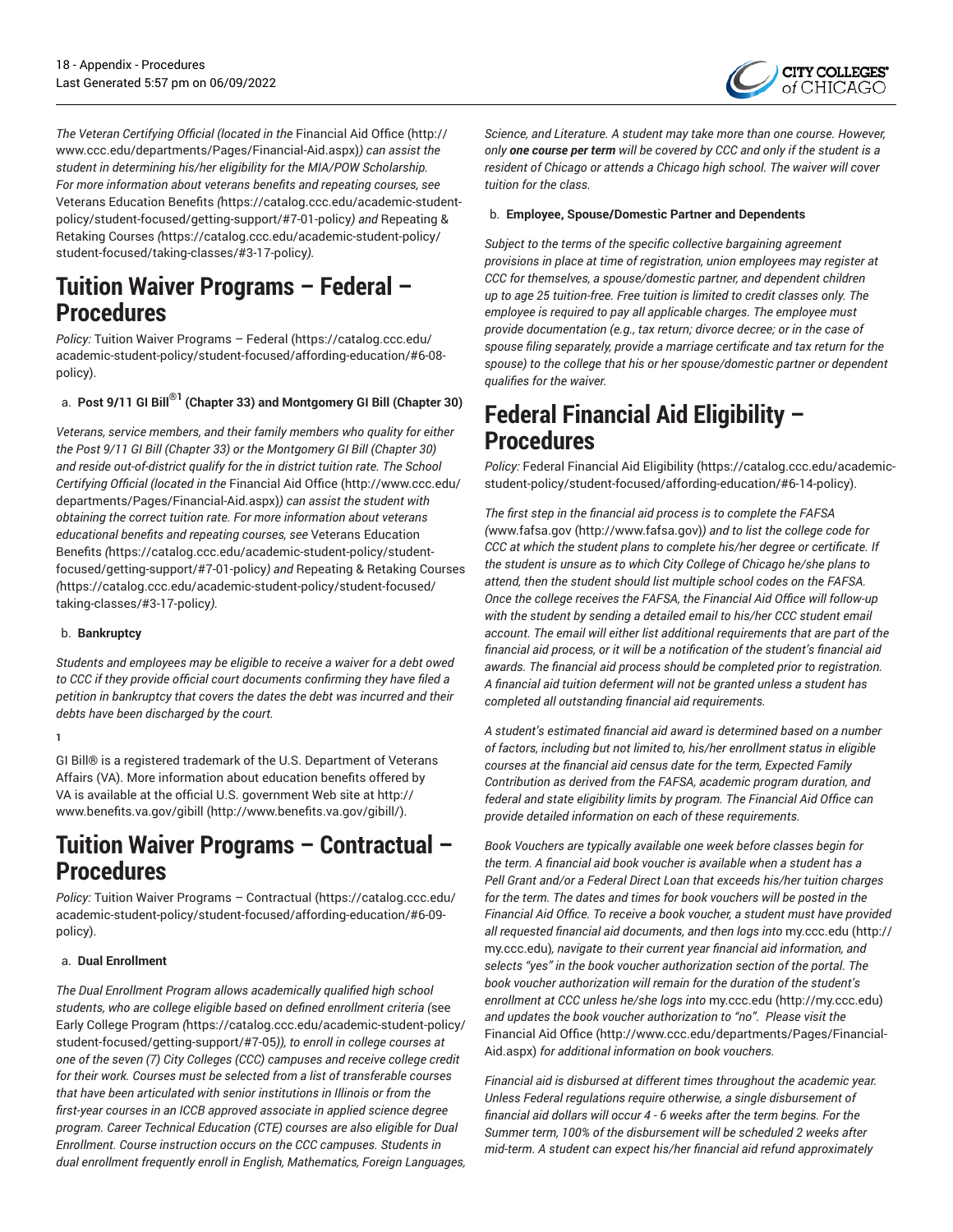

*14 days after he/she has a credit balance on his/her student account due to a financial aid disbursement. Some academic programs will qualify for a different financial aid disbursement schedule. Disbursement date information can be obtained in the Financial Aid Office.*

*Financial aid will pay for up to 30 credit hours of remedial/developmental course work specified as prerequisites to classes required for the completion of the student's financial-aid- eligible academic program.*

*Note: financial aid is not available for Foundational Studies courses.*

## **Satisfactory Academic Progress – Procedures**

*Policy:* [Satisfactory](https://catalog.ccc.edu/academic-student-policy/student-focused/affording-education/#6-16-policy) Academic Progress [\(https://catalog.ccc.edu/](https://catalog.ccc.edu/academic-student-policy/student-focused/affording-education/#6-16-policy) [academic-student-policy/student-focused/affording-education/#6-16](https://catalog.ccc.edu/academic-student-policy/student-focused/affording-education/#6-16-policy) [policy](https://catalog.ccc.edu/academic-student-policy/student-focused/affording-education/#6-16-policy)).

#### **I. Student's Satisfactory Academic Progress (SAP) Status**

The following items are indicators of a student's financial aid status.

- a. **SAP Good Standing:** Students who are meeting all aspects of the Satisfactory Academic Progress policy.
- b. **SAP Warning:** Students who fail to meet Satisfactory Academic Progress for the first time (excluding students who have already attempted 150% of the credits required for their programs of study) will be automatically placed in a Warning Status for one (1) term and are expected to meet SAP requirements by the end of that term. No appeal is required during this Warning period. Students who fail to meet Satisfactory Academic Progress requirements at the end of the Warning status term will be placed on a Financial Aid Hold. However, with a successful SAP appeal, those students will be placed on Financial Aid probation and will retain financial aid eligibility.
- c. **SAP Probation:** Students who have successfully appealed their Financial Aid Hold are placed on Probation. Students on Probation are eligible to receive Financial Aid for one (1) semester, after which they MUST be in Good Standing or meeting the requirements of an academic progress plan.
- d. **SAP Hold:** Students who do not meet the credit progression schedule and/or the cumulative grade point average standard, or who fail to meet the requirements of their academic progress plan, will be placed on a Financial Aid Hold. Students on a Financial Aid Hold are not eligible to receive Financial Aid.

#### **II. Student Notification**

- a. All credit students currently receiving Financial Aid will receive notification of their Satisfactory Academic Progress status through their CCC e-mail at the conclusion of end of term processing.
- b. Students who have been placed on a Financial Aid Warning or a Financial Aid Hold will also have an alert in their my.ccc.edu Student Portal.

#### **III. Evaluating Progress**

a. The Office of Student Financial Aid evaluates Satisfactory Academic Progress for Financial Aid applicants three times a year (at the end of each semester). Returning students, who were not enrolled for the prior semester evaluation, are reviewed for Satisfactory Academic Progress when CCC receives their Free Application for Federal Student Aid (FAFSA).

#### **IV. Standards of Satisfactory Academic Progress**

#### a. **Standard 1: Grade Point Average (GPA):**

Students must maintain a minimum cumulative GPA according to the following chart:

#### **Total Number of Credits Attempted GPA Requirement**

| $1 - 15$   | 1.5  |
|------------|------|
| 16-30      | 1.75 |
| 31 or more | 2.0  |

*\* Grades for Remedial courses are included in the GPA calculation.*

*\*Courses that receive a grade designation of Satisfactory "S" or Unsatisfactory "U" do not count towards the GPA.*

*\*Non-grade designations of ADW, WTH, NSW. AUD, or Incomplete ("I") will be part of the student's transcript, but will not count towards the GPA.*

*\*Non-grade designations of NC will be a part of student's transcript, but will not count towards GPA, PACE or TIMEFRAME*

b. **Standard 2: Rate of Completion (Pace):**

A student must earn at least the minimum cumulative Pace percentage, as shown below, for the attempted number of credit hours. Only nonremedial courses are included in this calculation.

| <b>Total Number of Credits Attempted Pace Requirement</b> |     |
|-----------------------------------------------------------|-----|
| $1 - 15$                                                  | 50% |
| $16 - 30$                                                 | 60% |
| 31 or more                                                | 67% |

*\*This includes earned letter grades of A,B,C,D, or F, Satisfactory/ Unsatisfactory grades, transfer credits that are applicable towards the student's degree/certificate, repeated courses, administrative withdrawals (ADW), student initiated withdrawals (WTH -after the transcript date) and classes for which an Incomplete('"I") was earned. This also includes courses a student may have taken at any one of the City Colleges of Chicago many years ago or during Dual Enrollment while in high school. This excludes remedial coursework*

c. **Standard 3: Maximum Timeframe:** Students must complete their degree or certificate program at City Colleges of Chicago (CCC) within a time frame that is no longer than 150% of the published length of the program. The time frame includes all attempted credit course work at CCC, as well as courses from other schools accepted for transfer at CCC (regardless of any change in program or any prerequisite course work necessary for admission to a program).

#### **Factors that Affect Maximum Timeframe**

- Credit Hours Attempted for Which the Student Did Not Receive Financial Aid That Are Applicable Toward the Current Program of **Study**
- Transfer Credit Hours That Are Applicable Toward the Current Program of Study
- Grade Designations of A, B, C, D, or F
- Academic Dishonesty Withdrawal (ADH)
- Administrative Removal from College (ADR)
- Administrative Withdrawal (ADW)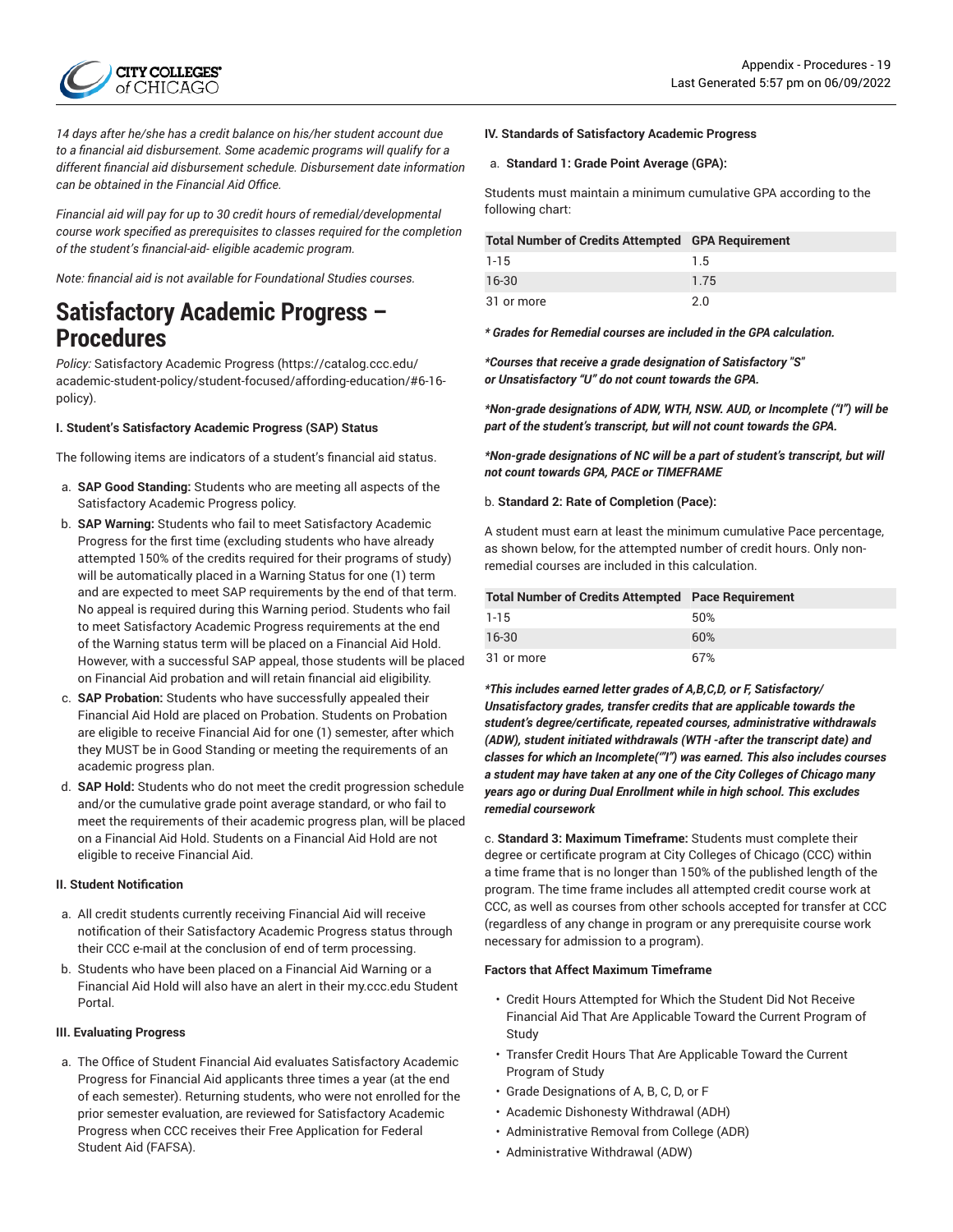

- Change of Academic Program
- Incomplete Courses
- Repeated Courses
- Satisfactory/Unsatisfactory Grades
- Subsequent Degrees/Certificates
- Voluntary Medical Withdrawal (VMW)
- Withdrawn (WTH)

#### **V. Impacts to Enrollment Actions & Types of Courses on SAP**

- a. **Academic Dishonesty Withdrawal (ADH):**  Classes attempted during a term when an academic Dishonesty Withdrawal is posted are not included in the cumulative GPA calculation. However, the withdrawn courses do lower the student's Pace percentage and are included in the Maximum Timeframe calculation unless the student withdraws prior to the Statistical Date (the date after which the class appears on a student's transcript). See GLOSSARY OF TERMS for more information about the Statistical (STAT) Date.
- b. **Administrative Removal from College (ADR):**  Classes attempted during a term when a student is removed from college and an ADR withdrawal is posted are not included in the cumulative GPA calculation. However, the withdrawn courses do lower the student's Pace percentage and are included in the Maximum Timeframe calculation unless the student withdraws prior to the Statistical Date (the date after which the class appears on a student's transcript). See GLOSSARY OF TERMS for more information about the Statistical (STAT) Date.
- c. **Administrative Withdrawals:**  Administrative Withdrawals (ADW) are not included in the cumulative GPA calculation. However, ADWs do lower the student's Pace percentage and are included in the Maximum Timeframe calculation.
- d. **Audited Courses:**  Audited courses (AUD) are not included in the GPA, Pace percentage, or Maximum Timeframe calculations.
- e. **Cancelled Courses:**  If a course is cancelled, it is not included in the calculation of GPA, Pace percentage, or Maximum Timeframe.
- f. **Change of Academic Program:**  A student may change their academic program one time with a SAP reset. Only courses from the prior program that apply to current program will be included in SAP calculations.
- g. **Deleted Courses:**  If a course is deleted (DEL) for the reason of non-payment or failure to meet the prerequisites, the course is not included in the calculation of GPA, Pace percentage, or Maximum Timeframe.
- h. **Earned Letter Grades:**  Earned letter grades of A, B, C, D positively impact a student's Pace percentage and bring the student closer to completing his or her program within the Maximum Timeframe of the program if the earned grade is the student's first graded attempt. Although a D letter grade may not negatively impact a student's Pace percentage, it contributes to lowering the student's GPA to below the required standard. Earning an F letter grade negatively impacts the student's GPA, Pace percentage and Maximum Timeframe determination.
- i. **Foundational Studies Courses:**  Foundational Studies courses (also known as Pre-Credit courses) are not included in the GPA, Pace percentage, or Maximum Timeframe calculations.
- j. **Incomplete grades:**  Incompletes ("I" grades) are not included in the cumulative GPA calculation unless they are later converted to an F grade due to the student's failure to satisfy course requirements within the mandatory timeline. However, incompletes do lower the

student's Pace percentage until they are changed to an earned letter grade of D or higher. Incompletes are included in the Maximum Timeframe calculation.

- k. **Non-Credit (NC) Course:** For Spring 2020 courses, except for those in the first eight-week session, any student may elect for a grade to convert to NC (no credit) in the event that a grade of D or F is earned. The student must opt in for the NC designation prior to the end of the semester. A subsequent final grade of D or F will convert to NC. A subsequent final grade of C or higher will stand as a letter grade.
	- i. NC courses will be excluded from the quantitative component (pace, timeframe measurement) and (GPA measurement) of Satisfactory Academic Progress (SAP) attempted credits a student was unable to complete as a result of the COVID-19 national emergency per the following electronic announcement on May 15, 2020.
	- ii. (OPE Announcements) Subject: [UPDATED](https://ifap.ed.gov/electronic-announcements/051520UPDATEDGuidanceInterruptStudyRelCOVID19May2020/) Guidance for [interruptions](https://ifap.ed.gov/electronic-announcements/051520UPDATEDGuidanceInterruptStudyRelCOVID19May2020/) of study related to Coronavirus [\(COVID-19\).](https://ifap.ed.gov/electronic-announcements/051520UPDATEDGuidanceInterruptStudyRelCOVID19May2020/) ([https://ifap.ed.gov/electronic](https://ifap.ed.gov/electronic-announcements/051520UPDATEDGuidanceInterruptStudyRelCOVID19May2020/)announcements/051520UPDATEDGuidanceInterruptStudyRelCOVID19May2
- l. **No Show Withdrawals:**  No Show Withdrawals (NSW) are not included in the GPA, Pace, or Maximum Timeframe calculations.
- m. **Reinstate in a class (RNS):**  Reinstated classes are included in all SAP evaluations.
- n. **Remedial Courses:**  Remedial (developmental) courses are included in the Cumulative GPA calculation and excluded from Pace percentage. Remedial courses are excluded from the Maximum Timeframe calculation.
- o. **Repeated Courses:**  When a student repeats a remedial or college level course for any reason, the last grade earned will be used in the GPA calculation in accordance with the Course Repeat and Allowed Repeatable Courses policies. All attempts will be calculated into the Pace percentage and Maximum Timeframe calculation.
- p. **Satisfactory/Unsatisfactory Grades**: An earned grade of S (Satisfactory) positively impacts a student's Pace percentage and brings the student closer to completing his or her program within the Maximum Timeframe of the program. Earning a U (Unsatisfactory) grade negatively impacts the student's Pace percentage and Maximum Timeframe determination. These grades are not factored into the GPA qualitative measure.
- q. **Subsequent Degree**: Students who complete a certificate or degree may request an SAP reset for a subsequent degree. Only courses from the prior program(s) that apply to the current program will be included in SAP calculations.
- r. **Transfer Credit:**  Although transferring credit hours to CCC will not impact the student's GPA, any credit hours accepted for transfer and applied to the student's academic program will be included in the Pace percentage and Maximum Timeframe calculations. Transfer hours will be included in both "hours attempted" and "hours completed" in the Pace percentage calculation.
- s. **Voluntary Medical Withdrawal (VMW):** Classes attempted during a term when a Voluntary Medical Withdrawal is approved and posted are not included in the cumulative GPA calculation. However, the withdrawn courses do lower the student's Pace percentage and are included in the Maximum Timeframe calculation unless the student withdraws prior to the Statistical Date (the date after which the class appears on a student's transcript). See GLOSSARY OF TERMS for more information about the Statistical (STAT) Date.
- t. **Withdrawals:** Student-initiated withdrawals (WTH) are not included in the cumulative GPA calculation. However, WTHs do lower the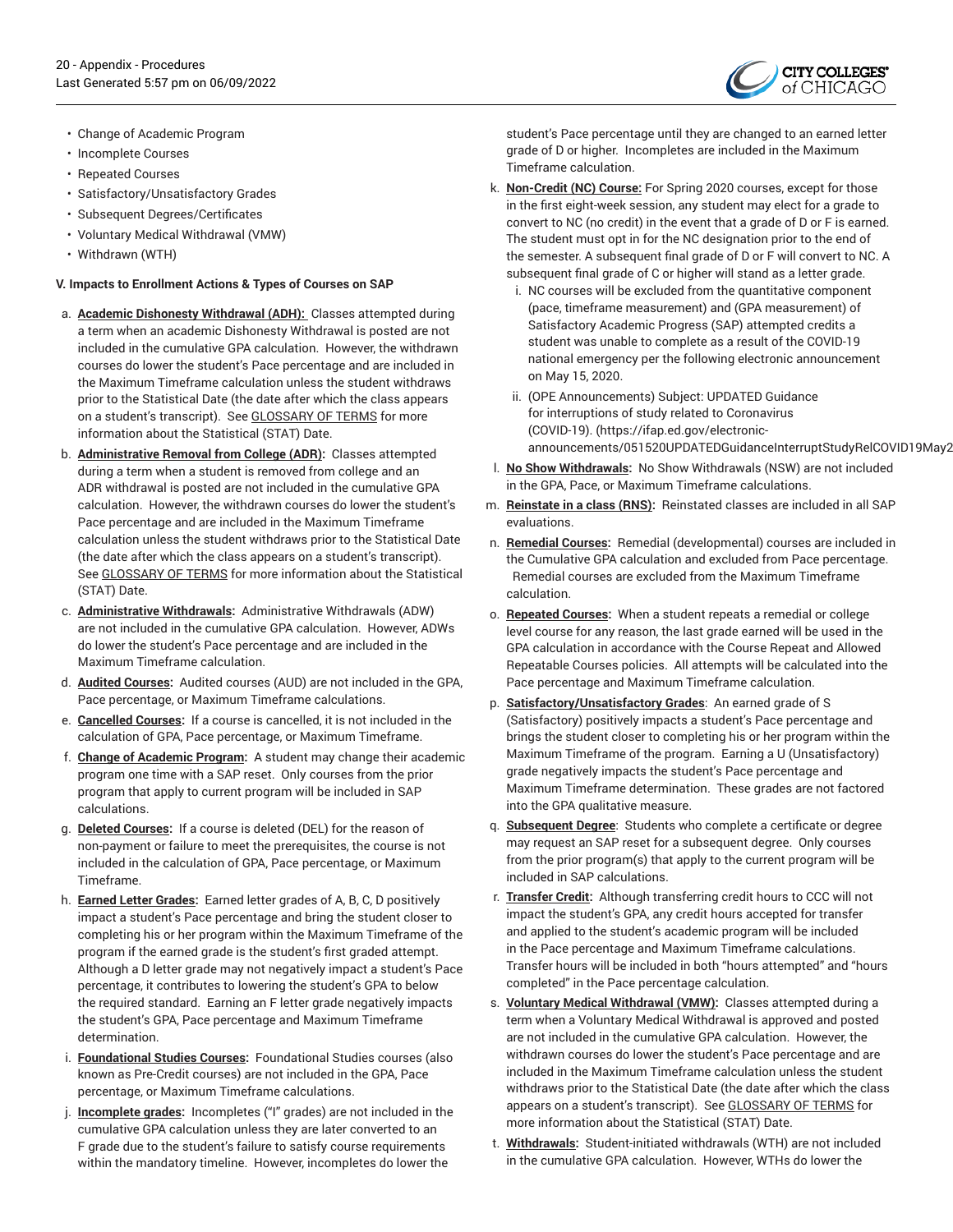

student's Pace percentage and are included in the Maximum Timeframe calculation unless the student withdraws prior to the Statistical Date (the date after which the class appears on a student's transcript). See See [Glossary](https://catalog.ccc.edu/academic-student-policy/glossary-terms/) of Terms *(*[https://catalog.ccc.edu/](https://catalog.ccc.edu/academic-student-policy/glossary-terms/) [academic-student-policy/glossary-terms/](https://catalog.ccc.edu/academic-student-policy/glossary-terms/)*)* for more information about the Statistical (STAT) Date.

#### **VI. Additional Standards**

- 1. **Developmental Coursework**: Students may receive Financial Aid for a maximum of 30 semester hours of Developmental Studies courses as long as the courses are required as a result of placement testing, the student is in an eligible program of study, and SAP requirements continue to be met.
- 2. **Repeated Coursework**: Students can repeat courses with Financial Aid until successfully completed. There is no limit assuming all other SAP requirements are met. Repeated coursework will be included in the evaluation of completion rate and maximum timeframe. Students may only repeat a passed course once as long as it is in order to meet an academic standard (i.e., a higher grade is required for graduation or their program of study)
- 3. **Transfer Students**: Credits officially accepted in transfer will be counted in determining the maximum number of allowable credit hours for financial aid eligibility.
- 4. **Second Degree/Certificate Students**: Credits earned from a first degree or certificate must be counted if the student changes programs or attempts a second degree or certificate. Depending on the circumstances, an appeal might be warranted.

#### **VII**. **Appeal Process and Reinstatement of Financial Aid Eligibility**

- 1. If a student has been suspended from Financial Aid eligibility because of failure to meet the minimum SAP requirements, and the student feels that severe, extenuating or unusual circumstances have kept them from making progress toward their degree, the student may appeal.
- 2. To appeal, the student must submit an appeal online at ccc.edu/ sap. The appeal should include all of the items below. Additional documentation may be requested in the review process.
	- i. Identify the circumstance(s) that kept the student from meeting the Satisfactory Academic Progress standards in the past.
	- ii. The student must detail the circumstance(s) affecting their academics, when the circumstance(s) occurred, the duration of the circumstance(s), how the circumstance affected the student's ability to complete their coursework.
	- iii. Identify what has changed that will allow them to achieve future academic success.
	- iv. Attach documentation that supports the appeal.
	- v. Students with a Maximum Timeframe must account for the credit hours that exceed 150%. Students do not need to account for semesters that were previously accounted for in prior appeals that were approved.
- 3. To provide consistency and fairness in decision-making, an SAP Appeal committee that includes three or more college administrators, staff or faculty at the attending institution will make all appeal decisions within 10 business days upon review of the appeal and any applicable documentation.

Should an appeal be approved, with the exception of students who have had approvals granted on the basis of a program change/program completion reset or for meeting terms of a prior approval, students will

then need to meet with an Academic Advisor at their attending institution and develop an Academic Improvement Plan for the upcoming semester with the student.

d. At the end of the semester, grades will be evaluated. If the student has met the required terms of the Academic Plan, the student may remain on Financial Aid Probation and continue to receive Financial Aid the following semester. If the student fails to meet the terms of the Academic Plan in any subsequent semester, the student will become ineligible to participate in all federal and state Financial Aid programs until the student is able to once again meet the minimum requirements for academic progress. Student progress will continue to be monitored at the end of each semester with the same terms in place until the student is in compliance with this policy.

If an appeal is denied, the student is not eligible to receive Financial Aid until SAP standards have been met. Students who wish to appeal their denial may do so by sending additional documentation in support of their appeal to the dedicated SAP e-mail address of their institution. Students whose appeal has been denied due to a finding of falsified documentation will not be able to appeal the denial.

e. Appeals submitted after the respective date will be cancelled. Students who are appealing a denial will be granted three weeks from the denial date to submit additional documentation for review. Students who do not submit this additional documentation within this timeframe will have their appeals stand as denied.

f. Neither paying for one's classes nor sitting out a term affects a student's academic progress standing, so neither is sufficient to reestablish financial aid eligibility.

#### **VIII. Deadline to Appeal**

- Friday, 3<sup>rd</sup> Week of September to receive Financial Aid for Fall
- Friday, 3<sup>rd</sup> Week of January to receive Financial Aid for Spring
- Friday, 3<sup>rd</sup> Week of June to receive Financial Aid for Summer

#### **IX. Fraud**

There are difficult situations where students purposefully misrepresent information in hopes of obtaining Financial Aid. The SAP Appeal Committee at City Colleges of Chicago is required to have a policy of referral when confronted with actual or suspected cases of fraud or abuse.

- a. Students who willfully submit fraudulent information will be investigated to the furthest extent possible. All documented cases of fraud and abuse will be reported to the proper authorities.
- b. If it is in the judgment of a member of the SAP Appeal Committee that there has been intentional misrepresentation, false statements, or alteration of documents, which have resulted or could result in the awarding or disbursement of funds for which the student is not eligible; the case shall be referred to the Associate District Director of Student Financial Aid for possible disciplinary action. Students may also be subject to the CCC student conduct process. After investigating the situation, if the Associate District Director of Student Financial Aid believes there is a fraudulent situation, all information must be forwarded to the Office of Inspector General of the Department of Education. The Associate District Director of Student Financial Aid will then review the student's Financial Aid file with the Director of Financial Aid at the student's home campus. If the decision is made by the Director of Financial Aid at the student's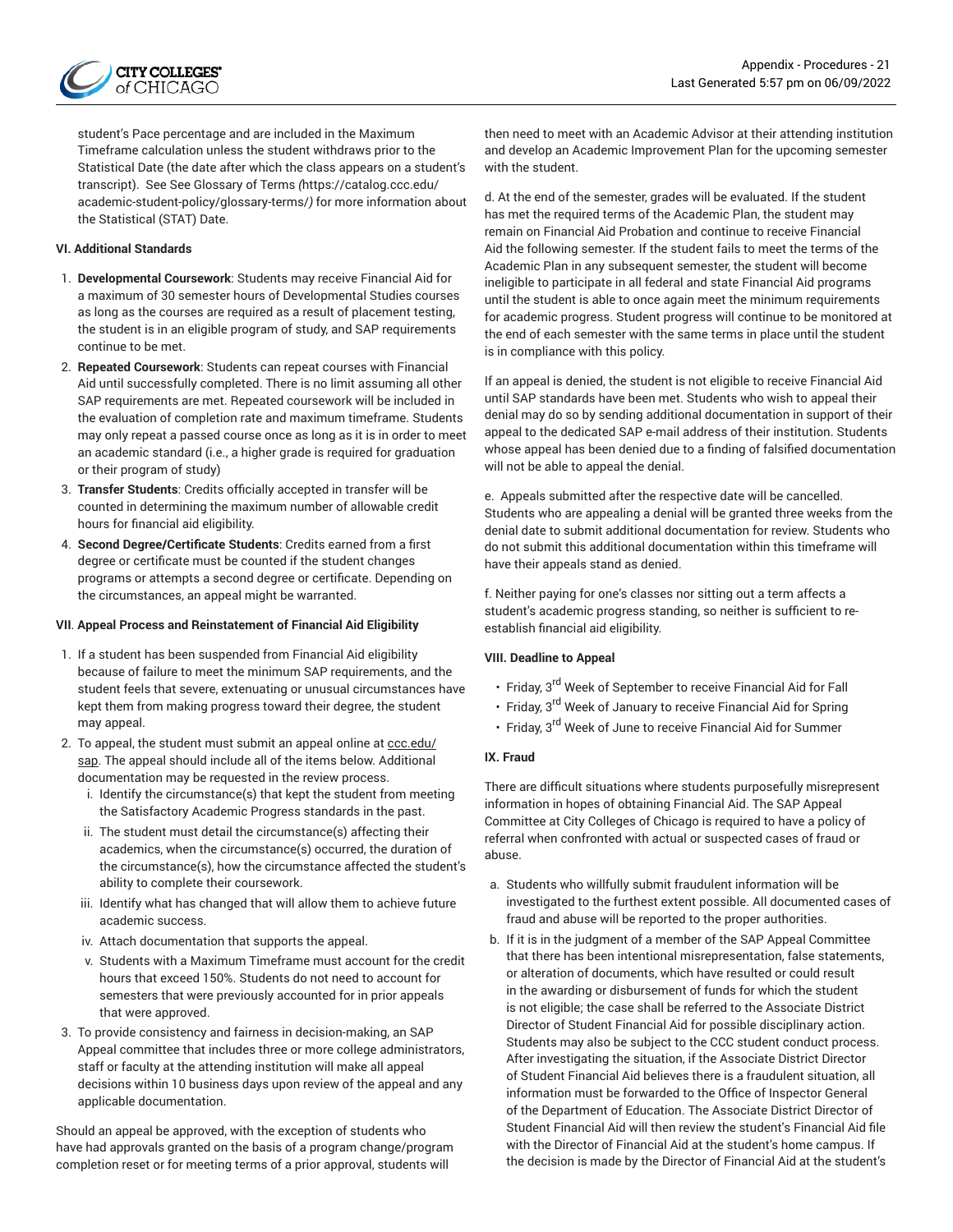

home campus to pursue the possibility of denying or canceling Financial Aid, a written request to make an appointment will be sent to the student. If the student does not make an appointment, the Director of Financial Aid may:

- i. Not process a Financial Aid application until the situation is resolved
- ii. Not award Financial Aid
- iii. Cancel Financial Aid
- iv. Determine that Financial Aid will not be processed for future years

All processing of the application or disbursement of funds shall be suspended until the Director of Financial Aid has made a final determination.

#### **X. Definitions**

**Warning:** A warning semester is given to every student the first time they violate minimum GPA or completion rate requirements (Pace). Students are still eligible to receive financial aid while in Warning status.

**Hold:** If a student has received a Warning semester and is still in violation of the SAP requirements, the student is suspended from receiving Financial Aid.

**Probation:** If a student has received a Warning semester and is still in violation of the SAP requirements, the student is suspended from receiving Financial Aid. The student may appeal this decision and if the appeal is approved, the student will be placed on a Probation semester, emailed an Academic Plan and will be eligible to receive Financial Aid for this semester.

**Appeal:** Personal statement and supporting documentation asking for Financial Aid to be reinstated based on an extenuating circumstance that prevented the student from meeting Satisfactory Academic Progress. Appeals that are approved will allow a student a Probationary semester and require that the student sign an Academic Plan.

**Academic Plan:** If a student appeals their Financial Aid suspension and is approved they will be assigned an Academic Plan detailing the academic performance and necessary measures required to maintain Financial Aid eligibility until meeting SAP.

**Credit Hours Attempted**: The number of credit hours in which a student is enrolled after the last day to drop without a "W"/transcript date.

**Maximum Timeframe**: The number of credit hours a student can attempt to complete his/her degree, not to exceed 150 percent of the published time measured in credit hours.

**Minimum Cumulative Grade-Point Average:** The grade-point average required for maintaining Satisfactory Academic Progress or graduation.

**Pace of Completion**: The percentage of credit hours a student completed of the credit hours in which a student was enrolled after the last day to drop without a "W"/transcript date.

#### 1. **Satisfactory Academic Progress Policy Statement**

The following policies are as guidelines only and are subject to change at the sole discretion of City Colleges of Chicago.

# **Monetary Assistance Program (MAP) – Procedures**

*Policy:* Monetary [Assistance](https://catalog.ccc.edu/academic-student-policy/student-focused/affording-education/#6-17-policy) Program (MAP) Grants ([https://](https://catalog.ccc.edu/academic-student-policy/student-focused/affording-education/#6-17-policy) [catalog.ccc.edu/academic-student-policy/student-focused/affording](https://catalog.ccc.edu/academic-student-policy/student-focused/affording-education/#6-17-policy)[education/#6-17-policy\)](https://catalog.ccc.edu/academic-student-policy/student-focused/affording-education/#6-17-policy).

*MAP grants are funded by the State of Illinois. The actual amount a student is awarded each term depends on the calculation of financial need, the cost of tuition and mandatory fees at the college of choice, the number of credit hours for which the student is enrolled, and other factors related to the amount of funding provided for the program each year. MAP grants can be applied toward tuition and mandatory fees only. MAP grants cannot be used for items such as books, travel, or housing. All MAP awards are paid directly to the college. The college certifies that the student is enrolled and that he/ she meets all eligibility requirements.*

*Students may be required to provide proof of Illinois residency.*

# **Veterans Education Benefits – Procedures**

*Policy:* Veterans [Education](https://catalog.ccc.edu/academic-student-policy/student-focused/getting-support/#7-01-policy) Benefits [\(https://catalog.ccc.edu/academic](https://catalog.ccc.edu/academic-student-policy/student-focused/getting-support/#7-01-policy)[student-policy/student-focused/getting-support/#7-01-policy\)](https://catalog.ccc.edu/academic-student-policy/student-focused/getting-support/#7-01-policy).

*The City Colleges of Chicago has two team members at each college who are dedicated to serving veterans, service members, and their dependents. The School Certifying Official (SCO), located in the* [Financial Aid Office](http://www.ccc.edu/departments/Pages/Financial-Aid.aspx) [\(http://www.ccc.edu/departments/Pages/Financial-Aid.aspx\)](http://www.ccc.edu/departments/Pages/Financial-Aid.aspx)*, is available to assist military affiliated students with utilizing state and/or federal veterans educational benefits. The* Veterans Services [Specialist](http://www.ccc.edu/departments/Pages/Veterans-Services.aspx) ([http://](http://www.ccc.edu/departments/Pages/Veterans-Services.aspx) [www.ccc.edu/departments/Pages/Veterans-Services.aspx\)](http://www.ccc.edu/departments/Pages/Veterans-Services.aspx)*, located in the Veterans Services Center, can assist the student with issues related to his/ her education, applying for veterans education benefits, and with connecting to external agencies (healthcare providers, counseling services, housing assistance, etc.). The Veterans Services Specialist can also assist a veteran or service member in obtaining an official copy of his/her* military [transcript](http://www.ccc.edu/services/Pages/Request-Military-Transcript.aspx) for [evaluation](http://www.ccc.edu/services/Pages/Request-Military-Transcript.aspx) and military credit [\(http://www.ccc.edu/services/Pages/](http://www.ccc.edu/services/Pages/Request-Military-Transcript.aspx) [Request-Military-Transcript.aspx](http://www.ccc.edu/services/Pages/Request-Military-Transcript.aspx)).

The City Colleges of Chicago does not, and has never, conducted fraudulent or aggressive recruiting on or off military installations or in any other venue, nor do we misrepresent ourselves, our programs, or our mission. We do not pay incentive compensation to anyone for recruiting actions. We meet all State authorization requirements consistent with those issued by the Department of Education.

- a. **State Programs**
- *Illinois Veteran Grant (IVG)*
- *Illinois National Guard Grant (ING)*
- *MIA/POW Scholarship*

#### b. **Federal Programs**

- *Montgomery GI Bill (Chapter 30) (*see Post 9/11 GI Bill *(*p. *) ® (Chapter 33) and Montgomery GI Bill (Chapter 30))*
- *Post 9/11 GI Bill ® (Chapter 33) (*see Post 9/11 GI Bill *(*p. *) ® (Chapter 33) and Montgomery GI Bill (Chapter 30))*
- *Transfer of Entitlement (TOE) of Post 9/11 GI Bill (Chapter 33 TOE)*
- *Montgomery GI Bill Selected Reserve (Chapter 1606)*
- *Vocational Rehabilitation and Employment Program (Chapter 31)*
- *Survivors and Dependents Educational Assistance Program (Chapter 35)*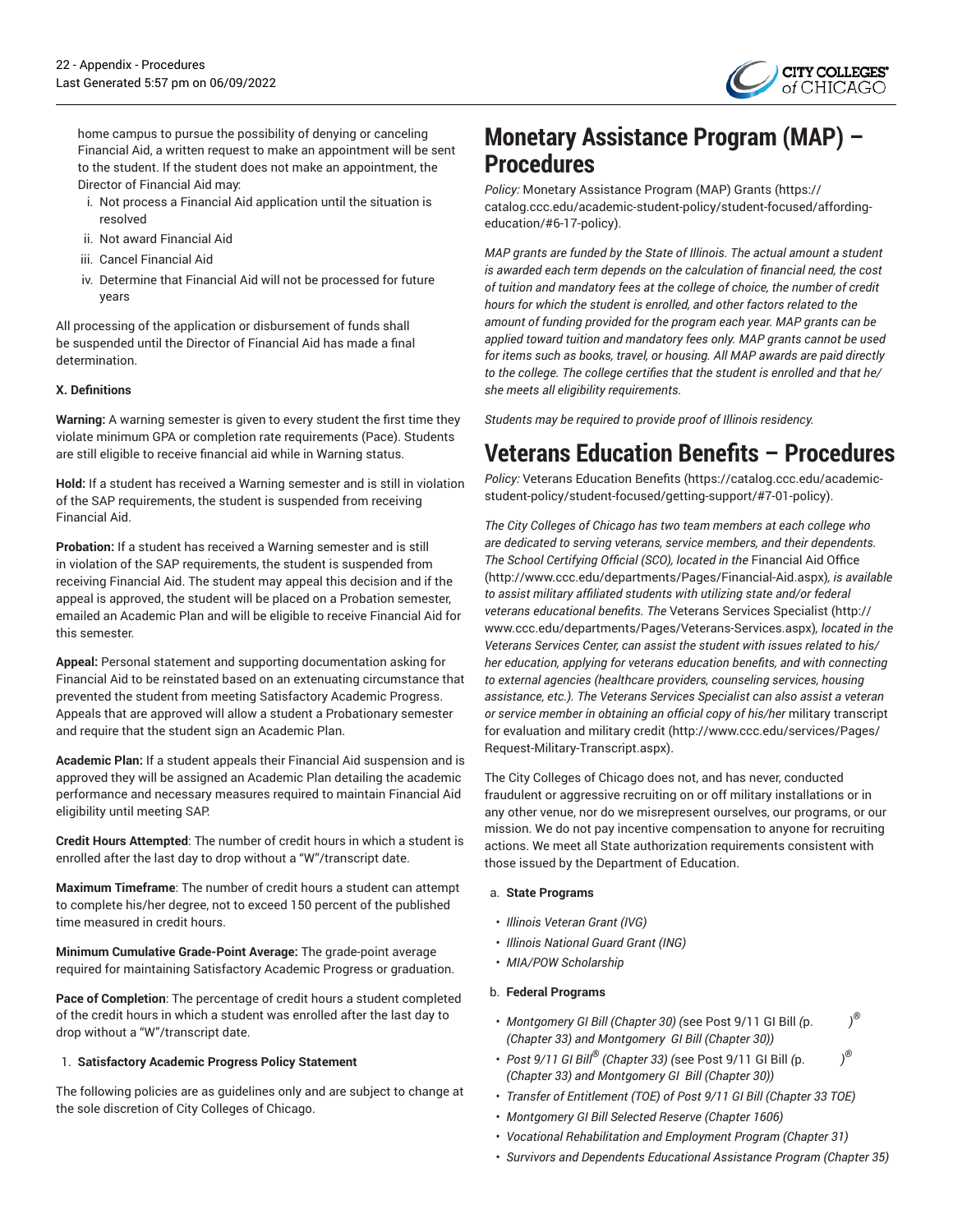

- *Marine Gunnery Sergeant John David Fry Scholarship*
- *Tuition Assistance (Active Duty, Reserves, and National Guard)*
- *Tuition Assistance Top-Up (TATU)*
- *VA Work Study*

#### c. **Registration Process**

*Veterans, service members, and their dependents who plan to use their federal and/or state veterans educational benefits must meet with the Veterans Services Specialist prior to registering for courses for the first time. Military affiliated students who are registering for the first time should follow the process outlined below:*

- 1. *Meet with the Veterans Services Specialist to discuss education goals, veterans educational benefits, and the Military Credit Policy. The Veterans Services Specialist will assist the student in applying for their benefits or in completing the Request for Change of Program or Place of Training, review the documentation the School Certifying Official (SCO) needs to process the student's request for veterans education benefits, and ensure all documentation for Military Credit is requested and submitted timely.*
- 2. *Meet with a* [College Advisor](http://www.ccc.edu/departments/Pages/Advising.aspx) [\(http://www.ccc.edu/departments/](http://www.ccc.edu/departments/Pages/Advising.aspx) [Pages/Advising.aspx\)](http://www.ccc.edu/departments/Pages/Advising.aspx) *to obtain an Education Plan and register for courses that are required per the Education Plan.*
- 3. *Visit the SCO to submit a copy of his/her DD214 (or other applicable separation document), documentation that supports his/her eligibility for the veterans educational benefit he/she plans to use, class schedule (after registering), and Veterans Education Benefits Declaration Form.*
- 4. *For each subsequent term of course registration, the student must bring his/her class schedule to the SCO (after registering) and Veterans Education Benefits Declaration Form.*

*The SCO certifies the military-affiliated student's enrollment via VA-ONCE.*

#### d. **Enrollment Certification Process**

*The SCO certifies the data required for each program which may include instate flat rate tuition charges, term dates, eligible credit hours, the training type, and the name of the academic program.*

*The SCO monitors military-affiliated students' enrollment throughout the term and reports any changes in enrollment or tuition.*

#### e. **Attendance and Active Duty Service**

*Students who are Active-Duty Service members and their eligible dependents may apply for the Tuition Assistance program through the US Department of Defense. The student obtains an authorization form from their military branch and submits it to the Business Office at their campus for third-party billing for the amount of tuition.*

*A student's failure to attend classes may result in the loss of Tuition Assistance (TA).*

- *100 percent of TA funds will be returned to the appropriate Military Service branch when the Service member does not begin attendance in one or more of their enrolled courses.*
- *If TA funds have paid for a course that is cancelled by CCC, the funds are returned to the appropriate Military Service Branch.*
- *If a student discontinues attendance in one or more courses, then TA funds are returned on a proportional basis through the 60 percent portion of the period for which the funds were provided.*

*In instances when a Service member stops attending due to a military service obligation, CCC will work with the affected Service member to identify solutions that will not result in a student debt for the returned portion.*

## **Academic Standards and Veterans – Procedures**

*Policy:* Academic [Standards](https://catalog.ccc.edu/academic-student-policy/student-focused/getting-support/#7-03) and Veterans ([https://catalog.ccc.edu/](https://catalog.ccc.edu/academic-student-policy/student-focused/getting-support/#7-03) [academic-student-policy/student-focused/getting-support/#7-03\)](https://catalog.ccc.edu/academic-student-policy/student-focused/getting-support/#7-03).

*If a student who is receiving federal veterans educational benefits changes his/her enrollment (ADH, ADR, ADW, NSW, VMW, WTH), the change will be reported to Veterans Affairs within thirty (30) days (*[see ADH –](https://catalog.ccc.edu/academic-student-policy/student-focused/taking-classes/#3-13-policy) [Academic Dishonesty Withdrawal](https://catalog.ccc.edu/academic-student-policy/student-focused/taking-classes/#3-13-policy) *(*[https://catalog.ccc.edu/academic](https://catalog.ccc.edu/academic-student-policy/student-focused/taking-classes/#3-13-policy)[student-policy/student-focused/taking-classes/#3-13-policy](https://catalog.ccc.edu/academic-student-policy/student-focused/taking-classes/#3-13-policy)*),* [ADR](https://catalog.ccc.edu/academic-student-policy/student-focused/taking-classes/#3-13-policy) – [Administrative](https://catalog.ccc.edu/academic-student-policy/student-focused/taking-classes/#3-13-policy) Removal from College *(*[https://catalog.ccc.edu/](https://catalog.ccc.edu/academic-student-policy/student-focused/taking-classes/#3-13-policy) [academic-student-policy/student-focused/taking-classes/#3-13-policy](https://catalog.ccc.edu/academic-student-policy/student-focused/taking-classes/#3-13-policy)*),* ADW – [Administrative](https://catalog.ccc.edu/academic-student-policy/student-focused/taking-classes/#3-13-policy) Withdrawal *(*[https://catalog.ccc.edu/academic](https://catalog.ccc.edu/academic-student-policy/student-focused/taking-classes/#3-13-policy)[student-policy/student-focused/taking-classes/#3-13-policy](https://catalog.ccc.edu/academic-student-policy/student-focused/taking-classes/#3-13-policy)*),* [NSW](https://catalog.ccc.edu/academic-student-policy/student-focused/taking-classes/#3-13-policy) [– No-Show Withdrawal](https://catalog.ccc.edu/academic-student-policy/student-focused/taking-classes/#3-13-policy) *(*[https://catalog.ccc.edu/academic-student](https://catalog.ccc.edu/academic-student-policy/student-focused/taking-classes/#3-13-policy)[policy/student-focused/taking-classes/#3-13-policy](https://catalog.ccc.edu/academic-student-policy/student-focused/taking-classes/#3-13-policy)*),* VMW – [Voluntary](https://catalog.ccc.edu/academic-student-policy/student-focused/taking-classes/#3-13-policy) [Medical Withdrawal](https://catalog.ccc.edu/academic-student-policy/student-focused/taking-classes/#3-13-policy) *(*[https://catalog.ccc.edu/academic-student-policy/](https://catalog.ccc.edu/academic-student-policy/student-focused/taking-classes/#3-13-policy) [student-focused/taking-classes/#3-13-policy](https://catalog.ccc.edu/academic-student-policy/student-focused/taking-classes/#3-13-policy)*), and* WTH – [Class](https://catalog.ccc.edu/academic-student-policy/student-focused/taking-classes/#3-13-policy) Drop or [Withdrawal](https://catalog.ccc.edu/academic-student-policy/student-focused/taking-classes/#3-13-policy) *(*[https://catalog.ccc.edu/academic-student-policy/student](https://catalog.ccc.edu/academic-student-policy/student-focused/taking-classes/#3-13-policy)[focused/taking-classes/#3-13-policy](https://catalog.ccc.edu/academic-student-policy/student-focused/taking-classes/#3-13-policy)*)).*

*If the student believes they have a mitigating circumstance leaving them no other choice but to withdrawal from their class, the student should meet with the Veterans Services Specialist in the* Veterans [Resource](http://www.ccc.edu/departments/Pages/Veterans-Services.aspx) Center [\(http://www.ccc.edu/departments/Pages/Veterans-Services.aspx\)](http://www.ccc.edu/departments/Pages/Veterans-Services.aspx) *immediately after the withdrawal to discuss the circumstances and bring in documentation to support the situation. The Veterans Services Specialist will complete a Mitigating Circumstance Form and forward it onto the School Certifying Official located in the* [Financial Aid Office](http://www.ccc.edu/departments/Pages/Financial-Aid.aspx) ([http://www.ccc.edu/](http://www.ccc.edu/departments/Pages/Financial-Aid.aspx) [departments/Pages/Financial-Aid.aspx](http://www.ccc.edu/departments/Pages/Financial-Aid.aspx)) *for processing within the VA system.*

*The student is responsible for any overpayments due to enrollment changes and may owe a debt to CCC and/or Veterans Affairs as a consequence of the enrollment change.*

*The U.S. Department of Veterans Affairs (VA) requires all students receiving VA benefits to make Satisfactory Academic Progress (SAP) toward completing their program. The Satisfactory Academic Progress for VA benefit purposes is different than SAP for Federal Financial Aid.*

### **Requirements**

*All students receiving military or veteran affiliated educational benefits must maintain a Cumulative Grade Point Average (CUM-GPA) of 2.0 or higher of all classes attempted when utilizing federal benefits.*

*Students who do not maintain the standard will be classified as one of the following:*

- *VA Warning: After the first semester of not meeting the above standards, students will be placed on Warning. Students on warning are still eligible for VA benefits and may still enroll in classes. Students on warning are required to meet with the Veteran Service Specialist in the Veteran Resource Center to find the best City Colleges of Chicago resources to regain satisfactory progress. CCC will report the warning status to the VA.*
	- *Continuation of Warning: For students that improve their GPA but still fall below the 2.0 GPA standard, will be eligible for benefit enrollment*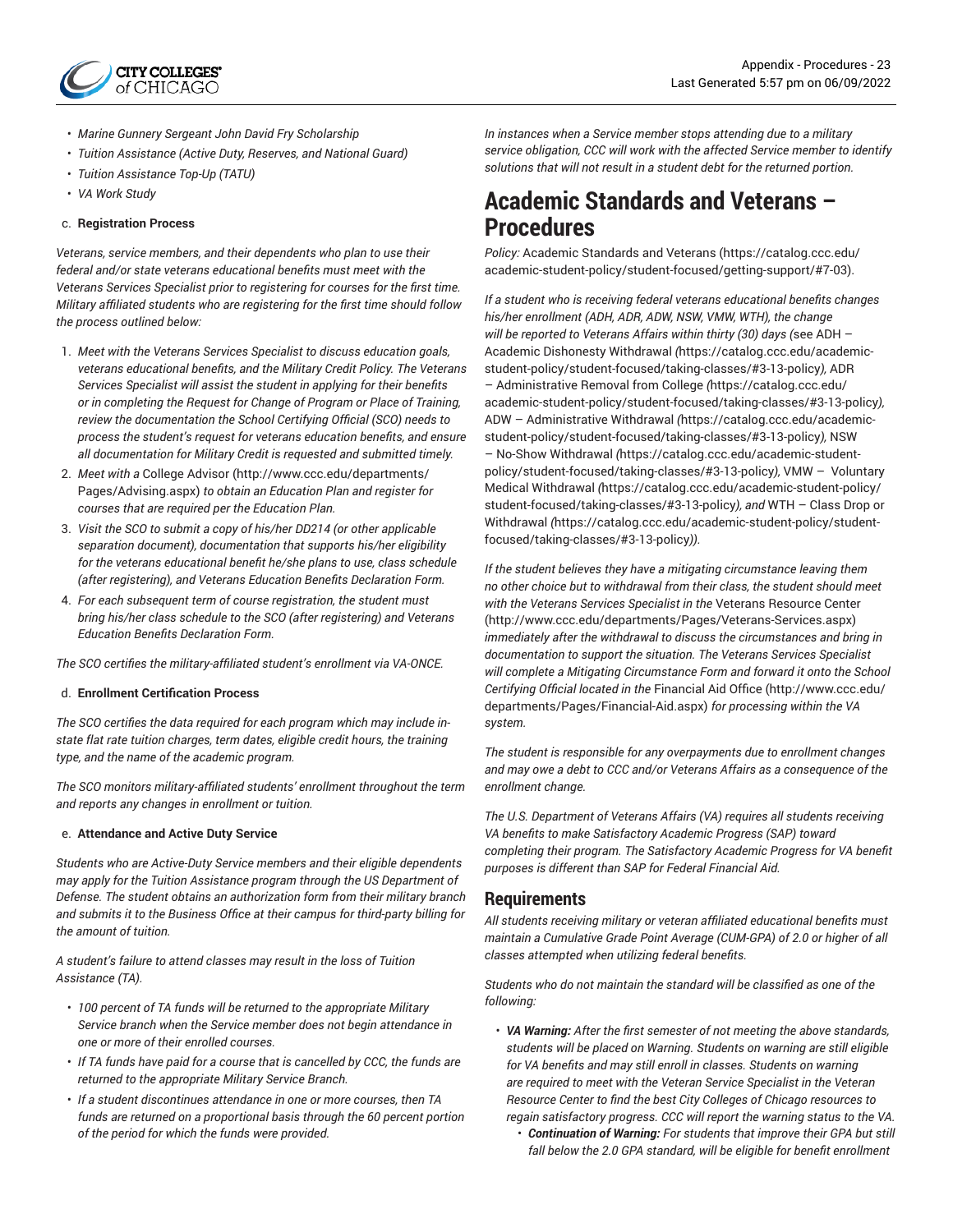

*the following academic semester. Students will remain on a warning status until they achieve a cumulative GPA of 2.0 and above.*

- *Removal of Warning: The Warning status will be removed once the student raises their cumulative GPA above a 2.0.*
- *VA Suspension: CCC will place students who do not meet the standard after the warning semester on suspension. CCC will report the suspension status to the VA. Students may appeal the suspension (instructions and more information are included below). Students who do not appeal or whose appeal is denied will not be allowed to utilize veteran benefits the next consecutive semester. After the period of noncertification, the student will need to follow the appeal process.*
- *VA Termination: If a student reaches suspension of VA benefits for a second time, the student's benefits will be terminated by the institution and they will be unable to be certified at City Colleges of Chicago.*

*Notification: Students who are placed on warning or suspension will be notified via email and postal mail at the end of the semester when final grades are posted.*

*Credits: Include graded classes (A – F). Note: satisfactory (S), unsatisfactory (U), classes dropped on or after the first day, withdrawals (WTH), incompletes (I), repeats, transfer credits (T), Administrative withdrawn (ADW), voluntary medical withdrawn (VMW) and audited course (AUD) do not count. See student handbook for information on Student Policy for grading policies.*

*Withdrawals: CCC will report dropped classes to the VA which may result in a VA debt to the student.*

*Required classes: CCC will only certify degree program courses for the purposes of federal educational benefits.*

*Repeated Classes: Successfully completed courses may not be certified again for educational benefit purposes. If a student fails a class, or if a program requires a higher grade than the one achieved in a particular class for successful completion, that class may be repeated and certified to the VA again.*

*Transfer Credit: Credits earned at other colleges must be evaluated through Registrar's Office for transfer credits.*

*\*This policy pertains to veteran benefits only and differs from City Colleges of Chicago financial aid SAP policy.*

*Appeal Process: Students on suspension who believe their circumstances merit reconsideration, may appeal their suspension by submitting a Petition for Reinstatement. This form can be found in the Veteran Resource Center or the Financial Aid Office. The appeal requires a student to explain why they failed to meet the standard and what has changed that will allow them to meet the standard during the next semester. Reasons a student may appeal include: death of a relative, injury or illness, or other circumstances that result in a hardship to the student.*

*Documentation may be required as evidence to support claim. Students who appeal will be notified of the decision via student e-mail within 10 business days. If a student has a grade change or believes that the SAP determination is incorrect, it is the student's responsibility to contact the financial aid office. Only one approved appeal per student is permitted, unless other extenuating circumstances occur.*

## **Results of Appeal**

- *Approved with certification of benefits: Students can enroll in classes. Enrollment will be certified and, if eligible, the student will receive payment of benefits.*
- *Approved without certification of benefits: Students can enroll in classes; however, enrollment will not be certified. In order to demonstrate commitment and the ability to be successful, students will need to pay for their classes out of pocket. If the student demonstrates academic success, (enroll in at least 6 credits and completes 100% of classes attempted with a GPA above 2.0) future enrollment will be certified, and the student will receive payment of benefits if eligible.*
	- *If approved, students will be required to meet with an academic advisor. CCC may require the student to fulfill specific terms and conditions such as taking a reduced credit load or enrolling in specific courses. Students who will be able to meet the SAP requirements at the end of the semester will be placed on VA Probation. Students who will not be able to complete the SAP requirements at the end of the semester will be required to make an Academic Improvement Plan (AIP) with an Academic Advisor. The AIP will include the classes and GPA required for each semester until the student meets the SAP standard.*
- *VA Probation status or the requirement to follow an academic plan will be removed when the student has met the SAP requirements. At the end of each semester, students on probation who do not meet the SAP requirements or students with an AIP that do not meet the requirements of the AIP, will be placed on suspension.*

*Denied: Students who choose not to petition or whose petition is denied will not be allowed to enroll for one semester and classes will be dropped at that point. Students must wait at least one semester before another petition is considered, if the petition is considered.*

# **Students Called to Active Military Service – Procedures**

*Policy:* [Students](https://catalog.ccc.edu/academic-student-policy/student-focused/getting-support/#7-04) Called to Active Military Service ([https://](https://catalog.ccc.edu/academic-student-policy/student-focused/getting-support/#7-04) [catalog.ccc.edu/academic-student-policy/student-focused/getting](https://catalog.ccc.edu/academic-student-policy/student-focused/getting-support/#7-04)[support/#7-04](https://catalog.ccc.edu/academic-student-policy/student-focused/getting-support/#7-04)).

*If a student receives military orders, the service member must submit a copy of his/her documentation to the Veterans Services Specialist as soon as possible prior to their departure.*

- *If the call to active duty is on or before the midterm date: the college will withdraw the student from all classes and refund all tuition and charges paid.*
- *If the call to active duty is after the midterm date: the student may, at his/ her option:*
	- *Request of instructors an early final examination or the assignment of an Incomplete "I" grade, provided the student is in good academic standing in the affected course(s). If the instructor grants an "I" grade, the student will be subject to the normal rules regarding Incomplete Grades (*[see I – Incomplete](https://catalog.ccc.edu/academic-student-policy/student-focused/taking-classes/#3-13-e-policy) *(*[https://catalog.ccc.edu/](https://catalog.ccc.edu/academic-student-policy/student-focused/taking-classes/#3-13-e-policy) [academic-student-policy/student-focused/taking-classes/#3-13](https://catalog.ccc.edu/academic-student-policy/student-focused/taking-classes/#3-13-e-policy) [e-policy](https://catalog.ccc.edu/academic-student-policy/student-focused/taking-classes/#3-13-e-policy)*)); or*
	- *Choose to withdraw from courses and receive a full refund of all tuition and charges paid.*

*The Veterans Services Specialist completes the Military Leave/Deployment Form and works with the* [Office of the Registrar](http://www.ccc.edu/departments/Pages/Registrar.aspx) ([http://www.ccc.edu/](http://www.ccc.edu/departments/Pages/Registrar.aspx) [departments/Pages/Registrar.aspx\)](http://www.ccc.edu/departments/Pages/Registrar.aspx) *to ensure all student records*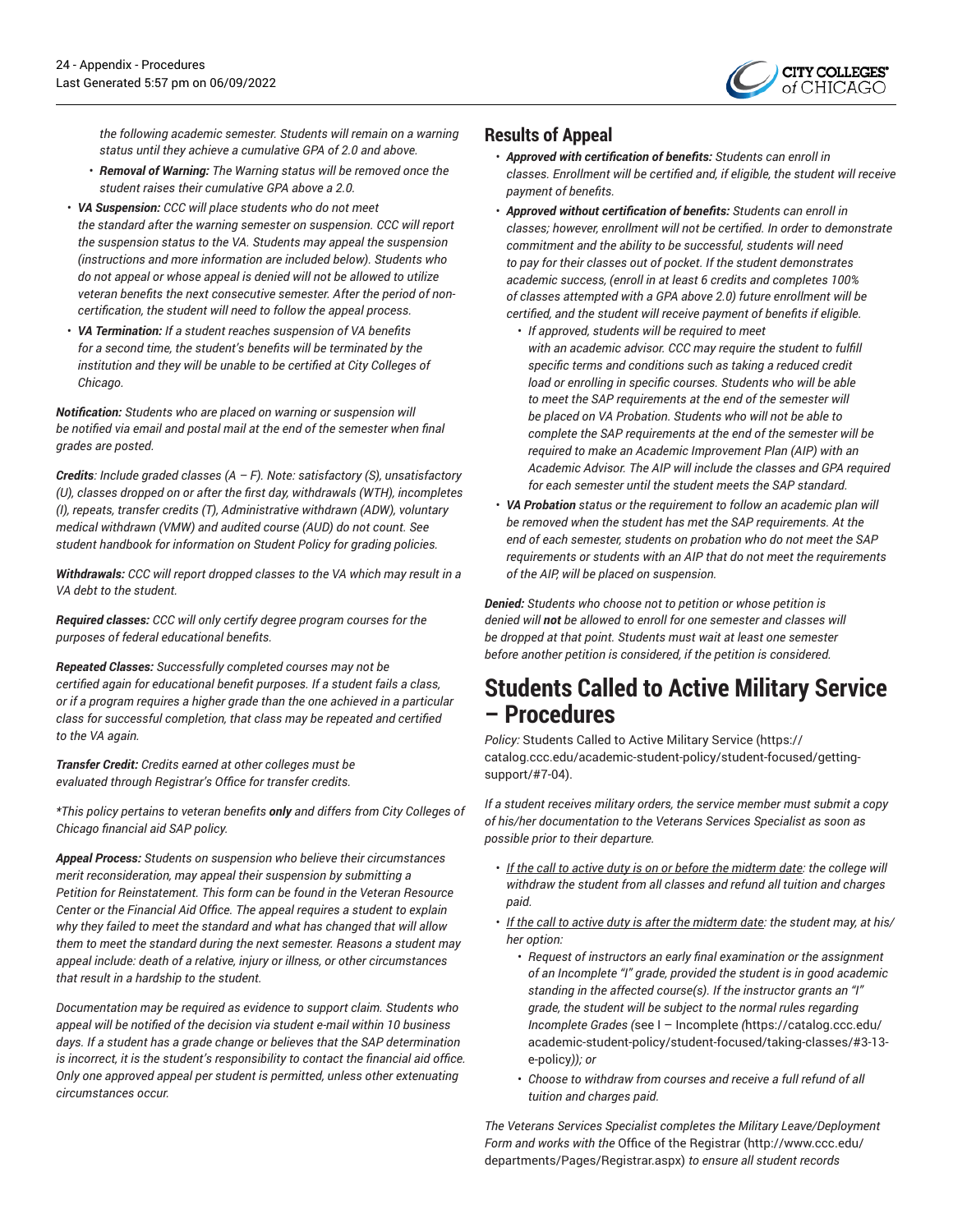

*accurately reflect the student's choice. If the student is using Veterans Education Benefits, the Veterans Services Specialist also works with the School Certifying Official to ensure Veterans Affairs is notified of the student's mitigating circumstances due to military orders. The Veterans Services Specialist retains the Military Leave/Deployment Form with accompanying orders.*

# **Email Account & Portal – Procedures**

*Policy:* Email [Account](https://catalog.ccc.edu/academic-student-policy/student-focused/getting-support/#7-06) & Portal ([https://catalog.ccc.edu/academic](https://catalog.ccc.edu/academic-student-policy/student-focused/getting-support/#7-06)[student-policy/student-focused/getting-support/#7-06\)](https://catalog.ccc.edu/academic-student-policy/student-focused/getting-support/#7-06).

#### a. **Email Account**

*Students may setup their accounts by visiting* [my.ccc.edu](http://my.ccc.edu) ([http://](http://my.ccc.edu) [my.ccc.edu\)](http://my.ccc.edu)*, and then clicking on* [username](https://apps.ccc.edu/AccountManagement/) *(*[https://apps.ccc.edu/](https://apps.ccc.edu/AccountManagement/) [AccountManagement/](https://apps.ccc.edu/AccountManagement/)*). Email may be accessed both on campus and off campus. Students may manage preferences, including forwarding CCC email to a personal email account if preferred. More information is available by visiting* [my.ccc.edu](http://my.ccc.edu) [\(http://my.ccc.edu\)](http://my.ccc.edu)*.*

*Email correspondence between students, faculty, and staff and autogenerated email messages sent as a part of certain districtwide processes occur via the CCC email account.*

#### b. **Self-Service**

*Students, faculty and staff may access CCC information systems through the portal by logging into* [my.ccc.edu \(http://my.ccc.edu](http://my.ccc.edu)). *By accessing the portal:*

- *Students may view their degree audit, create an education plan, register for or drop classes (exceptions apply), view their class schedule, check grades and academic history, upload documents required by the* [Financial Aid Office \(http://www.ccc.edu/departments/Pages/](http://www.ccc.edu/departments/Pages/Financial-Aid.aspx) [Financial-Aid.aspx\)](http://www.ccc.edu/departments/Pages/Financial-Aid.aspx)*, review their student account, and much more. In addition, via the portal, students have access to* [other systems and](http://www.ccc.edu/Pages/StudentTools.aspx) [tools](http://www.ccc.edu/Pages/StudentTools.aspx) (<http://www.ccc.edu/Pages/StudentTools.aspx>)*, such as Blackboard and GradesFirst.*
- *Faculty and staff may access the student information system (Campus Solutions), Finance System, and HR System, learning management system (Blackboard), early alert system (GradesFirst), and more.*

# **Students with Disabilities – Procedures**

*Policy:* [Students with Disabilities](https://catalog.ccc.edu/academic-student-policy/student-focused/understanding-rights-responsibilities/#8-01) ([https://catalog.ccc.edu/academic](https://catalog.ccc.edu/academic-student-policy/student-focused/understanding-rights-responsibilities/#8-01)[student-policy/student-focused/understanding-rights-responsibilities/](https://catalog.ccc.edu/academic-student-policy/student-focused/understanding-rights-responsibilities/#8-01) [#8-01\)](https://catalog.ccc.edu/academic-student-policy/student-focused/understanding-rights-responsibilities/#8-01).

*Students with disabilities may request accommodations by doing the following:*

#### a. **Provide Documentation of Disability(ies)**

*Students with disabilities should arrange an appointment for an intake interview with ACCESS Center staff at least thirty (30) days prior to enrollment, bringing current documentation of disability(ies). Students may request an academic adjustment at any time, but are advised to do so as early as possible. Some academic adjustments may take more time to provide than others. Students should follow ACCESS Center procedures to ensure sufficient time to review requests and provide appropriate academic adjustments. Documentation should include an evaluation by an appropriate professional that makes evident the current impact of the disability as it relates to the accommodations requested. The documentation will be kept in* *a confidential student file in the ACCESS Center. Examples of documentation include:*

- *Diagnostic evaluation*
- *Medical records*
- *Audiogram evaluation*
- *Vision report*
- *Psychological evaluation*

#### b. **Request Accommodations Every Term**

*It is important to request accommodations at least thirty (30) days before the start of the term. Requests that are not made in a timely manner may result in delays in receiving accommodations. Students should pick-up Accommodation Letters from the ACCESS Center and give them to their instructors on or before the first day of class. Additionally, students should meet with their instructors during office hours to discuss their specific accommodation needs.*

*Note: students enrolled in online learning courses should follow the above instructions. The ACCESS Center will forward a copy of the Accommodation Letters for online learning students to the online learning Associate Dean of Student Services, who is available to assist if needed.*

#### c. **Inform the ACCESS Center of Schedule Changes**

*Students with disabilities should inform the ACCESS Center immediately of any changes in course schedules (e.g., if a class is moved to a different classroom or in case of withdrawal from a class).*

#### *d.* **Support Worker in the Classroom**

- The support worker is permitted in the classroom per the developmental disability and mental disability services act. The personal support worker will also be noted on the Letter of Accommodation.
- The ACCESS Center will inform the faculty member and the Office of Instruction of the class capacity change.
- The Office of Instruction will make a best effort to adjust classroom location if the class fills to capacity

# **Name Change – Procedures**

*Policy:* [Name Change \(https://catalog.ccc.edu/academic-student-policy/](https://catalog.ccc.edu/academic-student-policy/student-focused/understanding-rights-responsibilities/#8-02) [student-focused/understanding-rights-responsibilities/#8-02](https://catalog.ccc.edu/academic-student-policy/student-focused/understanding-rights-responsibilities/#8-02)).

### **Preferred First Name**

*Students complete a Preferred First Name Request Form in the Dean of Student Services Office. Upon approval by the Dean of Student Services, the preferred first name is* a*dded to the student information system.*

Educational Records – Challenge of the Contents – Procedures

*Policy:* [Educational](https://catalog.ccc.edu/academic-student-policy/student-focused/understanding-rights-responsibilities/) Records – Challenge of the Contents [\(https://](https://catalog.ccc.edu/academic-student-policy/student-focused/understanding-rights-responsibilities/) [catalog.ccc.edu/academic-student-policy/student-focused/](https://catalog.ccc.edu/academic-student-policy/student-focused/understanding-rights-responsibilities/) [understanding-rights-responsibilities/\)](https://catalog.ccc.edu/academic-student-policy/student-focused/understanding-rights-responsibilities/).

*Students must utilize the following procedure in order to properly raise their challenge or dispute (see* [Appeal Instructional Grading, Academic](https://catalog.ccc.edu/academic-student-policy/student-focused/taking-classes/#3-16-policy) [Dishonesty](https://catalog.ccc.edu/academic-student-policy/student-focused/taking-classes/#3-16-policy) *(*[https://catalog.ccc.edu/academic-student-policy/student](https://catalog.ccc.edu/academic-student-policy/student-focused/taking-classes/#3-16-policy)[focused/taking-classes/#3-16-policy](https://catalog.ccc.edu/academic-student-policy/student-focused/taking-classes/#3-16-policy)*) for information about appealing a final grade or finding of academic dishonesty, including time limits):*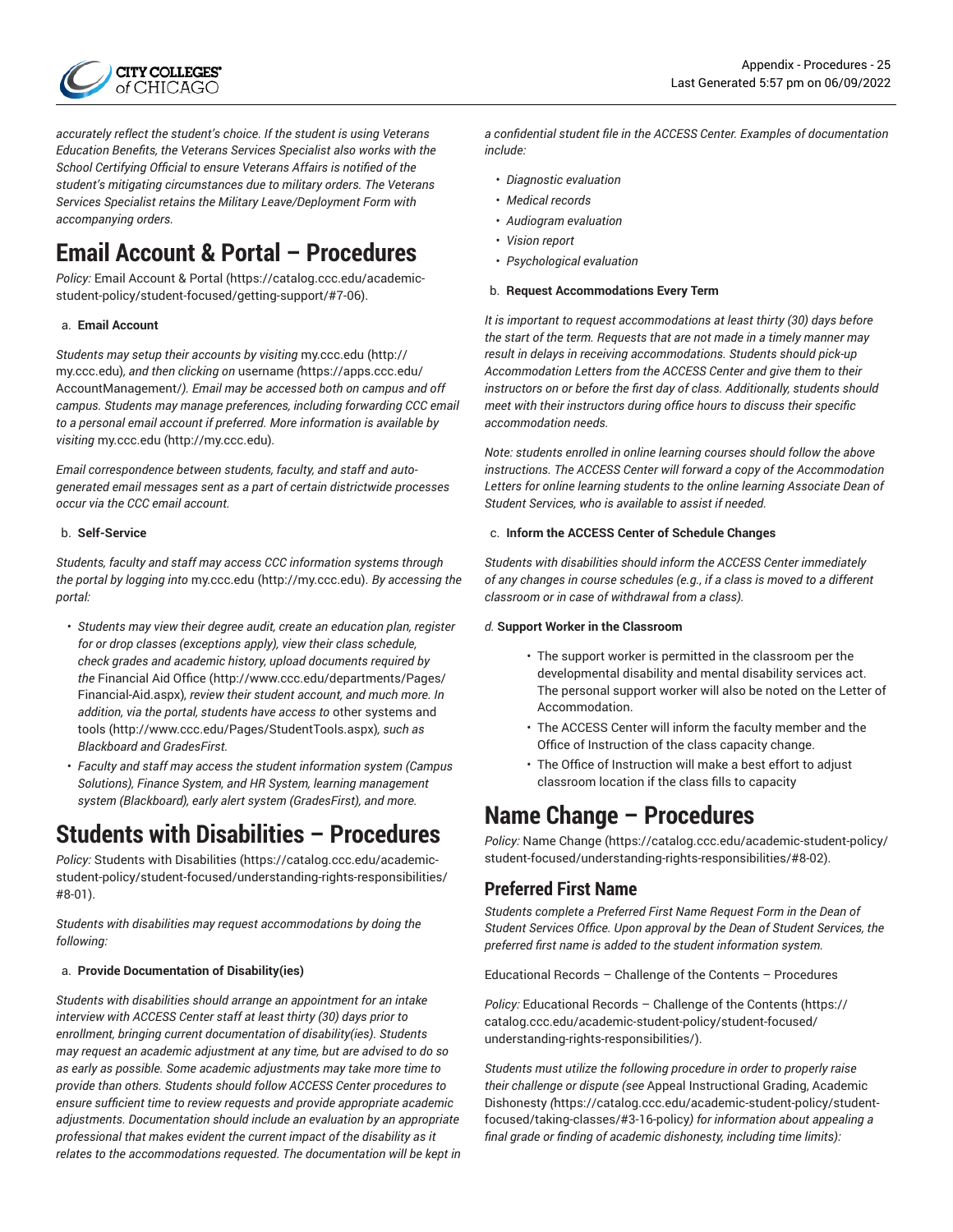

- *The challenge or dispute must:*
	- *be made in writing,*
	- *include the title and date of the document being challenged or disputed, and*
	- *include the reason(s) for such challenge or dispute as well as any documented evidence that the student desires to submit.*
- *The written challenge or dispute must be submitted to the college administrator in charge of the department from which the record being challenged or disputed is located. The administrator will make a determination regarding the matter within a reasonable period of time and notify the student in writing of the decision.*
- *If the administrator's resolution to the challenge or dispute is not satisfactory, the student will have the right of appeal to the College President within ten (10) school days of receipt of the administrator's decision. The College President will investigate the matter and respond in writing with his/her decision within ten (10) school days.*
- *If the College President decides not to amend the record as requested, the College President shall inform the student of his or her right for a hearing to challenge or dispute the content of the student's education records on the grounds that the information contained in the education records is inaccurate, misleading or in violation of the privacy rights of the student.*
	- *If as a result of the hearing there is a determination that the information is inaccurate, misleading, or otherwise in violation of the privacy rights of the student, the college shall*
		- *amend the record accordingly, and*
		- *inform the student of the amendment in writing.*
	- *If as a result of the hearing there is a determination that the information in the education record is not inaccurate, misleading, or otherwise in violation of the privacy rights of the student, the college shall inform the student of the right to place a statement in the record commenting on the contested information in the record and stating why he/she disagrees with the decision. The student will have thirty (30) calendar days to submit a statement. If received, the college shall*
		- *make the statement a part of the student's official record,*
		- *maintain the statement with the contested part of the record for as long as the record is maintained, and*
		- *disclose the statement whenever it discloses the portion of the record to which the statement refers.*

## **Education Records – Disclosure – Procedures**

*Policy:* [Educational](https://catalog.ccc.edu/academic-student-policy/student-focused/understanding-rights-responsibilities/#8-06) Records – Disclosure ([https://catalog.ccc.edu/](https://catalog.ccc.edu/academic-student-policy/student-focused/understanding-rights-responsibilities/#8-06) [academic-student-policy/student-focused/understanding-rights](https://catalog.ccc.edu/academic-student-policy/student-focused/understanding-rights-responsibilities/#8-06)[responsibilities/#8-06\)](https://catalog.ccc.edu/academic-student-policy/student-focused/understanding-rights-responsibilities/#8-06).

### **Disclosure with Written Consent of the Student**

*Written consent must be made via an official FERPA (Family Educational Rights and Privacy Act of 1974) consent form or, if available, via student selfservice in the student information system.*

# **Supportive Intervention Team (SIT) – Procedures**

*Policy:* Supportive [Intervention](https://catalog.ccc.edu/academic-student-policy/student-focused/understanding-rights-responsibilities/#8-14-policy) Team (SIT) ([https://catalog.ccc.edu/](https://catalog.ccc.edu/academic-student-policy/student-focused/understanding-rights-responsibilities/#8-14-policy) [academic-student-policy/student-focused/understanding-rights](https://catalog.ccc.edu/academic-student-policy/student-focused/understanding-rights-responsibilities/#8-14-policy)[responsibilities/#8-14-policy\)](https://catalog.ccc.edu/academic-student-policy/student-focused/understanding-rights-responsibilities/#8-14-policy).

#### a. **Appealing an Administrative Removal**

*Appeals must be made in writing and submitted to the Provost & Chief Academic Officer within ten (10) academic days of the student's receipt of the College President's decision. The written appeal must specify the aspect(s) of the decision with which the student disagrees. The Provost & Chief Academic Officer, in consultation with District SIT, renders an appeal decision within ten (10) academic days after receipt of the student's appeal. The Provost & Chief Academic Officer may uphold the College President's decision, reverse the decision, permit the student to enroll in another City College or make such other disposition as the Provost & Chief Academic Officer deems just and proper under the circumstances. The Provost & Chief Academic Officer' s decision on the appeal shall be final and shall be effective immediately upon issuance.* See [Glossary](https://catalog.ccc.edu/academic-student-policy/glossary-terms/) of Terms *(*[https://catalog.ccc.edu/academic](https://catalog.ccc.edu/academic-student-policy/glossary-terms/)[student-policy/glossary-terms/](https://catalog.ccc.edu/academic-student-policy/glossary-terms/)*) for the definition of "academic days."*

#### b. **Readmission after Administrative Removal**

*The applicable College SIT will provide an individualized assessment recommending the conditions for the readmission of any student serving an administrative removal to the College President. Conditions for readmission may include: a medical evaluation, treatment plan, personal statements, and evidence of the student's ability to meet CCC academic and code of conduct requirements.*

## **Student Optional Disclosure of Private Mental Health Information – Procedures**

*Policy:* Student Optional Disclosure of Private Mental Health [Information](https://catalog.ccc.edu/academic-student-policy/student-focused/understanding-rights-responsibilities/#8-19) *(*[https://catalog.ccc.edu/academic-student-policy/student-focused/](https://catalog.ccc.edu/academic-student-policy/student-focused/understanding-rights-responsibilities/#8-19) [understanding-rights-responsibilities/#8-19](https://catalog.ccc.edu/academic-student-policy/student-focused/understanding-rights-responsibilities/#8-19)*).*

*Students exercise their option to disclose a designated mental health emergency contact via their student profile on* [my.ccc.edu](http://my.ccc.edu) ([http://](http://my.ccc.edu) [my.ccc.edu](http://my.ccc.edu))*. Students may add a designated contact, change their contact, or delete a previously designated contact.*

# **Disciplinary Hearings – Procedures**

*Policy:* [Disciplinary](https://catalog.ccc.edu/academic-student-policy/student-focused/understanding-rights-responsibilities/#8-21-policy) Hearings [\(https://catalog.ccc.edu/academic-student](https://catalog.ccc.edu/academic-student-policy/student-focused/understanding-rights-responsibilities/#8-21-policy)[policy/student-focused/understanding-rights-responsibilities/#8-21](https://catalog.ccc.edu/academic-student-policy/student-focused/understanding-rights-responsibilities/#8-21-policy) [policy\)](https://catalog.ccc.edu/academic-student-policy/student-focused/understanding-rights-responsibilities/#8-21-policy).

#### a. **Due Process Hearing**

*Based upon the information gathered from the Administrative Review, the College President or designated student conduct administrator determines an appropriate disposition through one of the following actions:*

- *Dismissal of the complaint if it does not constitute a violation of student conduct policy.*
- *Non-judicial intervention if the matter is deemed to be of a minor nature.*
- *Sanction by disciplinary warning, disciplinary probation, restitution, community service, loss of some privilege(s) afforded other students, or a combination of the above.*
- *Mediation involving the affected parties.*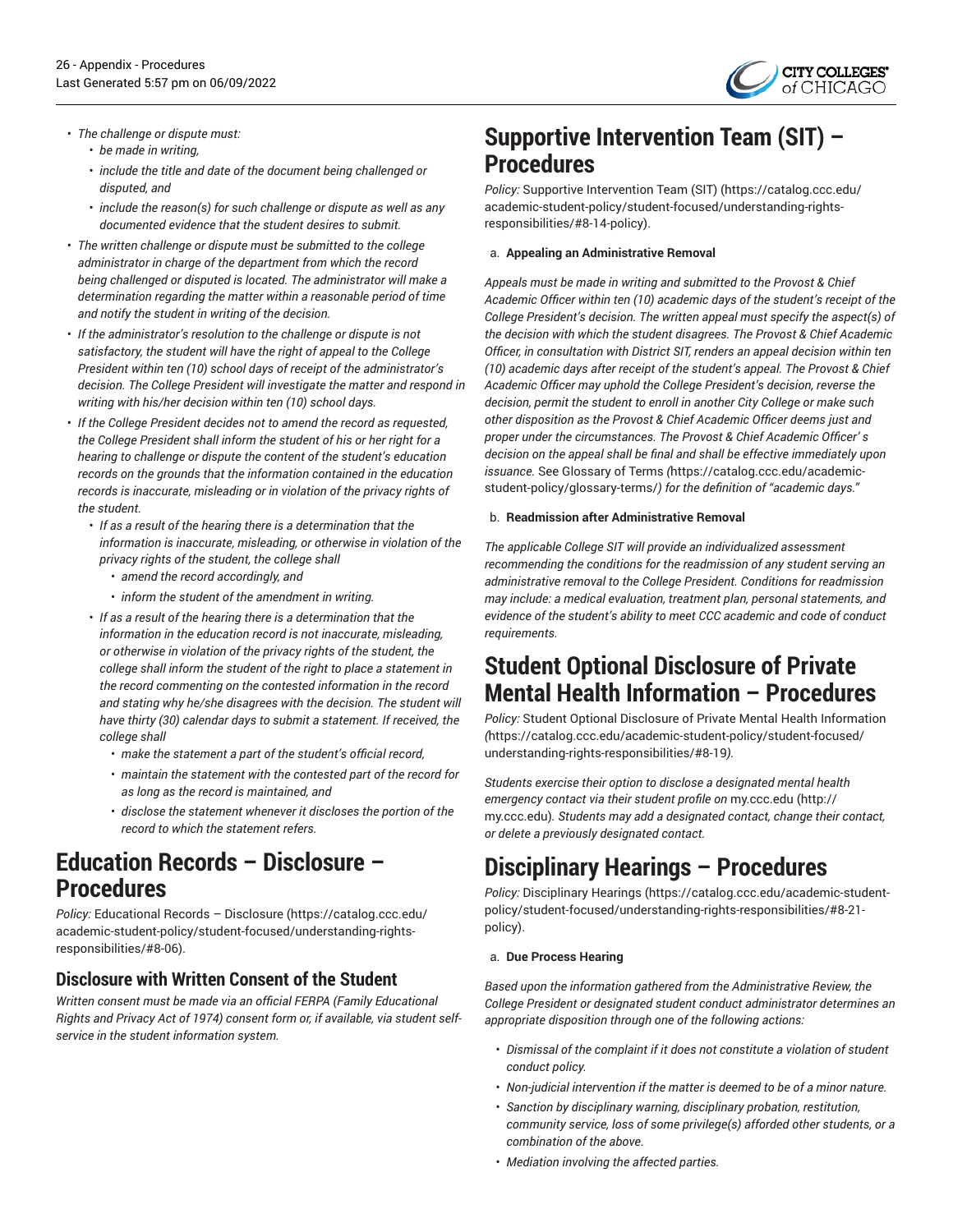

- *Consensual resolution when the College and the student agree in writing to a set of terms proposed by the College or negotiated between the parties in lieu of a Formal Disciplinary Hearing. The acceptance of a consensual resolution constitutes an agreement of responsibility for the conduct violation by the student and the terms are considered disciplinary sanctions. A consensual resolution agreement is final and may not be appealed.*
- *Referral to the Disciplinary Committee for a Formal Disciplinary Hearing with up to five (5) days suspension pending the hearing.*

*When the concerning behavior represents a potential threat to the safety and well-being of the College community, the case is immediately referred to the Supportive Intervention Team (SIT) for risk assessment and development of a support plan, when appropriate. In all but exceptional instances, cases involving obstruction/disruption of the learning or work environment, physical and verbal abuse, or possession of weapons should undergo SIT review.*

#### b. **Interim Suspension**

*A notice of interim suspension is communicated to the student via official CCC email and/or certified U.S. mail. The notice of interim suspension may be in tandem with notice of a scheduled Formal Disciplinary Hearing, when appropriate. An interim suspension is deducted from any suspension imposed as the result of the formal hearing.*

#### c. **Formal Disciplinary Hearing**

- *The hearing will be conducted by a hearing committee composed as follows: two (2) administrators appointed by the College President or designee, at least one (1) faculty member appointed by the college Faculty Council, and at least one (1) student representative appointed by the college Student Government Association. The committee shall number at least five (5) members.*
- *The College President, or designee, will designate a Chairperson from among the appointed committee members who will be charged with ensuring the orderly conduct of the hearing, plus the maintenance of the record, including all materials and evidence admitted in support or in opposition to the charges.*
- *The hearing will be scheduled to reasonably accommodate the student's schedule within the designated time frame for due process to occur.*
- *The accused student will be given an opportunity to testify and to present evidence, as well as witnesses, and will have an opportunity to hear and question adverse witnesses. In no case will the committee consider statements against the student unless he/she has been given an opportunity to rebut unfavorable inferences, which might otherwise be drawn.*
- *If an accused student fails to attend the Formal Disciplinary Hearing after notice of the hearing in accordance with this rule, the hearing committee may convene the hearing, take evidence on the charges against the student, and render a recommendation to the College President without the student's participation.*
- *The hearing committee's written recommendation to the College President will be based solely upon evidence submitted at the hearing.*
- *After the hearing, the hearing committee will advise the College President of its recommendation in writing within five (5) academic days. The recommendation will include a summary of the evidence upon which that recommendation was made. See* [Glossary](https://catalog.ccc.edu/academic-student-policy/glossary-terms/) of Terms *(*[https://](https://catalog.ccc.edu/academic-student-policy/glossary-terms/) [catalog.ccc.edu/academic-student-policy/glossary-terms/](https://catalog.ccc.edu/academic-student-policy/glossary-terms/)*) for the definition of "academic days."*
- *The College President may accept or reject the committee's recommendation or lessen sanctions or conditions. The College President*

*may not increase the level of sanctions or conditions. The College President will advise the student, in writing, via CCC official email and/or certified U.S. mail, of his/her decision within five (5) academic days of the receipt of the written recommendation of the committee.*

- *Any written decision by a College President to suspend for more than five (days), dismiss, or expel the student shall be forwarded to the Provost & Chief Academic Officer or designee for approval and shall contain a summary of the evidence on which the decision is based.*
- *The College notifies the student of the President's decision using official CCC email and/or certified U.S. mail.*
- d. **Disciplinary Hearings Involving Allegations of Sexual Harassment**
- *In cases where a student is alleged to have engaged in sexual harassment, CCC's EEO Office will investigate the complaint pursuant to its Equal Opportunity Policy and Complaint Procedures ("Equal Opportunity Policy"). The EEO Office may modify academic or working situations while an investigation is pending if the EEO Office believes there is a threat of imminent harm. Both the accused student and the complaining party will have an opportunity to present evidence and witnesses to the EEO Office during its investigation in accordance with the Equal Opportunity Policy. The Equal Opportunity Policy and more information about the EEO Office can be found at* [www.ccc.edu/](http://www.ccc.edu/departments/Pages/Equal-Opportunity-Office-(EEO).aspx) [departments/Pages/Equal-Opportunity-Office-\(EEO\).aspx](http://www.ccc.edu/departments/Pages/Equal-Opportunity-Office-(EEO).aspx) ([http://](http://www.ccc.edu/departments/Pages/Equal-Opportunity-Office-(EEO).aspx) [www.ccc.edu/departments/Pages/Equal-Opportunity-Office-](http://www.ccc.edu/departments/Pages/Equal-Opportunity-Office-(EEO).aspx) [\(EEO\).aspx\)](http://www.ccc.edu/departments/Pages/Equal-Opportunity-Office-(EEO).aspx) *and at* Equal Opportunity in [Employment,](https://catalog.ccc.edu/academic-student-policy/student-focused/understanding-rights-responsibilities/#8-24-policy) Programs, Services and [Activities](https://catalog.ccc.edu/academic-student-policy/student-focused/understanding-rights-responsibilities/#8-24-policy) *(*[https://catalog.ccc.edu/academic-student](https://catalog.ccc.edu/academic-student-policy/student-focused/understanding-rights-responsibilities/#8-24-policy)[policy/student-focused/understanding-rights-responsibilities/#8-24](https://catalog.ccc.edu/academic-student-policy/student-focused/understanding-rights-responsibilities/#8-24-policy) [policy](https://catalog.ccc.edu/academic-student-policy/student-focused/understanding-rights-responsibilities/#8-24-policy)*)*
- *The preponderance of the evidence standard will be used by the EEO Office in reviewing evidence to reach its finding. Preponderance of the evidence means that there is more credible information supporting the position of one party, in comparison to the other, so that the facts in question were more likely than not to have occurred. Both the accused student and the complaining party shall be notified in writing of the final outcome.*
- *If the EEO Office makes a finding that the EEO Policy has been violated, it will provide its findings and recommendation of discipline to the Dean of Student Services to provide to the President of the College.*
- *Upon request, CCC will disclose the results of any disciplinary proceeding conducted by the institution against a student who is the alleged perpetrator of the crime of violence or non-forcible sex offense to the alleged victim or the next of kin, if the victim is deceased.*

# **Appeal of Discipline – Procedures**

*Policy:* [Appeal of Discipline](https://catalog.ccc.edu/academic-student-policy/student-focused/understanding-rights-responsibilities/#8-22-policy) ([https://catalog.ccc.edu/academic-student](https://catalog.ccc.edu/academic-student-policy/student-focused/understanding-rights-responsibilities/#8-22-policy)[policy/student-focused/understanding-rights-responsibilities/#8-22](https://catalog.ccc.edu/academic-student-policy/student-focused/understanding-rights-responsibilities/#8-22-policy) [policy\)](https://catalog.ccc.edu/academic-student-policy/student-focused/understanding-rights-responsibilities/#8-22-policy).

*Students may appeal disciplinary sanctions.*

• *The student files an appeal by completing the Disciplinary Appeal Form found at* [https://www.ccc.edu/departments/Pages/Judicial-](https://www.ccc.edu/departments/Pages/Judicial-Affairs.aspx)[Affairs.aspx](https://www.ccc.edu/departments/Pages/Judicial-Affairs.aspx)*. The online form provides the opportunity to submit any supporting documentation. A copy of this form is also available in the Student Services office and can be submitted, along with any supporting documentation, to* [j](mailto:judicialaffairs@ccc.edu) *(*<judicialaffairs@ccc.edu>*)*[udicialaffairs@ccc.edu](mailto:judicialaffairs@ccc.edu) [\(judicialaffairs@ccc.edu](judicialaffairs@ccc.edu))*. Upon submission by either method, the student will receive an emailed confirmation of receipt.*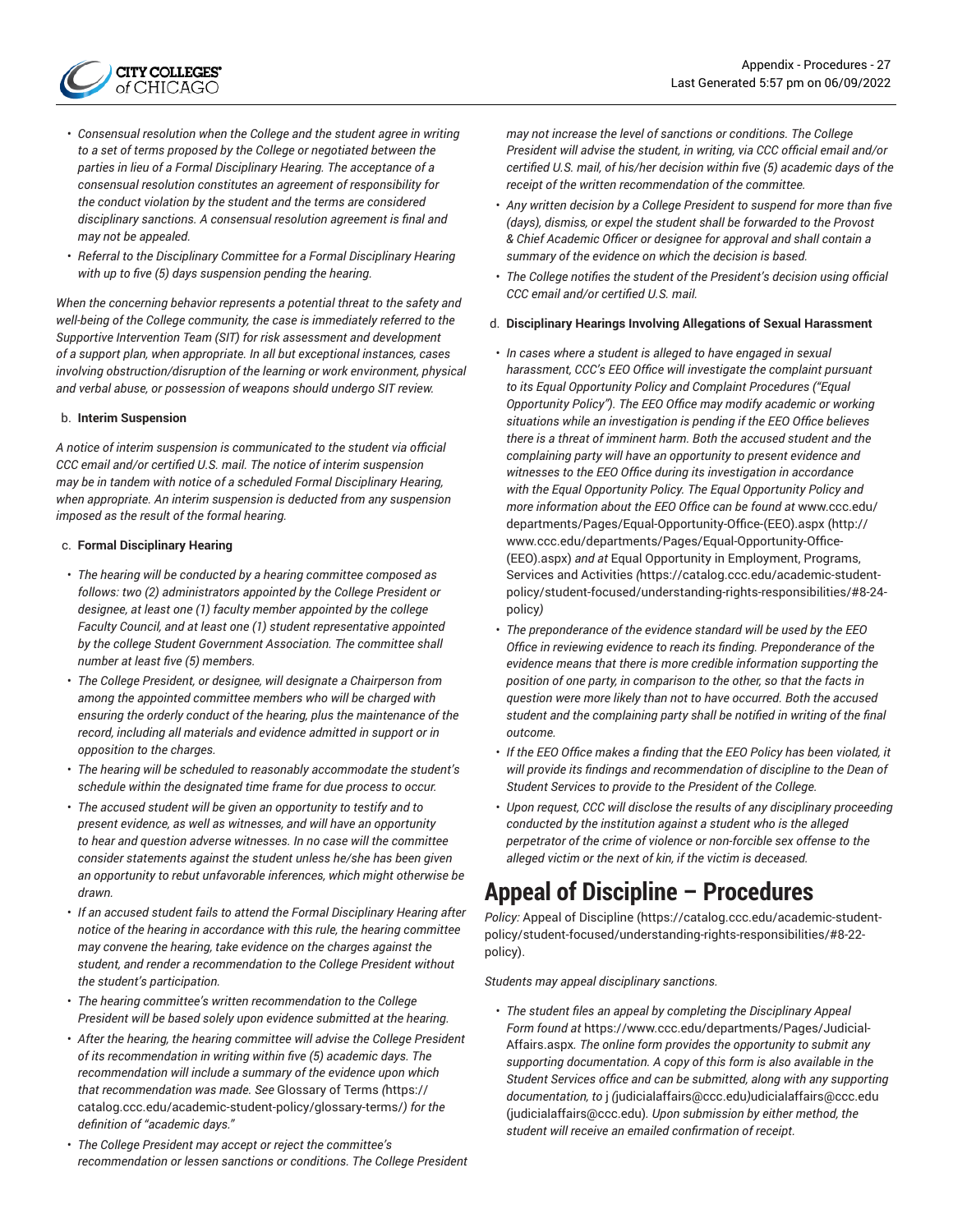

• *The student is notified of the Provost & Chief Academic Officer's decision via official CCC email and/or certified U.S. mail.*

# **Student Grievances (Non-Academic) – Procedures**

*Policy:* Student Grievances [\(Non-Academic\)](https://catalog.ccc.edu/academic-student-policy/student-focused/understanding-rights-responsibilities/#8-23) ([https://catalog.ccc.edu/](https://catalog.ccc.edu/academic-student-policy/student-focused/understanding-rights-responsibilities/#8-23) [academic-student-policy/student-focused/understanding-rights](https://catalog.ccc.edu/academic-student-policy/student-focused/understanding-rights-responsibilities/#8-23)[responsibilities/#8-23\)](https://catalog.ccc.edu/academic-student-policy/student-focused/understanding-rights-responsibilities/#8-23).

*If any student feels he/she had been mistreated by another student, or a member of the college staff, the following "non-academic grievance" procedures should be followed:*

- 1. *If the student believes he/she is in immediate danger, or is threatened in any way, security should be notified immediately and a report filed.*
- 2. *If the student feels aggrieved by a staff person, the student should submit a written complaint within five (5) academic days of the incident, describing the aggrieved incident to the staff person's supervisor. The supervisor will investigate the incident and report back to the student their finding within five (5) academic days. Based on the supervisor's findings the necessary action will be taken in accordance with the City Colleges of Chicago - Rules of the Board of Trustees, or the appropriate procedures outlined by the Collective Bargaining Unit. If the student's grievance is sexual harassment or discriminatory related, they should follow the procedures outlined by the Policy on Equal Opportunity in Employment, Programs, Services and Activities.*
- 3. *If the student feels aggrieved by a fellow student, the student should submit a written complaint within five (5) academic days of the incident to the Dean of Student Services or their designated representative detailing the aggrieved incident. The matter will be investigated and a response will be provided to the student within five (5) academic days. If it is determined that a hearing is warranted to resolve the matter, a Student Disciplinary Committee (comprised of students, faculty, and administrators) will be convened to hear the grievance and render a recommendation. The Dean will receive the Disciplinary Committee's recommendation and make a final decision on the matter within five (5) academic days from receiving the ruling from the Committee. The student filing the non-academic grievance should be notified in writing of the final ruling within five (5) academic days of the hearing. If the student's grievance is sexual harassment or discriminatory related, he/she should follow the procedures outlined in the* Equal Opportunity in [Employment,](https://catalog.ccc.edu/academic-student-policy/student-focused/understanding-rights-responsibilities/#8-24-policy) [Programs,](https://catalog.ccc.edu/academic-student-policy/student-focused/understanding-rights-responsibilities/#8-24-policy) Services and Activities policy *(*[https://catalog.ccc.edu/](https://catalog.ccc.edu/academic-student-policy/student-focused/understanding-rights-responsibilities/#8-24-policy) [academic-student-policy/student-focused/understanding-rights](https://catalog.ccc.edu/academic-student-policy/student-focused/understanding-rights-responsibilities/#8-24-policy)[responsibilities/#8-24-policy](https://catalog.ccc.edu/academic-student-policy/student-focused/understanding-rights-responsibilities/#8-24-policy)*).*

# **Equal Opportunity in Employment, Programs, Services and Activities – Procedures**

*Policy:* Equal Opportunity in [Employment,](https://catalog.ccc.edu/academic-student-policy/student-focused/understanding-rights-responsibilities/#8-24-policy) Programs, Services and [Activities](https://catalog.ccc.edu/academic-student-policy/student-focused/understanding-rights-responsibilities/#8-24-policy) [\(https://catalog.ccc.edu/academic-student-policy/student](https://catalog.ccc.edu/academic-student-policy/student-focused/understanding-rights-responsibilities/#8-24-policy)[focused/understanding-rights-responsibilities/#8-24-policy\)](https://catalog.ccc.edu/academic-student-policy/student-focused/understanding-rights-responsibilities/#8-24-policy).

*The Equal Opportunity ("EEO") Office is responsible for investigating all equal opportunity concerns of City Colleges of Chicago employees, applicants for employment, students, applicants for admission, or any other person including complaints of discrimination, harassment, hostile work or learning environment, retaliation, intimidation, sexual misconduct, and failure to accommodate due to religion or disability. The EEO Office will investigate complaints involving conduct on City Colleges of Chicago's campuses when*

*such conduct materially and substantially interferes with the operational and educational programs or the safety and welfare of the City Colleges of Chicago community. The head of the EEO Office is the Executive Director of Employee and Labor Relations. The Title IX Coordinator is located within the EEO Office. Any questions regarding Title IX may be referred to the EEO Office or to the*

Office of Civil Rights U.S. Department of Education 500 W. Madison Street, Suite 1475 Chicago, IL 60661-4544 Telephone: (312) 730-1560 Facsimile: 312-730-1576 Email: [OCR.Chicago@ed.gov.](mailto:OCR.Chicago@ed.gov)

#### a. **Who May File a Complaint**

*Complaints of discrimination, harassment, retaliation, or sexual misconduct may be made by or against employees, students, or other participants in Board programs, activities, or services.*

#### b. **Filing a Complaint of Discrimination or Harassment**

*Complaints must be in writing on the City Colleges of Chicago Discrimination and Harassment form. Complaints must be filed within one hundred eighty (180) days of the discriminatory or harassing act complained of on the form. All complaints must be directed to the EEO Office in the Office of Human Resources and Staff Development at the District Office. The EEO Office will also accept complaints at 180 N. Wabash Ave., Chicago, IL 60601 or at* [eeofficer@ccc.edu](mailto:eeofficer@ccc.edu)*. For more information, the EEO Office can be reached at (312) 553-2865.*

*If an incident involves alleged misconduct by the Executive Director of Employee and Labor Relations or the Title IX Coordinator, reports should be made directly to the*

Chief Talent Officer 3901 South State Street Chicago, IL 60609 or at (312) 553-2987.

#### c. **Duty To Report**

*CCC employees are required to report any incidents of discrimination, harassment, or hostile work or learning environment to the EEO Office regardless of whether the individual being harassed is an employee, student, participant in Board programs, activities, or services, or other person. Additionally, if CCC employees observe acts of harassment, it is recommended that they intervene to stop the harassment unless circumstances would make intervention dangerous. Only employees who are statutorily prohibited from reporting such information (i.e. licensed health care professionals) are exempt from these reporting requirements.*

*Students are encouraged to immediately report any incidents of discrimination, harassment, or hostile work or learning environment to the EEO Office. Reports may be made by the person experiencing the alleged misconduct or by a third party, such as a witness or someone who is told of the alleged misconduct. Where a third party has reported alleged misconduct, the EEO Office will promptly notify the student that a report has been received. EEO Policy and Procedures will apply in the same manner as if the student had made the initial report. Reports from anonymous sources will be treated in the same manner.*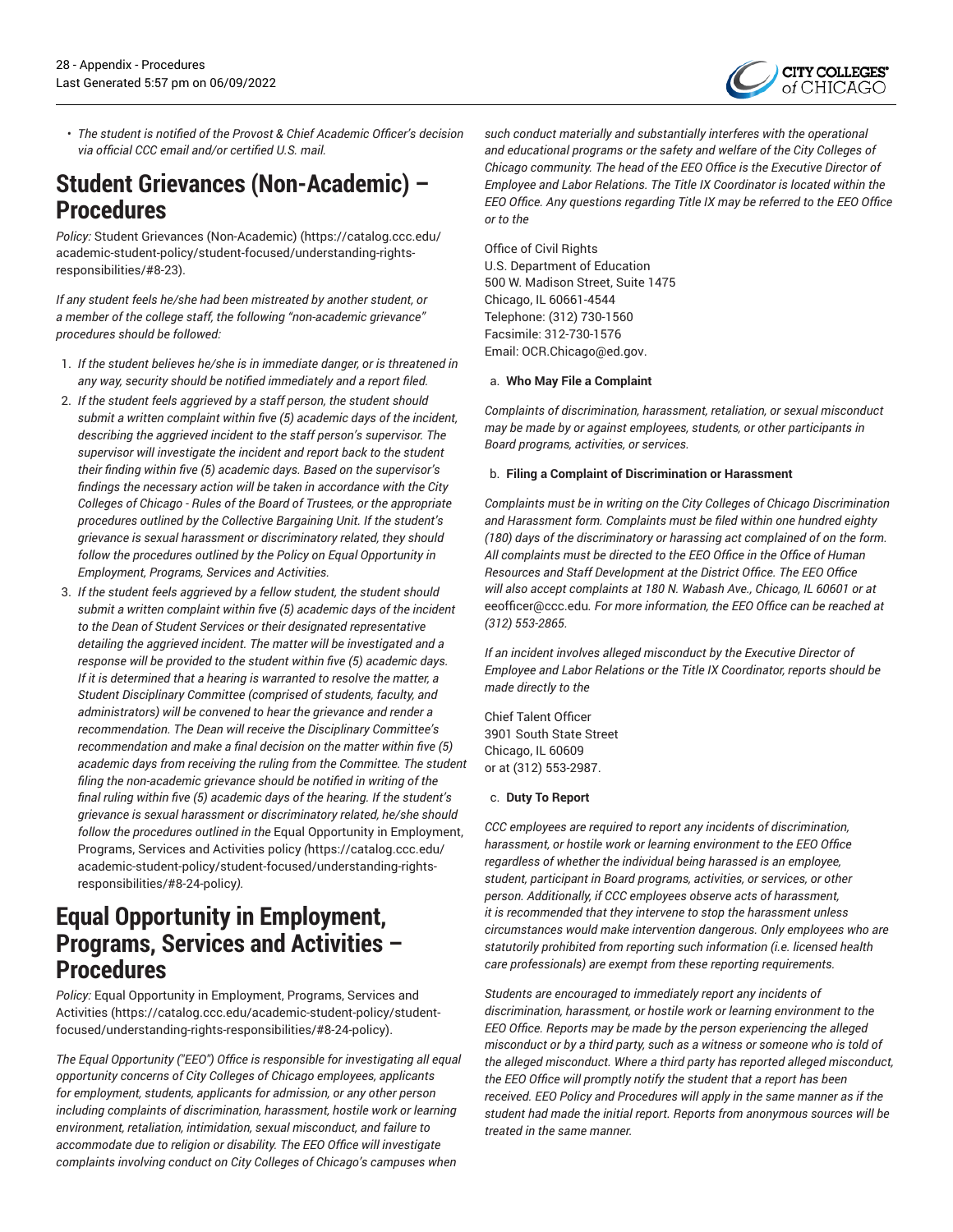

#### d. **Reporting a Complaint of Harassment**

- 1. *Any individual who believes (s)he has been a victim of harassment should report the alleged harassment immediately to Campus Security or the EEO Office.*
- 2. *If any other employee receives a report or information of harassment, the employee must immediately report the alleged harassment to the EEO Office.*
- 3. *Where an individual chooses to report electronically and provide his or her identity and contact information, the EEO Office will respond to the individual within 12 hours.*
- 4. *Individuals are strongly encouraged to report incidents of, or share information about, harassment as soon as possible after the incident has occurred. CCC may ultimately be unable to adequately investigate if too much time has passed or if an accused individual has left CCC. Other factors that could negatively affect CCC's ability to investigate include the loss of physical evidence and the potential loss of memory or departure of witnesses.*
- 5. *Victims of harassment should make every effort to preserve evidence as may be necessary for the proof of sexual harassment or for obtaining an order of protection.*
- 6. *Complaints must be submitted in writing on the City Colleges Discrimination and Harassment Form. All complaints must be directed to the EEO Office in the Office of Human Resources & Staff Development at the District Office. The EEO Office will also accept complaints at* [eeofficer@ccc.edu](mailto:eeofficer@ccc.edu). *For more information, contact the EEO Office at (312) 553-2865.*
- 7. *Because sexual harassment is a serious offense that may threaten the community as a whole, in some instances City Colleges of Chicago may be obliged to pursue alleged sexual harassment charges without the cooperation of the victim. In such instances, the EEO Office will inform the victim of its obligation to address a community safety issue and only share information with individuals responsible for handling City Colleges of Chicago's response.*
- 8. *If applicable, individuals have the right to file a Complaint with the EEO Office and a criminal complaint simultaneously. City Colleges will not file a criminal complaint on your behalf.*

#### e. **Confidential Reporting**

*If a reporting party desires to keep the details of an incident confidential, the reporting party may speak with:*

- *Confidential Advisors who will provide emergency and ongoing support to survivors of sexual violence.*
- *Mental Health Counselors through the Wellness Centers are not required to report any information about an incident to the Title IX Coordinator without the victim's permission.*

*A victim who at first requests confidentiality may later decide to file a complaint with City Colleges of Chicago or report the incident to law enforcement, and thus will have the incident fully investigated. If City Colleges of Chicago determines that the alleged perpetrator(s) pose(s) a serious and immediate threat to the college community, the Office of Safety and Security may be called upon to issue a timely warning to the community.*

*Any such warning will not include any information that identifies the victim.*

#### f. **Anonymity**

*Students, or parents of minor students, reporting incidents of sexual violence sometimes ask that the students' names not be disclosed to the alleged perpetrators or that no investigation or disciplinary action be pursued to*

*address the alleged sexual violence. City Colleges strongly supports a survivor's interest in confidentiality in cases involving sexual violence. There are situations in which a school must override a survivor's request, however, these instances will be limited and the information should only be shared with individuals who are responsible for handling City Colleges' response to incidents of sexual violence. Given the sensitive nature of reports of sexual violence, City Colleges ensures that the information is maintained in a secure manner.*

*If a survivor does not specifically ask for confidentiality, to the extent possible, City Colleges will only disclose information regarding alleged incidents of sexual violence to individuals who are responsible for handling the school's response.*

#### g. **Prevention and Education of Sexual Misconduct**

*The Wellness Center at each College is dedicated to the prevention and education of sexual harassment. The Wellness Center's goal is to educate and promote awareness of sexual assault and other sexual misconduct through a survivor centered response. In furtherance of this goal, workshops, presentations and programs are open to the College community to address issues of sexual harassment.*

*Wellness Center counselors are available to provide assistance to victims with counseling and resources. Information and lists of resources are also available in the Wellness Centers at each College.*

#### h. **Interim Measures**

*Survivors may, in consultation with the appropriate college authority or personnel, and the complainant, request interim measures, which include modifying academic or working situations of the complainant and/or respondent while an EEO investigation is pending.*

#### i. **Investigation Procedures**

*The Equal Opportunity ("EEO") Office is responsible for investigating complaints of discrimination, harassment, retaliation and sexual misconduct made by students, employees, program participants and visitors, including but not limited to those complaints brought by a student against an employee and/or fellow student, employee against employee or student and third party against employee or student.*

- 1. *The complainant and the respondent shall be notified in a timely manner that an investigation is being conducted.*
- 2. *An investigation will be conducted within forty-five (45) calendar days, after receiving the complaint, if feasible. Holidays, days when the City Colleges of Chicago has scheduled a recess, or emergency or other closings shall not be counted. Every effort will be made to promptly investigate the complaint.*
- 3. *Both the complainant and the respondent will have a full and fair opportunity to present evidence to the EEO Office during the investigatory process in support of or in mitigation of their respective positions. Each party may present evidence and/or witnesses on his/her behalf.*
- 4. *The EEO Office will direct all parties, witnesses and other interested individuals to preserve any relevant evidence.*
- 5. *The EEO Office may consider information concerning the romantic or sexual history of either party with other people. Either the complainant or respondent may provide information regarding their shared romantic or sexual history. If either offers such information, the other will be notified and have the right to respond.*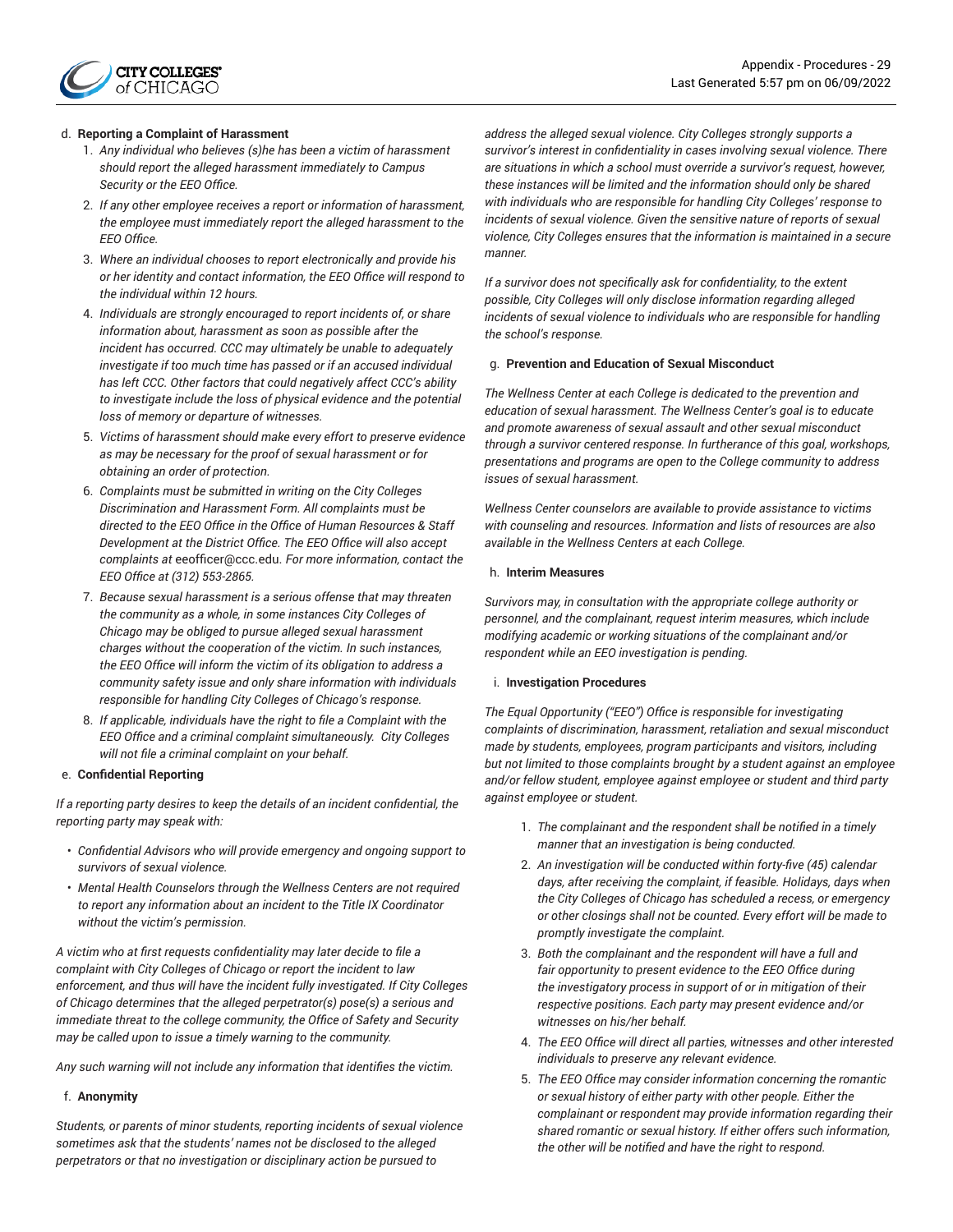

- 6. *Each party has the right to request that evidence regarding his or her mental health diagnosis and/or treatment be excluded from consideration when responsibility is being determined.*
- 7. *Prior reports or determinations of respondent for misconduct may be considered in determining the responsibility of the respondent. Prior determinations of responsibility for allegations of the same type of misconduct may be admissible in the sanctioning stage of the process.*
- 8. *The preponderance of the evidence standard will be used in reviewing evidence and information obtained during the investigation to reach a determination. Preponderance of the evidence means that there is more credible information supporting the position of one party, in comparison to the other, so that the facts in question were more likely than not to have occurred.*
- 9. *The EEO Office shall file a written report of the findings with the Chief Talent Officer and/or the College President/Vice Chancellor, which may include disciplinary and/or corrective action to stop, remedy, and prevent recurrence of discrimination, harassment, or sexual misconduct.*
- 10. *Both the complainant and the respondent shall be notified in writing of the findings of the investigation.*

#### j. **Confidentiality of the Investigation**

*The investigation will be conducted in such a way so as to maintain confidentiality, to the greatest extent possible, consistent with Board policies, and federal and state law. This confidentiality is required in order to comply with laws and regulations protecting education records of students and employment records of employees, and to provide an orderly process for the determination and consideration of relevant evidence without undue intimidation or pressure. Investigation findings may not be disclosed except as required or authorized by law or as may be authorized by the Chancellor, College President, or Vice Chancellor.*

*The EEO Office has a compelling interest in protecting the integrity of its investigations. In every investigation, the EEO Office has a strong desire to protect witnesses from harassment, intimidation and retaliation, and to keep evidence from being destroyed. The EEO Office may decide in some circumstances that in order to achieve these objectives, parties and witnesses must maintain the investigation in strict confidence. If the EEO Office reasonably imposes such a requirement and the parties or witnesses do not maintain such confidentiality, they may be subject to disciplinary action.*

#### k. **Duty to Cooperate in EEO Investigations**

*Any employee or student called upon to participate in an EEO investigation should provide his or her full cooperation to the EEO Office during the complaint investigation process.*

#### l. **False Reporting**

*Any person who knowingly files a false complaint will be in violation of this Policy and will be subject to disciplinary action.*

#### m. **When a Complaint Is Not Sustained**

*Where a complaint is found to be without substantive merit, or where a complaint of discrimination or harassment is found to be untimely, a determination of no violation of the EEO Policy will be issued to the complaining and responding individuals. That determination will advise the individuals that no further EEO action will be taken on the complaint. When*

*applicable, the individuals will be referred to other processes which may address the issue which is the subject of the complaint.*

#### n. **When a Complaint Is Sustained**

*Where a violation of the EEO Policy is found to exist, a Survivor may request any interim measures needed to stop the alleged sexual discrimination, harassment or misconduct and to prevent it from reoccurring.*

*If the violation involves employees, the EEO Office will make a recommendation to the Chancellor, College President, or Vice Chancellor regarding a corrective action. Corrective action recommendations for employees may include discipline up to and including termination of employment, or any other remedy deemed appropriate to address the discriminatory or harassing conduct and to prevent its recurrence. Provisions of any applicable collective bargaining agreement will be followed when implementing any corrective action determination against union employees.*

*In the case of a student, where a violation of the EEO Policy is found to exist, the EEO Office will issue its findings and make a recommendation of an appropriate corrective action to the District Hearing Panel with a copy to the Dean of Student Services at the applicable College. Appropriate disciplinary action may range from written reprimands, suspensions, or other action up to and including college dismissal, or expulsion, or any other remedy deemed appropriate to address the discriminatory or harassing conduct.*

*CCC will offer Wellness Center counseling and/or referral services to any enrolled student or current employee (and referral services to any former student) found to have been subjected to or to have engaged in harassment, discrimination, and/or sexual harassment.*

#### o. **Adjudication Process for Students/Hearing Panel**

*Process where the respondent is a student:*

- 1. *Formal hearings are brought before the District Hearing Panel. The Panel will generally have three (3) members drawn from specially trained administrators in the District who will receive relevant training at least once a year. Whenever a member of the Panel has a conflict of interest, or the appearance of a conflict, that member shall not sit for the hearing creating the conflict.*
- 2. *No less than three (3) business days but not more than five (5) business days after delivery of notice of the initial composition of the District Hearing Panel to the parties, the District Hearing Panel will provide a separate notice to the complainant, respondent and any witnesses or other third parties whose testimony the panel deems relevant, requesting such individuals to appear before the panel.*
- 3. *The District Hearing Panel shall provide the names of the witnesses or other third parties that the panel plans to call in its notices to the complainant and the respondent.*
- 4. *Unless exigent circumstances are present, the hearing shall be conducted within seven* (7) business days but no sooner than five (5) business days after the receipt of the matter by the panel.
- 5. *If any party fails to appear before the District Hearing Panel if requested to do so, and such party was provided with proper notice of the hearing, then absent extenuating circumstances, the panel will proceed to determine the resolution of the Complaint.*
- 6. *Both the complainant and the respondent may be accompanied by one support person or advisor to assist them during the hearing process. This support person can be anyone, including an attorney. The EEO Office must be notified three (3) business days in advance*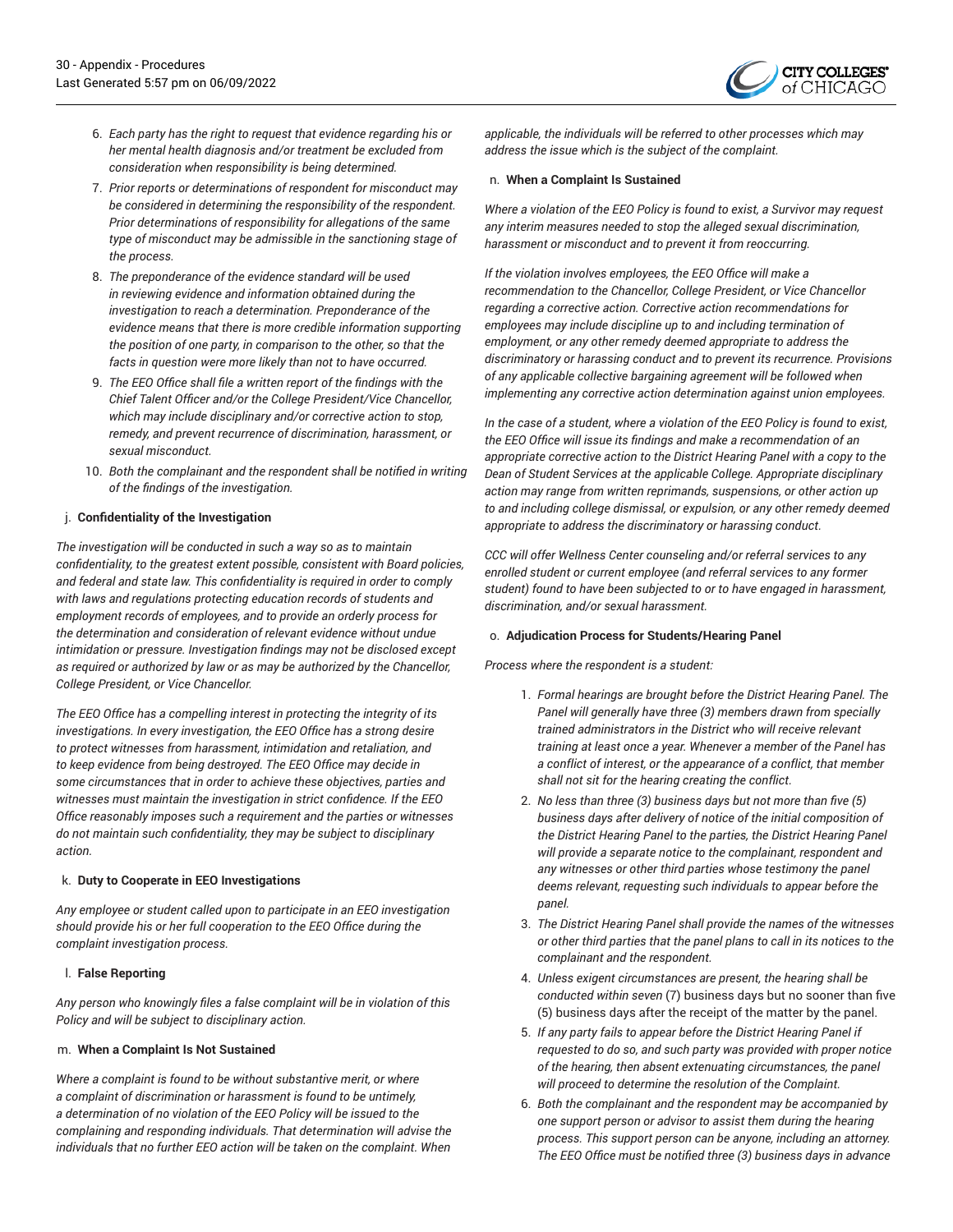

*of the hearing if a party will be accompanied by a support person or advisor.*

- 7. *Both the complainant and the respondent have the right to request substitutions of District Hearing Panel members based upon conflict of interest. The Title IX Coordinator will review all requests on the basis of conflict of interest.*
- 8. *For sexual misconduct reports or reports of a sensitive nature, whether the complainant is serving as the reporting party or as a witness, alternative testimony options will be given such as placing a privacy screen in the hearing room or allowing the alleged victim to testify outside the physical presence of the responding party such as through Skype or by phone. While these options are intended to help make the reporting party more comfortable, they are not intended to work to the disadvantage of the responding party.*
- 9. *If any participant in the hearing requires special accommodations, the Title IX Coordinator should be notified within two (2) business days of the hearing.*
- 10. *The parties will have an equal opportunity to present evidence and witnesses on their behalf during the hearing. Formal rules of evidence will not be observed. There will be no direct crossexamination of either party or witnesses.*
- 11. *The District Hearing Panel will convene to deliberate and render a decision, by majority vote, regarding whether or not the respondent has violated the EEO Policy by a preponderance of the evidence. No member of the Hearing Panel may abstain. The District Hearing Panel will render a decision within five (5) business days.*
- 12. *Following the hearing, the complainant and respondent will be notified in writing of the findings and any applicable sanctions.*

#### p. **Prohibition Against Retaliation and Intimidation**

*Retaliation against and/or intimidation of employees, students, program participants, witnesses or any other persons who make complaints or who cooperate in EEO investigations is strictly prohibited.*

*Anyone who believes he or she is the victim of retaliation or intimidation for reporting discrimination or harassment or cooperating in an investigation should immediately contact the EEO Office.*

*Any person who retaliates against a person in response to a report or cooperation in an investigation will be in violation of this Policy and will be subject to disciplinary action.*

#### q. **The Appeals Process**

*The complainant and the respondent have the right to appeal the final determination of responsibility and/or the resulting sanction based on the limited grounds of:*

- 1. *procedural error that materially affected the outcome, or*
- 2. *material, new evidence not reasonably available at the time of the hearing, or*
- 3. *a sanction that is excessive, inconsistent or insufficient with the nature of the offense.*

*Written requests for appeal must be submitted within five (5) business days following the delivery of the notice of the outcome to the Associate Vice Chancellor of Student Services.The appealing party must explain why he or she believes the factual information was incomplete, the analysis of the facts* *was incorrect, and/or the appropriate legal standard was not applied, and how this would change the determination in the case.*

- *Each party may respond in writing to any appeal submitted by the other party. Written responses must be submitted within five (5) business days following deliver of the notice of the written appeal. Written requests for appeal submitted by one party will be shared with the other party.*
- *If the appeal is granted:*
	- *Due to substantial procedural error, the matter will be heard by the new hearing panel.*
	- *Due to the discovery of new evidence not reasonably available at the time of the initial hearing or the nature of the sanction, the matter will be returned to the same hearing panel which originally heard the matter for reconsideration in light of the new evidence.*

*In the event of reconsideration, the appeal panel will give the hearing panel instructions regarding the nature and extent of its reconsideration. The hearing panel will act promptly to reconsider the matter consistent with those instructions. Following reconsideration, the finding of the hearing panel or the sanction imposed by the decision-maker will be final and not subject to further appeal.*

r. **Definitions**

*Acquaintance rape is defined as forced, manipulated or coerced sexual contact by someone the victim knows.*

*Age means the chronological age of a person who is at least forty (40) years old.*

*Citizenship status means the status of being a born U.S. citizen a naturalized U.S. citizen, a U.S. national, or a person born outside the United States and not a U.S. citizen, or immigration status.*

*Confidential Advisor is a person who is employed or contracted by City Colleges of Chicago to provide emergency and ongoing support to survivors of sexual violence. Confidential advisors receive forty (40) hours of training on sexual violence before being designated as confidential advisors, and thereafter receive a minimum of six (6) hours of annual training on issues related to sexual violence. Confidential advisors also receive periodic training on the college administrative process, interim protective measures and accommodations, ad complaint resolution procedures.*

*Consent involves explicit communication and mutual approval for the act in which the parties are/were involved. A sexual encounter is considered consensual when individuals willingly and knowingly engage in sexual activity. Consent to engage in sexual activity may be withdrawn at any time. An individual is unable to give his or her consent if he or she is unable to understand the nature of the activity due to circumstances such as incapacitation, minor status, unconsciousness, etc. Silence does not necessarily constitute consent. Past consent to sexual activities does not imply ongoing future consent, nor does a person's manner of dress imply consent. Consent to engage in sexual activity without one person does not constitute consent to engage in sexual activity with another person. The use of coercion pressure, threats, manipulation, substances, and/or force invalidates consent.*

*Dating violence is a form of domestic violence that includes persons who have or have had a dating relationship. Dating violence occurs when one partner engages in any behaviors that intimidate, manipulate, humiliate, isolate, frighten, terrorize, coerce, threaten, blame, hurt, injure, or wound the other.*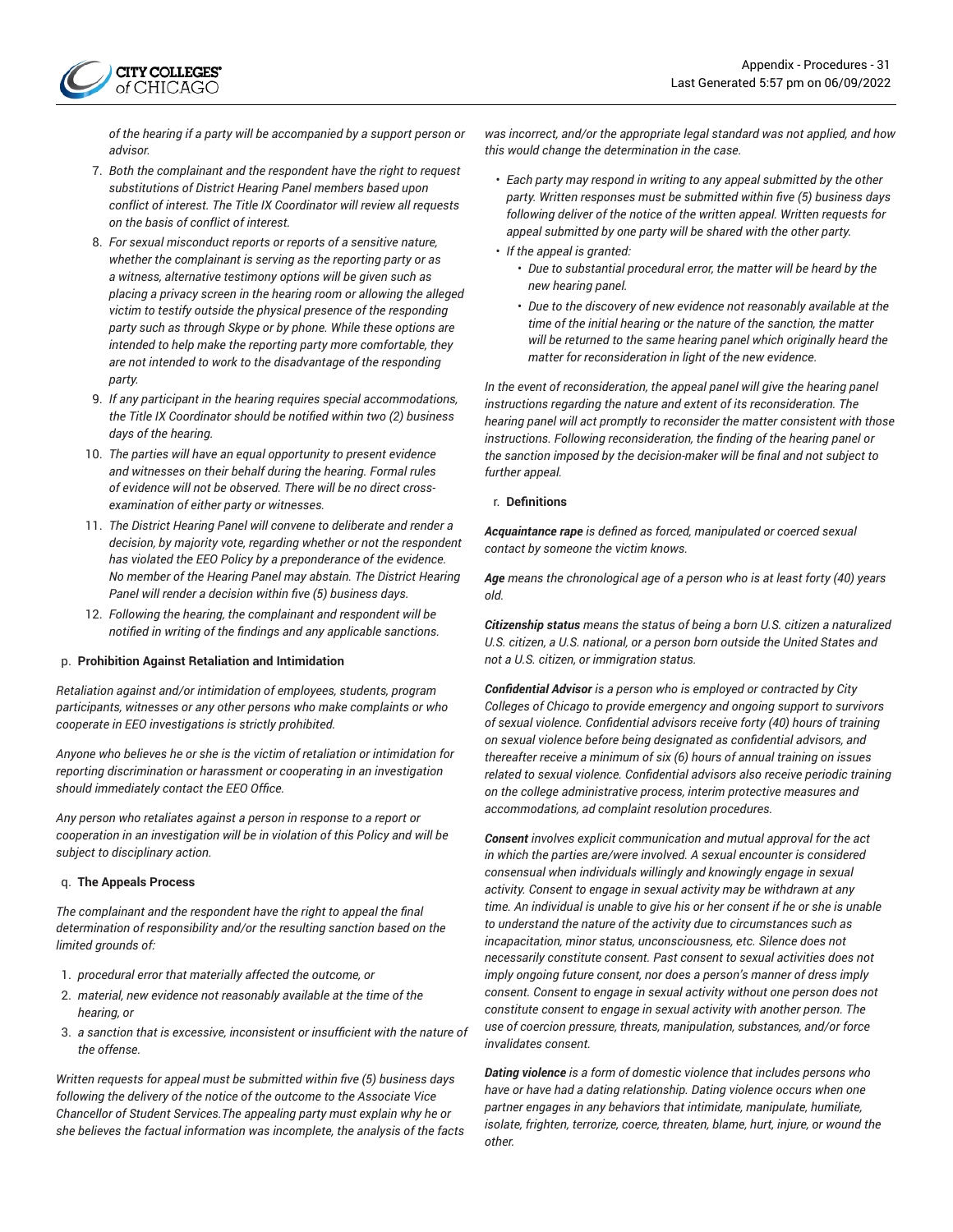

*Disability means an individual with a physical or mental impairment that substantially limits one or more major life activities of the individual; has a record of impairment; or is being regarded as having such impairment.*

*Discrimination means treating an individual less favorably because of a legally protected category or characteristic.*

*Domestic violence is defined as the use of physical violence, coercion, threats, intimidation, isolation, stalking, or other forms of emotional, sexual or economic abuse used by a household or family member by another. Household or family members who are protected are as follows: spouses, former spouses, parents, children, stepchildren and other persons related by blood or by present or prior marriage, persons who share or formerly shared a common dwelling, persons who have or allegedly have a child in common, persons who share or allegedly share a blood relationship through a child, persons who have or have had a dating or engagement relationship, persons with disabilities and their personal assistants, caregivers and high-risk adults with disabilities.*

*Force is the use of physical violence and/or imposing on someone physically to gain sexual access. Force also includes threats, intimidation and coercion that overcomes free will or resistance or produces consent.*

*Genetic information includes information about an individual's genetic tests and the genetic tests of an individual's family members, or information about the manifestation of a disease or disorder in an individual's family members (i.e. family medical history).*

*Harassment is the unwelcome conduct based on a protected characteristic that has the purpose or effect of unreasonably interfering with an individual's work or academic performance, or creating an intimidating, hostile or abusive work or academic environment. Such conduct can be verbal, written, visual, or physical. Examples of harassment prohibited by this policy include but are not limited to:*

- *A professor making a religious joke in class;*
- *A student making a joke about another student in a wheelchair;*
- *A professor giving a student a better grade because of his race.*

*Marital status means the legal status of being married, single, separated or divorced or widowed.*

*Military status means a person's status on active duty in or status as a veteran of the armed forces of the United States, status as a current member or veteran of any reserve component of the armed forces of the United States, including the United States Army Reserve, United States Marine Corps Reserve, United States Navy Reserve, United States Air Force Reserve, and United States Coast Guard Reserve, or status as a current member or veteran of the Illinois Army National Guard or Illinois Air National Guard.*

*National origin means the place in which a person or one of his or her ancestors was born.*

*Order of protection means a person's status as being a person protected under an order of protection issued pursuant to the Illinois Domestic Violence Act of 1986 or an order of protection issued by a court of another state.*

*Pregnancy means pregnancy, childbirth, or medical or common conditions related to pregnancy or childbirth.*

*Rape is a form of sexual assault. Rape is any non-consensual act involving the penetration of the sex organs, anus, or mouth.*

*Religion means all aspects of religious observations and practices, as well as belief.*

*Retaliation is adverse treatment of an individual because he or she made a discrimination or harassment complaint, or cooperated with an investigation of a discrimination or harassment complaint. Action is generally deemed adverse if it would deter a reasonable person in the same circumstances from opposing practices prohibited by this policy.*

*Sex means the status of being a male or female.*

*Sexual assault is defined as any type of sexual contact or behavior, including sexual penetration (oral, anal, or vaginal) by force or threat of force or an act of sexual contact or behavior, including sexual penetration when the victim was unable to understand the nature of the act or was unable to give knowing consent. Sexual assault can occur between members of the same or opposite sex.*

*Sexual discrimination is discrimination on the basis of sex, sexual orientation or gender- related identity. Sex discrimination includes sexual harassment, sexual misconduct and sexual violence.*

*Sexual exploitation occurs when a person takes a non-consensual or abusive sexual advantage of another for anyone's advantage or benefit other than the one being exploited, and that behavior does not otherwise constitute one of the other sexual misconduct offenses. Sexual Exploitation includes but is not limited to: invasion of sexual privacy; prostituting another person; non-consensual photographing or visual or audio recording of nudity or sexual activity; unauthorized sharing or distribution of photos or visual or audio recording of nudity or sexual activity without the person's permission, consent, knowledge; or sexually- based stalking and/or bullying.*

*Sexual harassment is a form of sex discrimination. Sexual harassment includes, but is not limited to, unwelcome sexual advances (including sexual assault), requests for sexual favors, and other verbal or physical conduct of a sexual nature, where the conduct is made a condition of employment, academic performance, or participation in a Board program, service, or activity. Sexual harassment also includes situations where submission to or rejection of such conduct is the basis for an employment or educational decision, or where such conduct interferes with the individual's work or academic performance or creates an intimidating, hostile, or offensive working or learning environment. Examples of sexual harassment include, but are not limited to, sexual advances, repeated date requests, sexual gestures, sexual cartoons or images, discussions about sexual activity, domestic violence, dating violence, stalking, sexual misconduct, and sexual assault. Whether the harassing conduct is considered severe or pervasive depends upon the context, nature, scope, frequency, duration, and location(s) in which the behavior occurred, as well as, the identity, number, and relationships of the persons involved. Examples of sexual harassment include but are not limited to:*

- *A professor who continually makes jokes of a sexual nature in the classroom;*
- *A student's unwanted consistent, flirtation with another student;*
- *A financial aid advisor who promises a student that she will provide him a scholarship if he goes on a date with her.*

*Sexual misconduct means any knowing touching or fondling of the victim or the accused, either directly or through clothing, of the sex organs, anus, or breast of the victim or the accused, or any part of the body of a child under thirteen (13) years of age, or any transfer or transmission of semen by the*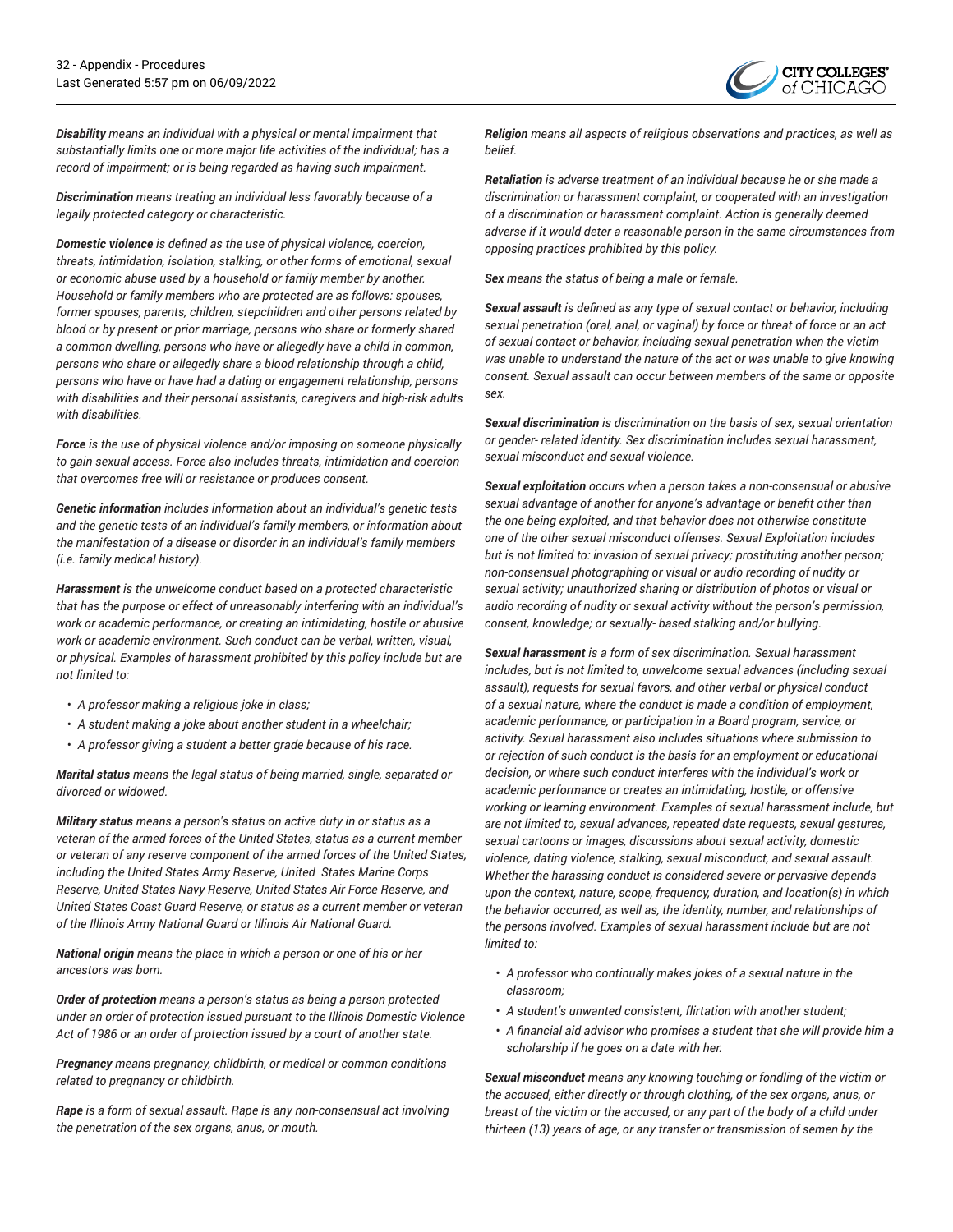

*accused upon any part of the clothed or unclothed body of the victim, for the purpose of sexual gratification or arousal of the victim or the accused.*

*Sexual orientation means the actual or perceived heterosexuality, homosexuality, bisexuality, or gender-related identity, whether or not traditionally associated with the person's designated sex at birth.*

*Sexual penetration means any contact, however slight, between the sex organ or anus of one person and an object or the sex organ, mouth, or anus of another person, or any intrusion, however slight, of any part of the body of one person or of any animal or object into the sex organ or anus of another person, including, but not limited to, cunnilingus, fellatio, or anal penetration. Evidence of emission of semen is not required to prove sexual penetration.*

*Stalking occurs when an individual knowingly engages in a course of conduct directed at a specific person, and he or she knows or should know that this course of conduct would cause a reasonable person to a fear for his or her safety or the safety of others, or suffer substantial emotional distress. A person commits stalking when he or she knowingly and without lawful justification on at least two separate occasions follows another person or places the person under surveillance or any combination thereof, and at any time transmits a threat of immediate or future bodily harm, sexual assault, confinement, or restraint and the threat is directed towards that person or a family member of that person.*

*Stalking also includes cyber stalking. Cyber stalking occurs when a person knowingly and without lawful justification on at least two separate occasions intimidates, torments, or terrorizes another person or that person's family member(s) through the use of electronic communication and transmits a threat of future bodily harm, sexual assault, confinement, or restraint; or knowingly solicits another person to commit stalking or cyber stalking; or creates and maintains an Internet website or webpage accessible to one or more third parties for a period of at least twenty-four (24) hours containing harassing statements as outlined above toward another person or that person's family member(s). Repetitive, non-consensual communication of any kind including that which involves the use of electronic equipment or technology for the purposes of cyber stalking is also a violation of the City Colleges of Chicago Reasonable Computer Use Policy (see Article 6,* [B](http://www.ccc.edu/departments/Documents/BOARD%20POLICIES%20AND%20PROCEDURES.pdf) ([http://www.ccc.edu/departments/Documents/BOARD%20POLICIES](http://www.ccc.edu/departments/Documents/BOARD%20POLICIES%20AND%20PROCEDURES.pdf) [%20AND%20PROCEDURES.pdf](http://www.ccc.edu/departments/Documents/BOARD%20POLICIES%20AND%20PROCEDURES.pdf))oard Policies and [Procedures](http://www.ccc.edu/departments/Documents/BOARD%20POLICIES%20AND%20PROCEDURES.pdf) for [Management](http://www.ccc.edu/departments/Documents/BOARD%20POLICIES%20AND%20PROCEDURES.pdf) & Government [\(http://www.ccc.edu/departments/](http://www.ccc.edu/departments/Documents/BOARD%20POLICIES%20AND%20PROCEDURES.pdf) [Documents/BOARD%20POLICIES%20AND%20PROCEDURES.pdf\)](http://www.ccc.edu/departments/Documents/BOARD%20POLICIES%20AND%20PROCEDURES.pdf)*). Examples of cyber stalking include, but are not limited to e- mail, voicemail messages, text messages, instant messages, global positioning systems (GPS), and cell phone software applications.*

*Survivor is defined as an individual who has experienced sexual violence, domestic violence, dating violence or stalking while enrolled, employed, or attending an event at a higher education institution.*

*Survivor-centered means a systematic focus on the needs and concerns of the survivor of sexual violence, domestic violence, dating violence or stalking that:*

- 1. *ensures the compassionate and sensitive delivery of services in a nonjudgmental manner;*
- 2. *ensures an understanding of how trauma affects survivor behavior;*
- 3. *maintains survivor safety, privacy and, if possible, confidentiality; and*
- 4. *recognizes that a survivor is not responsible for the sexual violence, domestic violence, dating violence or stalking.*

*Trauma-informed response is a response involving an understanding of the complexities of sexual violence, domestic violence, dating violence or* *stalking though training centered on the neurobiological impact of trauma, the influence of societal myths and stereotypes surrounding sexual violence, dating violence or stalking, and understanding the behavior of perpetrators.*

# **Student Travel and Chaperone Policy – Procedures**

*Policy:* Student Travel and [Chaperone](https://catalog.ccc.edu/academic-student-policy/student-focused/understanding-rights-responsibilities/#8-37) Policy *(*[https://catalog.ccc.edu/](https://catalog.ccc.edu/academic-student-policy/student-focused/understanding-rights-responsibilities/#8-37) [academic-student-policy/student-focused/understanding-rights](https://catalog.ccc.edu/academic-student-policy/student-focused/understanding-rights-responsibilities/#8-37)[responsibilities/#8-37](https://catalog.ccc.edu/academic-student-policy/student-focused/understanding-rights-responsibilities/#8-37)*).*

#### a. **Procedures for Students**

*Students follow Guidelines for Student Travel which can be obtained from the department or program sponsoring the travel.*

#### b. **Procedures for Chaperones**

*Chaperones follow procedures contained in CCC Student Travel Chaperone Guidelines.*

## **Course and/or Program Approval – Procedures**

*Policy:* Course and/or Program [Approval](https://catalog.ccc.edu/academic-student-policy/institutional/approving-reviewing-sunsetting-programs/) ([https://catalog.ccc.edu/](https://catalog.ccc.edu/academic-student-policy/institutional/approving-reviewing-sunsetting-programs/) [academic-student-policy/institutional/approving-reviewing-sunsetting](https://catalog.ccc.edu/academic-student-policy/institutional/approving-reviewing-sunsetting-programs/)[programs/](https://catalog.ccc.edu/academic-student-policy/institutional/approving-reviewing-sunsetting-programs/)).

*The PACC Process reflects collaboration between faculty and administrators to produce quality curriculum, normed with rubrics. The PACC process is conducted internally by City Colleges of Chicago stakeholders prior to external review and approval of PACC Proposals by academic governing bodies and accrediting agencies.*

### **Step 1: Initiate**

• *Principle Advocate (PA) submits request for PACC Proposal to the Curriculum Facilitator.*

### **Step 2: Describe**

• *Principal Advocate forms proposal team and submits a Proposal Summary (justification and scope) to Vice-President of Academic Affairs, Academic Department/Discipline, and Curriculum Facilitator.*

### **Step 3: Develop**

*Principal Advocate develops the Proposal Summary; Principal Advocate and Proposal Team engage in research and development, complete appropriate documents (syllabus, ICCB forms, etc.), and gather supportive documentation.*

*Principal Advocate shall establish and work with a proposal team that comprises:*

- 1. *College PACC Resource Advisors\* (see (PACC) Curriculum Manual), and*
- 2. *College Curriculum Committee (Faculty Council subcommittee)*

*Both bodies will work in tandem on:*

- 1. *Program and/or Course Development,*
- 2. *Assessment, and*
- 3. *Review*.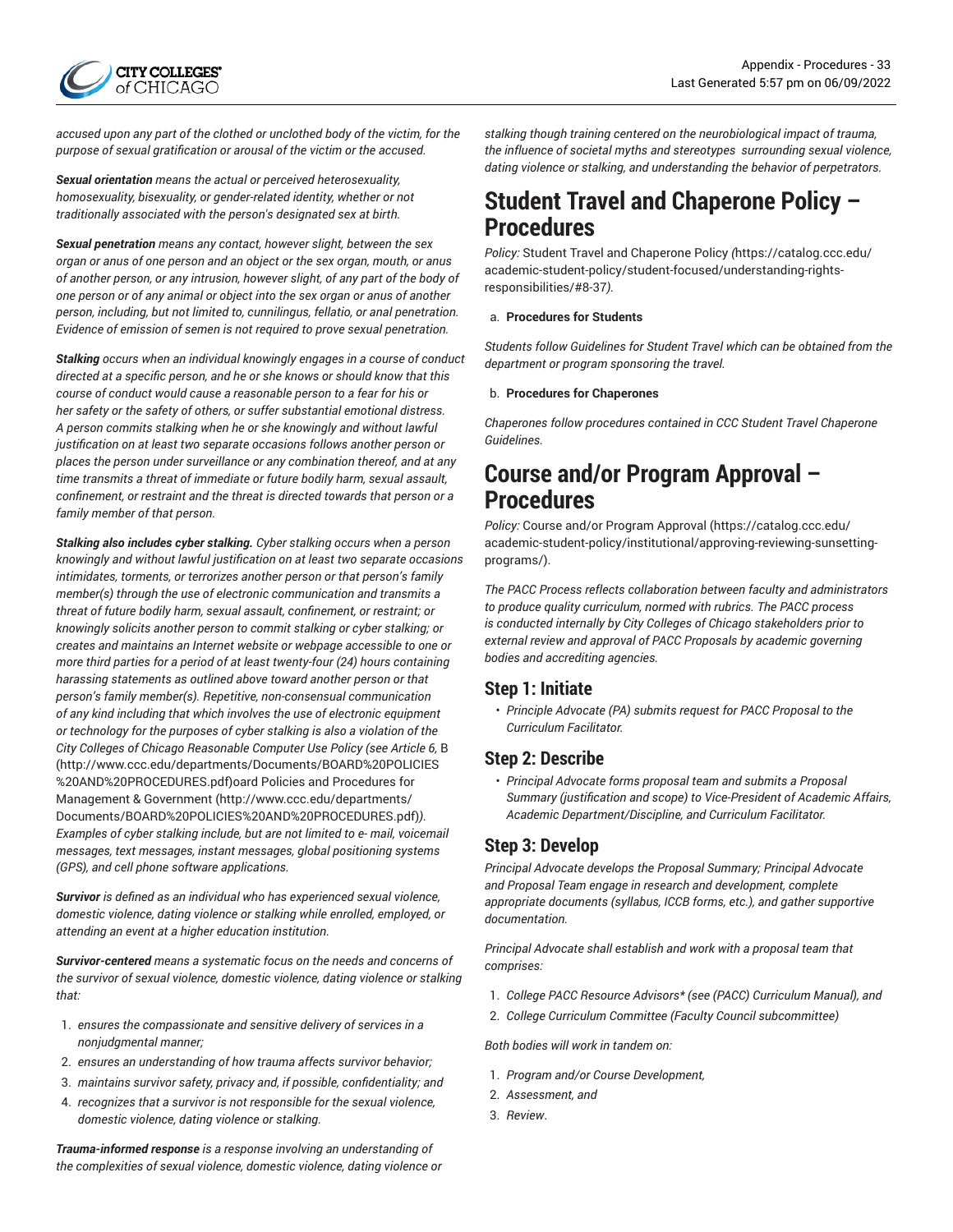

### **Step 4: Integrate**

*Principal Advocate activates proposal for district-wide integration and dissemination at the Joint Curriculum Development Council. (JCDC).*

*The JCDC shall be comprised of a joint faculty and administration committee of twenty-three members that include:*

- *Curriculum Facilitators - Eight tenured faculty members for curriculum development (seven College Facilitators and one District Facilitator)*
- *Vice-Presidents of Academic Affairs (seven Colleges)*
- *Curriculum Committee Chairpersons (seven Colleges)*
- *Office of Academic Programs (one District Representative)*

### **Step 5: Administrate**

*College and District Administration submit PACC Proposal with required documentation to appropriate bodies that may include, but are not limited to:*

- *Illinois Community College Board (ICCB)*
- *Illinois Board of Higher Education (IBHE)*
- *Illinois Articulation Initiative (IAI)*
- *Higher Learning Commission (HLC)*
- *Department of Education (DoE)*
- *Accrediting Bodies*

### **Step 6: Monitor**

*Office of Academic Programs monitors external agencies review for approval status.*

## **Step 7: Establish**

*Office of Academic Programs updates Catalog and Student Information System.*

### **Step 8: Implement**

*Office of Academic Programs notifies Colleges, Principal Advocates, and Joint Curriculum Development Council.*

# **Program Review – Procedures**

*Policy:* [Program](https://catalog.ccc.edu/academic-student-policy/institutional/approving-reviewing-sunsetting-programs/#9-03) Review [\(https://catalog.ccc.edu/academic-student](https://catalog.ccc.edu/academic-student-policy/institutional/approving-reviewing-sunsetting-programs/#9-03)[policy/institutional/approving-reviewing-sunsetting-programs/#9-03](https://catalog.ccc.edu/academic-student-policy/institutional/approving-reviewing-sunsetting-programs/#9-03)).

*The Office of Academic & Student Affairs will coordinate the Program Review process and will train college personnel.*

*Upon receipt of the fiscal year guidelines from ICCB, the information will be forwarded to the Presidents, Vice Presidents, Deans, and Institutional Researchers who will coordinate a collaborative review with the college faculty.*

*The colleges will conduct their own internal program reviews and will prepare their own reports. Evaluative claims and analyses of the effectiveness of a college's programs and services will be supported by data. Data elements include enrollment, retention, graduation, placement, academic standing, articulation agreements, and other information that documents the relevance and effectiveness of each program and service. Each college will determine which programs will be modified, inactivated, and/or withdrawn, prior to their submission to Office of Academic & Student Affairs.*

*Colleges will submit draft program reports to Office of Academic & Student Affairs to allow time for internal review prior to submitting to ICCB.*

# **Program Inactivation – Procedures**

*Policy:* Program [Inactivation](https://catalog.ccc.edu/academic-student-policy/institutional/approving-reviewing-sunsetting-programs/) [\(https://catalog.ccc.edu/academic-student](https://catalog.ccc.edu/academic-student-policy/institutional/approving-reviewing-sunsetting-programs/)[policy/institutional/approving-reviewing-sunsetting-programs/](https://catalog.ccc.edu/academic-student-policy/institutional/approving-reviewing-sunsetting-programs/)).

*CCC works to ensure a fair and consistent process for inactivating or withdrawing programs across the District and a smooth transition for students enrolled in a program that is identified for discontinuation by a CCC college(s) or its funding agency, the Illinois Community College Board (ICCB).*

*Such programs slated for discontinuation must adhere to the following procedures to ensure proper completion of the program for currently enrolled students.*

- 1. *When a college discontinues offering an approved program to new students, it will be reported to ICCB and removed from the college catalog and other documents advertising the program offerings to the public. (REF: Administrative Rules of the ICCB, Section 1501.302, f, p. 27.)*
- 2. *The college(s) will announce the pending closure of the program and the last date by which a continuing student can complete the program at one or more colleges (reported to ICCB as either inactive or withdrawn\*) through all means available, such as campus postings, notification in class schedules, and the college's website. The college(s) will also identify and announce the last term that students will be admitted into the program. The last admit term will be posted in the catalog until the inactivation or withdrawal date.*
- 3. *The college(s) will obtain a listing of all students in the identified program code who have declared it as their major program of study and will:*
	- a. *Notify the students of the actions in items 1 & 2 above by CCC email, certified mail, or if necessary, by phone;*
	- b. *Will require the student 1 to consult with an Academic Advisor to design an educational plan in order to complete coursework prior to the program's discontinuation.*
- 4. *College Advisors will:*
	- a. *Design an educational program of study that facilitates the student's successful completion of all required courses and completion of all program requirements prior to the inactivation or withdrawal date;*
	- b. *Identify specific courses that will meet the student's graduation requirements;*
	- c. *Identify reasonable alternative substitutions for required courses in extreme circumstances and only upon the approval of the Vice President.*
- 5. *A document, Memorandum of Understanding (MOU), signed by both the student and the Academic Advisor will be completed that explicitly states the specific courses the student must complete and the timeline and sequence that these courses must be completed in order for the student to finalize the program of study within the prescribed time limit, prior to the inactivation or withdrawal date. A copy of the MOU should be provided to the student and the Office of the Registrar, and retained by the Academic Advisor. The MOU will be available for inspection by ICCB and/or the Higher Learning Commission of the North Central Association (HLC/NCA).*
- 6. *Students who are unable to complete the agreed upon program of study prior to the inactivation or withdrawal date should be advised to pursue:*
	- a. *Enrollment in another program based or the coursework for which they have completed and credit earned;*
	- b. *Transfer to another City College where a suitable program is offered; the sending and receiving colleges will facilitate the student's smooth transition;*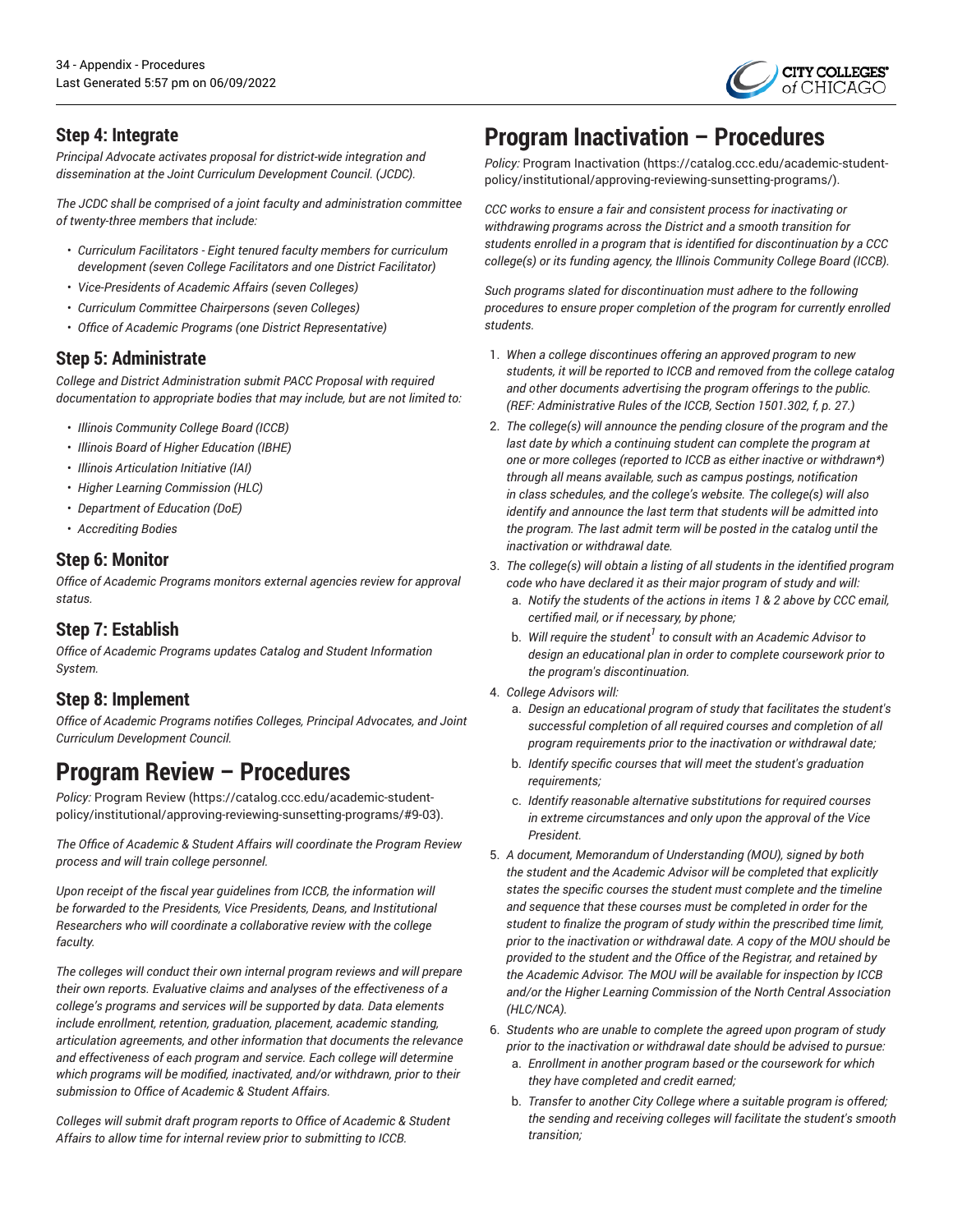

- c. *Transfer to a local Illinois community college through the Chargeback process if the desired program is not offered at any other CCC campus.*
- 7. *Students will not be allowed to continue or complete the discontinued academic program after the inactivation or withdrawal date.*

**1**

Other than attempting notification by CCC email or mail or phone, college(s) has (have) no further obligation to inactive students or students who fail to respond to the notification and a direction to meet with an Academic Advisor.

# **Overtime/Extra Work – Procedures**

*Policy:* [Overtime/Extra](https://catalog.ccc.edu/academic-student-policy/institutional/understanding-instructional-policies/#10-09) Work ([https://catalog.ccc.edu/academic-student](https://catalog.ccc.edu/academic-student-policy/institutional/understanding-instructional-policies/#10-09)[policy/institutional/understanding-instructional-policies/#10-09](https://catalog.ccc.edu/academic-student-policy/institutional/understanding-instructional-policies/#10-09)).

- 1. *Notification of departmental courses available for overtime/extra work shall be posted in a conspicuous place in each department.*
- 2. *Faculty members of the department offering these courses, who meet appropriate qualifications to teach a given course(s), shall have first opportunity to be awarded such overtime/extra work according to the collective bargaining agreement, Article* VIII.F.3 and 4 (Local 1600).
- 3. *After faculty members have selected classes at each individual college, a list of remaining TBA classes will be sent by each home college Academic Vice President to all other Academic Vice Presidents and the Provost & Chief Academic Officer.*
- 4. *Academic Vice Presidents receiving lists from other CCC colleges shall transmit these to the appropriate Department Chairs so the information can be disseminated to faculty members.*
- 5. *The responsibility for asking for courses at this point rests with each individual faculty member.*
- 6. *Faculty members desiring courses at other colleges should indicate their interest by contacting the Academic Vice President at their home college through their Department Chair.*
- 7. *Each Academic Vice President should then contact her/her counterpart(s) at the campus(es) where the course(s) is (are) being offered and make appropriate arrangements.*

# **Outside Employment – Procedures**

*Policy:* Outside [Employment \(https://catalog.ccc.edu/academic-student](https://catalog.ccc.edu/academic-student-policy/institutional/understanding-instructional-policies/#10-17)[policy/institutional/understanding-instructional-policies/#10-17](https://catalog.ccc.edu/academic-student-policy/institutional/understanding-instructional-policies/#10-17)).

*Information on how to submit the Outside Employment form can be found on the following website* [http://www.ccc.edu/departments/Pages/Outside-](http://www.ccc.edu/departments/Pages/Outside-Employment.aspx)[Employment.aspx](http://www.ccc.edu/departments/Pages/Outside-Employment.aspx)

# **Criteria for Promotion in Rank – Procedures**

*Policy:* Criteria for [Promotion](https://catalog.ccc.edu/academic-student-policy/institutional/understanding-instructional-policies/#10-24) in Rank ([https://catalog.ccc.edu/academic](https://catalog.ccc.edu/academic-student-policy/institutional/understanding-instructional-policies/#10-24)[student-policy/institutional/understanding-instructional-policies/#10-24\)](https://catalog.ccc.edu/academic-student-policy/institutional/understanding-instructional-policies/#10-24).

*The promotion process originates with the individual faculty member who submits an application for promotion, together with corroborating documentation to the President of the College.The President shall forward all applications to the Rank Committee of the applicant's department, discipline, or program, and the Chair of the local College Rank Promotion Committee. The Rank Committee and the head of the department shall evaluate each candidate according to the Criteria for Promotion in Rank, and then forward their documented recommendations (the same as those specified below in*

*No. 2., and all materials on each candidate to the President of the College and to the College Rank Promotion Committee. The local College Rank Promotion Committee shall consist of six or eight tenured faculty members on active service. The members of this Committee shall be elected by the full-time faculty members of the College. A faculty member who is a candidate for rank promotion shall not at the same time serve as a member of the College Rank Promotion Committee.*

*Criteria for promotion in rank include the following:*

#### a. **Performance and Teaching**

*To evaluate Performance in Teaching (classroom and non-classroom) faculty members are required to prepare a narrative (minimum of 3 double spaced, typewritten pages) describing in detail your classroom or library performance and techniques which enhance student educational growth and development. Focus on your procedures, abilities, creativity, motivational techniques, and use of technology that make you an excellent teacher or librarian. The following is provided for your guidance.*

#### **Mastery of the Subject Matter**

*Incorporate a minimum of 3 components from this category.*

- *Knowledge of subject taught and of changes in applied aspect of specialty*
- *Interest in subject taught*
- *Academic breadth and perspective: ability to relate subject matter taught to broader areas*
- *Presentation of subject matter relevant to student needs*
- *Competence in the application of subject matter*

#### **Classroom Technique and Performance**

*Incorporate a minimum of 3 components from this category.*

- *Make clear in measurable terms the course objectives, student learning outcomes and requirements for grades*
- *Meet the class promptly, regularly and responsibly*
- *Organize the course and prepare adequately for each class*
- *Make a clear and intelligible presentation of subject matter*
- *Illuminate subject matter through concrete illustrations, pertinent subsidiary information, applications to practical situations, etc.*
- *Stimulate lively, well-directed discussions*
- *Arouse student interest in subject matter and stimulate independent thought and effort*
- *Make course content relevant to the student*
- *Adjust teaching techniques and subject matter to the range of the class*
- *Develop student ability to appreciate and to engage in critical thinking*
- *Establish and maintain activities and interest which develop effective communication with the student(s)*
- *Use instructional technology effectively*
- *Evaluate own performance as a teacher and make continuous improvements*

*In the evaluation of performance in teaching, the following factors shall be taken into consideration:*

- *Mastery of subject matter*
- *Knowledge of subject taught and of changes in applied aspect of specialty*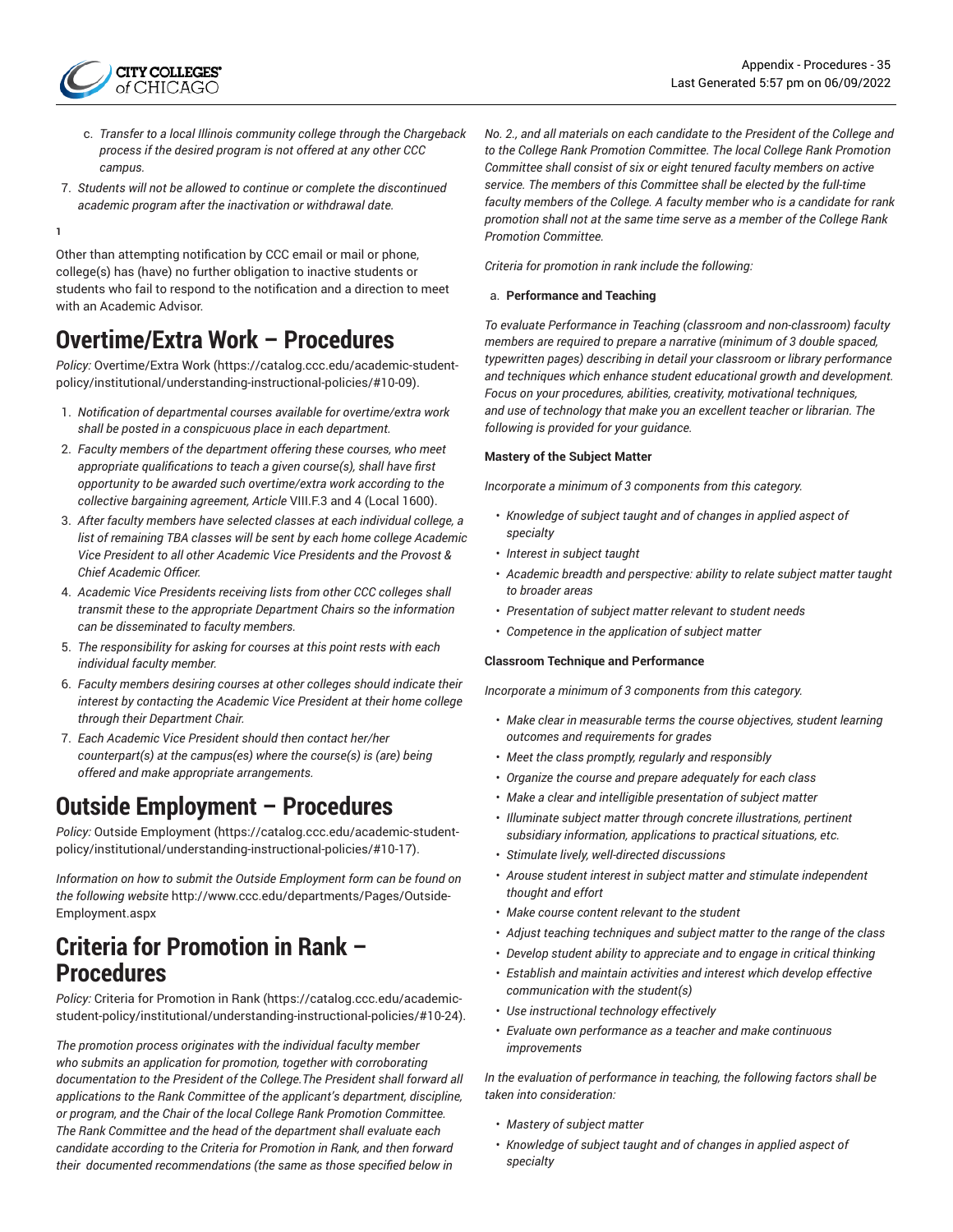

- *Interest in subject taught*
- *Academic breadth and perspective: ability to relate subject matter taught to broader areas*
- *Presentation of subject matter relevant to student needs*
- *Competence in the application of subject matter*
- *Classroom technique and performance; ability to:*
	- *Make clear in measurable terms the course objectives, student learning outcomes, and requirements for grades*
	- *Meet the class promptly, regularly and responsibly*
	- *Organize the course and prepare adequately for each class*
	- *Make a clear and intelligible presentation of subject matter*
	- *Illuminate subject matter through concrete illustrations, pertinent subsidiary information, applications to practical situations, etc.*
	- *Stimulate lively, well-directed discussions*
	- *Arouse student interest in subject matter and stimulate independent thought and effort*
	- *Make course content relevant to the student*
	- *Adjust teaching techniques and subject matter to the range of the class*
	- *Develop student ability to appreciate and to engage in critical thinking*
	- *Establish and maintain activities and interest which develop effective communication with the student(s)*
	- *Use instructional technology effectively*

#### b. **Creative Teaching Methods**

*Describe any creative teaching techniques you use in your classroom, especially the commitment to integrating new technology.*

#### c. **Professional Growth (Education Requirements)**

*The following educational preparation requirements for each rank are minimums for qualification to be considered for promotion. Less than the stipulated requirements in this area shall be acceptable if there is evidence of substantial or distinguished performance in any one or more of the other areas of this category.*

| <b>Assistant Professor</b>                                                                                                      | <b>Associate Professor</b>                                                                                                                   | <b>Professor</b>                                                                                                                                                                 |
|---------------------------------------------------------------------------------------------------------------------------------|----------------------------------------------------------------------------------------------------------------------------------------------|----------------------------------------------------------------------------------------------------------------------------------------------------------------------------------|
| 15 semester hours of<br>graduate credit more<br>than the minimum<br>requirements for<br>certification for<br>employment in CCC. | 30 semester hours <sup>1</sup> of<br>graduate credit more<br>than the minimum<br>requirements for<br>certification for<br>employment in CCC. | 60 semester hours <sup>1</sup> of<br>graduate credit more<br>than the minimum<br>requirements for<br>certification for<br>employment in CCC or<br>an earned Doctorate<br>degree. |

*Graduate credit must be extended by a regionally accredited institution of Higher Education and appear on an official college transcript.*

**1**

The Rank Promotions Committee may also take into consideration under this category advanced study with recognized teachers (as in the Fine Arts), participation in workshops, institutes and seminars, practical experience in related non-academic fields (including travel), and applied experience in the field of specialization.

*Credit hour totals indicated above shall be cumulative for each rank. The candidate for Professor needs only the total of 60 semester hours of graduate* *credit more than the minimum requirements for certification for employment in the City Colleges of Chicago.*

*Credits outside the field of specialization or certification shall be taken into consideration under this category if evidence is presented of their relevance or value to the performance and/or professional growth of the candidate as a faculty member. Courses and credits shall be considered graduate if the university so transcripts the course.*

#### d. **College Service**

*The Rank Promotions Committee and the President shall evaluate the candidate's participation in the educationally important activities of the candidate's department/discipline of the College and of the City Colleges of Chicago. The candidate's qualities of leadership and cooperation, as well as personal and professional integrity and responsibility, shall be factors in the evaluation in this category.*

*The candidate shall be evaluated in the following areas:*

- *Work on faculty and other college committees: This shall include the candidate's participation on any committee of the College, the local Faculty Council, or the FCCCC on which the candidate has served as an elected, volunteer or appointed member. Service as Chair or Secretary shall carry greater weight than membership only, unless evidence is presented of outstanding contribution as a member.*
- *Participation as a department/discipline member: This shall include the candidate's participation on any department or discipline committee, contribution to curriculum development, providing of teaching materials for other members, assistance to new and adjunct faculty members, and the promotion of the department within the College and the community.*
- *Interest in students: This shall concern the candidate's participation in extracurricular activities with students and student groups, in personal conferences and advising, informal discussions and hospitality to students, sponsorship of student organizations, and acceptance of responsibility for advising students within the faculty area of competence.*

*To qualify for promotion, the candidate shall provide evidence of performance in each of these areas since the last promotion. Substantial achievement in any one area in this category may compensate for lesser (but not the absence of) achievement in one or both of the others.*

#### e. **Creative Productivity**

*Performance in this area shall include publication of books; articles; films; television performances and programming; musical or dramatic composition and performance; participation in shows in art; traveling fellowships; special foundation grants; independent study and/or research; development of educational software; and work in the applied aspects of the faculty member's specialty. Performance in this area need not be exclusively within the candidate's field, certification or specialization. Performance in this area can include development of new courses, assessment of student outcomes, and/or service as an accreditation self-study coordinator.*

#### f. **Community Service**

*Performance in this area may be indicated by the candidate's participation in community activities external to the City Colleges. These activities shall be voluntary and non-reimbursed services.*

#### g. **Professional Associations**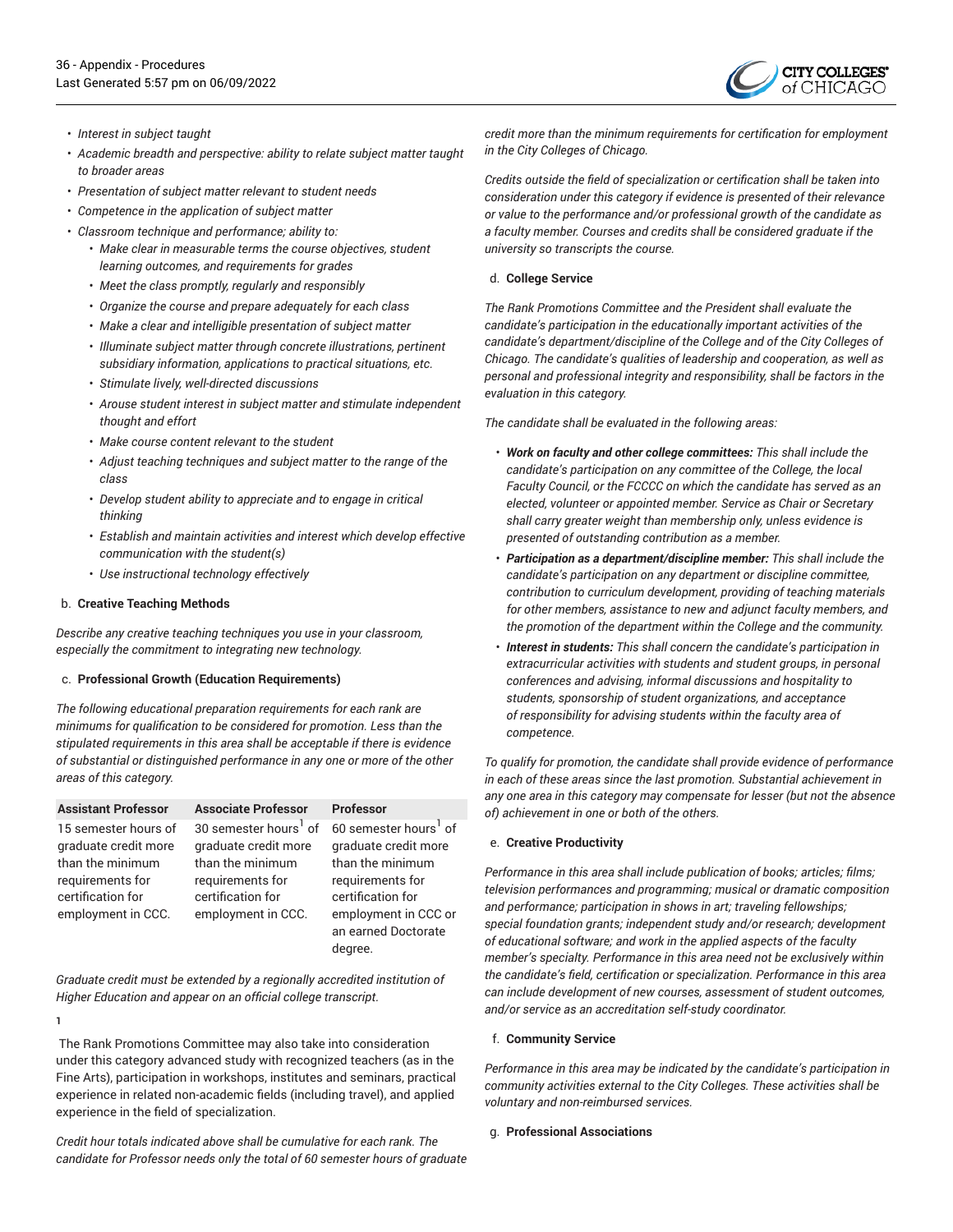

*Performance in this area shall be indicated by the candidate's participation in workshops, institutes, seminars, and conferences within the field of specialization; by membership and holding office in professional associations or organizations, and by professional honors and awards. Service as an officer, committee chair, or other substantial contribution shall carry greater weight than membership alone.*

*A candidate may also request that any other documents or information relating to his/her performance as a teacher be added for evaluation.*

- *The President of the College and the College Rank Promotion Committee shall review the materials and independently rate each candidate according to the following scale:*
	- *Recommended*
	- *Not Recommended*
- *The local College Rank Promotion Committee or its designees and the President or his/her designees shall meet jointly to discuss the Committee's recommendations for the candidates. The Committee and President shall have the option of changing the ratings at this time.*
- *Candidates who have been rated "Not Recommended" by both the College Rank Promotion Committee and the College President shall be rejected at this step, and shall be immediately informed in writing by the College President with a statement of the reason(s) for rejection.*
- *All applications which have been rated "Recommended" by the President and the Rank Promotion Committee shall then be submitted to the Provost & Chief Academic* Officer. In cases where consensus is not reached, the President shall make the final decision.
- *Each President's recommendations shall be evaluated by the Office of Academic & Student Affairs*
- *The Chancellor shall have the right to determine those candidates for each rank to be recommended by the Chancellor to the Board of Trustees. Candidates not recommended by the Chancellor shall be immediately notified by the Chancellor with a written statement of the reason(s) for non-recommendation.*
- *A candidate who has been denied at any step in this procedure and who believes this non-recommendation was due to an error of fact may appeal, in writing within ten days after notification of nonpromotion, to an Appeals Committee composed of three faculty members designated by the FCCCC and three administrators designated by the Vice Presidents. The Provost & Chief Academic Officer or his/her designee shall be the presiding person, with no vote unless a deciding vote is required in the case of a tie vote, of the Appeals Committee.*
- *The candidates approved for recommendation for promotion by a majority vote of the Appeals Committee shall be presented to the Chancellor by the Committee with a written statement and the corroborating documentation. Candidates not recommended shall be informed immediately with a written statement of the reason(s) for nonrecommendation. Candidates not recommended by the process shall in good faith accept this decision as final.*

*The Chancellor shall have the final decision of the candidates recommended for promotion as presented to him/her though this process. Candidates not recommended by the Chancellor shall be notified immediately by him/her with a written statement of the reason(s) for non- recommendation.*

*The final list of approved candidates for Promotion in Rank will be presented to the Board of Trustees prior to the start of the upcoming academic year. The above procedures shall be in effect until further recommendations for revisions are approved by the Chancellor.*

# **Faculty (Credit, Early College & Foundational Studies) and Adult Educator Credential Review – Procedures**

*Policy:* Faculty (Credit, Early College & [Foundational](https://catalog.ccc.edu/academic-student-policy/institutional/understanding-instructional-policies/#10-25) Studies) and Adult Educator [Credential](https://catalog.ccc.edu/academic-student-policy/institutional/understanding-instructional-policies/#10-25) Review ([https://catalog.ccc.edu/academic-student](https://catalog.ccc.edu/academic-student-policy/institutional/understanding-instructional-policies/#10-25)[policy/institutional/understanding-instructional-policies/#10-25](https://catalog.ccc.edu/academic-student-policy/institutional/understanding-instructional-policies/#10-25)).

*In instances where an instructor's academic preparation varies from the traditional credentials criteria but the instructor possesses relevant qualifications or experience to the teaching assignment, the instructor should completed and submit a* Tested [Experience](http://www.ccc.edu/departments/Pages/Faculty-Forms.aspx) ([http://www.ccc.edu/](http://www.ccc.edu/departments/Pages/Faculty-Forms.aspx) [departments/Pages/Faculty-Forms.aspx](http://www.ccc.edu/departments/Pages/Faculty-Forms.aspx)) *form and submit it to relevant Department Head. With the concurrence of the appropriate Dean, the Vice President will approve the instructor's credentials to teach.*

# **Faculty Absences from Professional Duties: Procedures for Reporting Attendance – Procedures**

*Policy:* Faculty Absences from [Professional](https://catalog.ccc.edu/academic-student-policy/institutional/understanding-instructional-policies/#10-26) Duties: Procedures for Reporting [Attendance](https://catalog.ccc.edu/academic-student-policy/institutional/understanding-instructional-policies/#10-26) ([https://catalog.ccc.edu/academic-student-policy/](https://catalog.ccc.edu/academic-student-policy/institutional/understanding-instructional-policies/#10-26) [institutional/understanding-instructional-policies/#10-26\)](https://catalog.ccc.edu/academic-student-policy/institutional/understanding-instructional-policies/#10-26).

### **Call-in Procedures**

#### **Types of Calls for Substitution**

- *Timely – advance notification of at least 24 hours that a substitute is needed.*
- *Emergency – less than 24 hours of advance notification that a substitute is needed.*

#### **Timely Call for Substitution**

*In the event of a Timely Call For Substitution, faculty must send an email to or call both the department secretary and the department chairperson. The email must identify the class and section which needs a substitute instructor, and must contain the lesson plan for the scheduled class along with any special instructions for the substitute.*

*Upon receipt of the notification email, the following will occur:*

- 1. *A call for qualified/vetted instructors will be made in the area needing the substitute by the department chairperson or his or her designee.*
- 2. *If a qualified/vetted instructor is not found to be available or to be interested, a general call for an instructor from all areas will occur, as academically appropriate and defined by the department chairperson.*
- 3. *If a full time or part time faculty member is not found to be available or to be interested in substituting, the class will be cancelled, a cancellation notice displayed, and an attendance sign-in sheet posted by the department secretary or department chairperson. If at all possible, the absent faculty member will email the students informing them of the cancellation.*

#### **Emergency Call for Substitution**

*In the event of an Emergency Call For Substitution, faculty must contact, via email or telephone, both the department secretary and the department chairperson. If neither is available, faculty must contact security to inform students. The faculty member must identify the class and section which needs a substitute instructor, and must clearly communicate (in writing or*